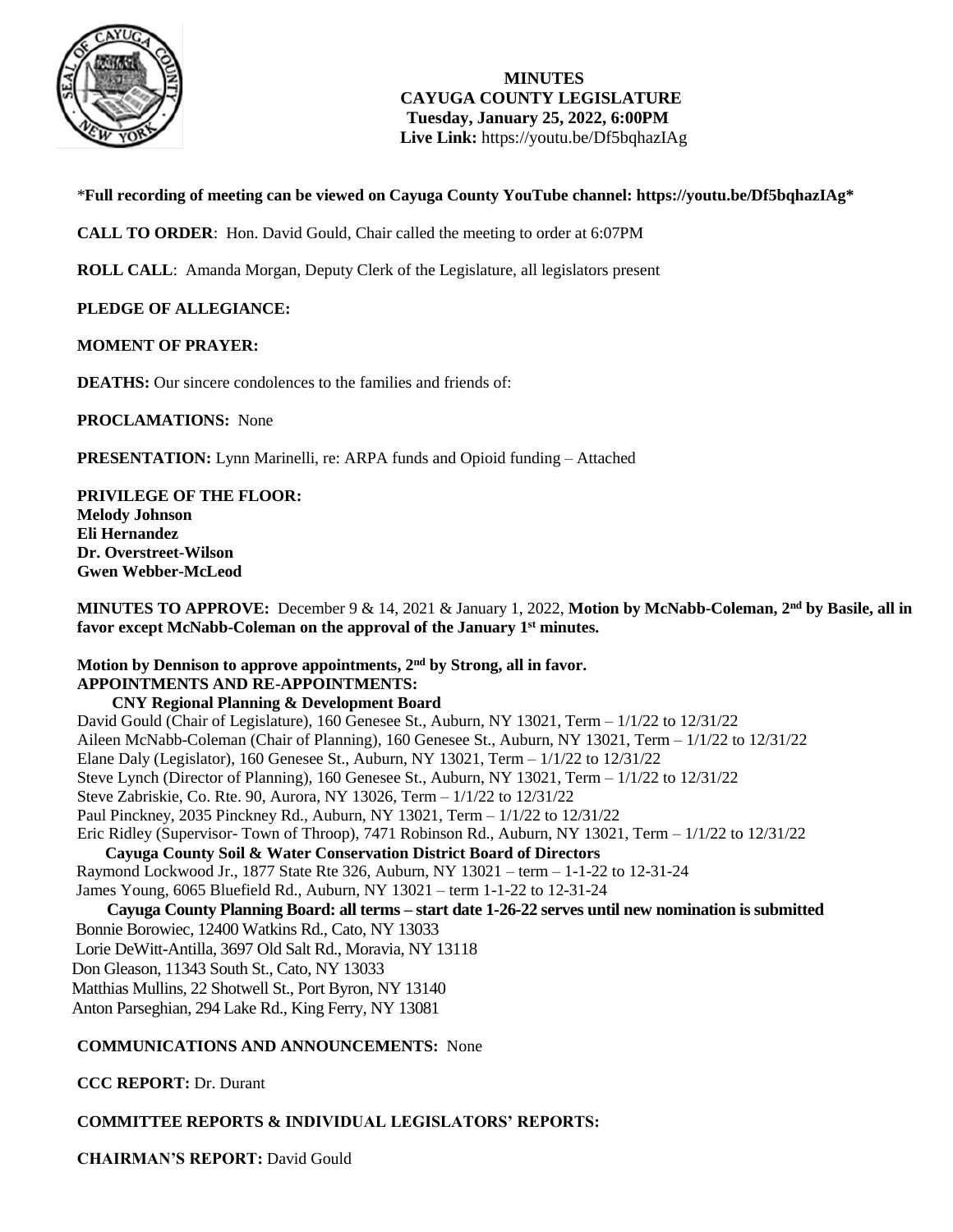#### **CAYUGA COUNTY LEGISLATURE RESOLUTIONS 1-25-22**

#### **RESOLUTION NO. 03-22 1/25/2022 ADM Agency Contracts 2022**

#### **AUTHORIZING THE CHAIR OF THE COUNTY LEGISLATURE TO SIGN CONTRACTS WITH CERTAIN AGENCIES.** By: Hans Pecher, Chair of the Ways & Means Committee.

WHEREAS, certain appropriations were approved in the County Budget adopted for 2022 for certain agencies, in return for which these agencies agree to perform certain services for the benefit of the County of Cayuga; now, therefore, be it RESOLVED, that the Chair of the County Legislature is hereby authorized and requested, subject to the review and approval of the County Attorney, to sign on behalf of the County, certain contracts and articles of agreement with the following agencies: ARISE CAYUGA/SENECA COUNTY - \$5,000 - A10144-54136 CAYUGA COUNTY OFFICE OF TOURISM - \$807,500 – A64104-54000 CAYUGA COUNTY SOIL AND WATER CONSERVATION DISTRICT - \$750,000 – A87304-54000 CENTRAL NY REGIONAL PLANNING AND DEVELOPMENT BOARD - \$35,000 – A80254-54000

CENTRO - \$162,400 – A56304-54000

CORNELL COOPERATIVE EXTENSION ASSOCIATION - \$338,000 – A29804-54000 CAYUGA COUNTY PUBLIC UTILITY SERVICE AGENCY - \$9,300 – A10104-54505

LIBRARIES – A74104-54000

AURORA FREE LIBRARY - \$3,500.00 POWERS LIBRARY - \$3,500.00 FAIR HAVEN LIBRARY - \$3,500.00 SEYMOUR LIBRARY - \$3,500.00 HAZARD PUBLIC LIBRARY - \$3,500.00 SPRINGPORT FREE LIBRARY - \$3,500.00 STEWART B. LANG MEMORIAL LIBRARY - \$3,500.00 WEEDSPORT LIBRARY - \$3,500.00 PORT BYRON LIBRARY - \$3,500.00 **Motion by Petrus, 2nd by Strong, all in favor.** 

#### **RESOLUTION NO. 04-22 1/25/2022 FIN Close Capital Proj**

**Authorize the closing of a Capital "H" project** BY: Hans Pecher, Chair, Ways and Means Committee

WHEREAS, presently Capital "H" Project 20-01 Weedsport-Sennett Box Culvert, that has been designated as complete by this Committee; and

WHEREAS, New York State Finance Law directs that all unused funds associated with Capital "H" Project 20-01 Weedsport-Sennett Box Culvert be returned to the source of funding; therefore be it;

RESOLVED, that the County Finance Director is hereby authorized to close Capital "H" Project 20-01 Weedsport-Sennett Box Culvert and transfer the remaining balance of \$92.91 to D50100 45032; and be it further

RESOLVED, that the Finance Director make the journal and accounting entries necessary to accomplish the foregoing. **Motion by Petrus, 2nd by Strong, all in favor.**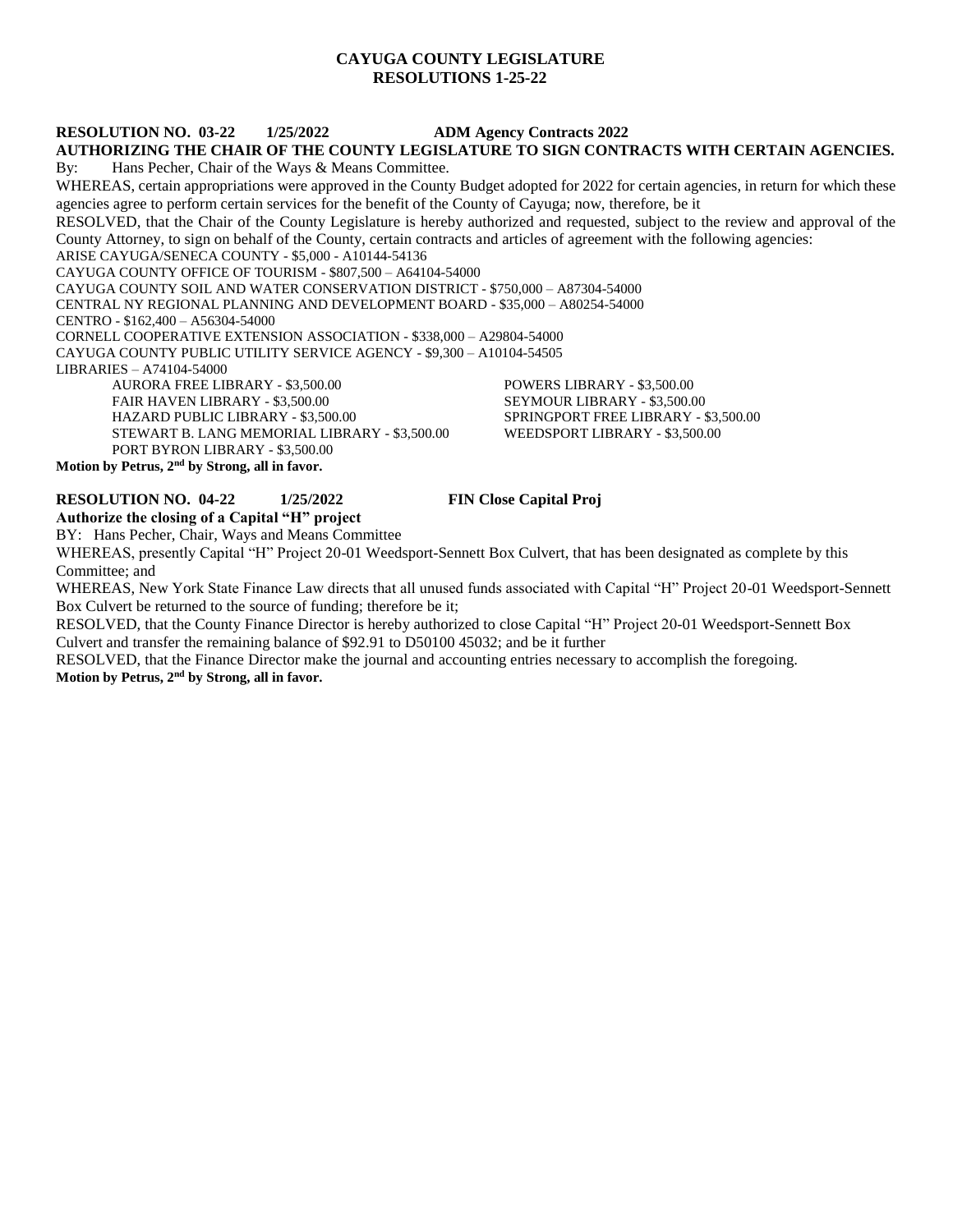**RESOLUTION NO. 05-22 1-25-22 LEG CCC Acquire 83-87 Wall St - SEQR**

**Ratifying the approval of the purchase and sale agreement between Cayuga Community College (the "College") and Bowtak, Inc for 83-87 Wall St., Auburn, (the "Property") and confirming review under SEQRA**

By: Hon. Hans Pecher, Chair, Ways and Means

WHEREAS, the Cayuga County Legislature has previously authorized the acquisition of certain real property located within the City of Auburn, commonly referred to as 83-87 Wall Street (the "Property"), on behalf of the Cayuga Community College for Phase II of their planned expansion of the childcare facility located at 81 Wall St., pursuant to Resolution No. 253-21; and,

WHEREAS, the cost of acquisition and related construction/renovation is being borne by a grant from the College Faculty Student Association and matching funds from SUNY; and

WHEREAS, the Board of Trustees of the College approved the purchase of the Property at their June 24, 2021 meeting; and WHEREAS, the purchase of real property constitutes an "action" as defined by the State Environmental Quality Review Act, as codified under Article 8 of the Environmental Conservation Law and the Regulations promulgated thereunder (6 NYCRR 617, *et seq.*) (collectively, "SEQRA") and therefore requires a review to determine if the proposed action will have an impact on the environment; and

WHEREAS, the Board of Legislators has determined that the County shall serve as lead agency to review the proposed Transfer and has caused to be prepared an Environmental Assessment Form ("EAF") relating to same, a copy of which, is attached hereto; now, therefore, be it

RESOLVED, based upon a review of the proposed Transfer, the EAF and related materials submitted herewith, the Board of Legislators hereby:

(i) affirms the status of the County as Lead Agency for review of the Transfer, within the meaning of, and for the purposes of complying with SEQRA;

(ii) finds and determines that that the Transfer constitutes an Unlisted Action as defined by SEQRA for which the County has conducted an uncoordinated review; and

(iii) finds and determines that the Transfer will not have a significant impact upon the environment and therefore, an environmental impact statement as such term is defined under SEQRA is not required.

(iv) hereby adopts the attached Negative Declaration with regard to the Transfer; and be it further

RESOLVED, that upon making the within negative declaration, the Cayuga County Legislature ratifies and confirms its approval of the Purchase and Sale Contract between Cayuga Community College and Bowtak, Inc. for the property located at 83-87 Wall St., Auburn, NY; and be it further;

RESOLVED, the Chair of the Cayuga County Legislature is hereby authorized and directed to sign any and all documents necessary to carry out the intent of this Resolution upon such forms as may be approved by the County Attorney. **Motion by Petrus, 2nd by Strong, all in favor.**

#### **RESOLUTION NO. 06-22 1/25/2022 RPS Repurchase Parcel January, 2022 Authorizing the Purchase of Tax-Delinquent Property Owned By Cayuga County**

By: Hans Pecher, Chair, Ways & Means Committee

WHEREAS, policies and procedures have been established for the sale, disposition and use of certain real property owned by Cayuga County, as approved in Resolution 109-18 and Policy No. 80; and

WHEREAS, the Director of Real Property Tax Services has received a request to purchase tax foreclosed property and, in accordance with said policies and procedures, is presenting the same for consideration by the Ways and Means Committee of the Cayuga County Legislature; and

WHEREAS, as required by policy, certified funds are being held in trust with the County Treasurer; all title search documentation has been updated and items listed under mortgages, judgments and liens have been satisfied or reinstated where applicable; and WHEREAS, the Director of Real Property Tax Services recommends approval of the following purchase requests:

| Muni    | Man :     | Location                    | Amount            | <b>Name of Purchaser</b> |
|---------|-----------|-----------------------------|-------------------|--------------------------|
| Fleming | 53.18-1-2 | 80 Fire Lane 1 <sup>7</sup> | ዩ <u>ባ 377 25</u> | Maillie<br>Jeffrey J     |

NOW, THEREFORE BE IT,

RESOLVED, that the Ways & Means Committee hereby approves the recommendations as set forth above and directs the Office of Real Property Tax Services and the Chair of the County Legislature to take whatever steps necessary to fully execute the sale of real property.

**Motion by Petrus, 2nd by Strong, all in favor.**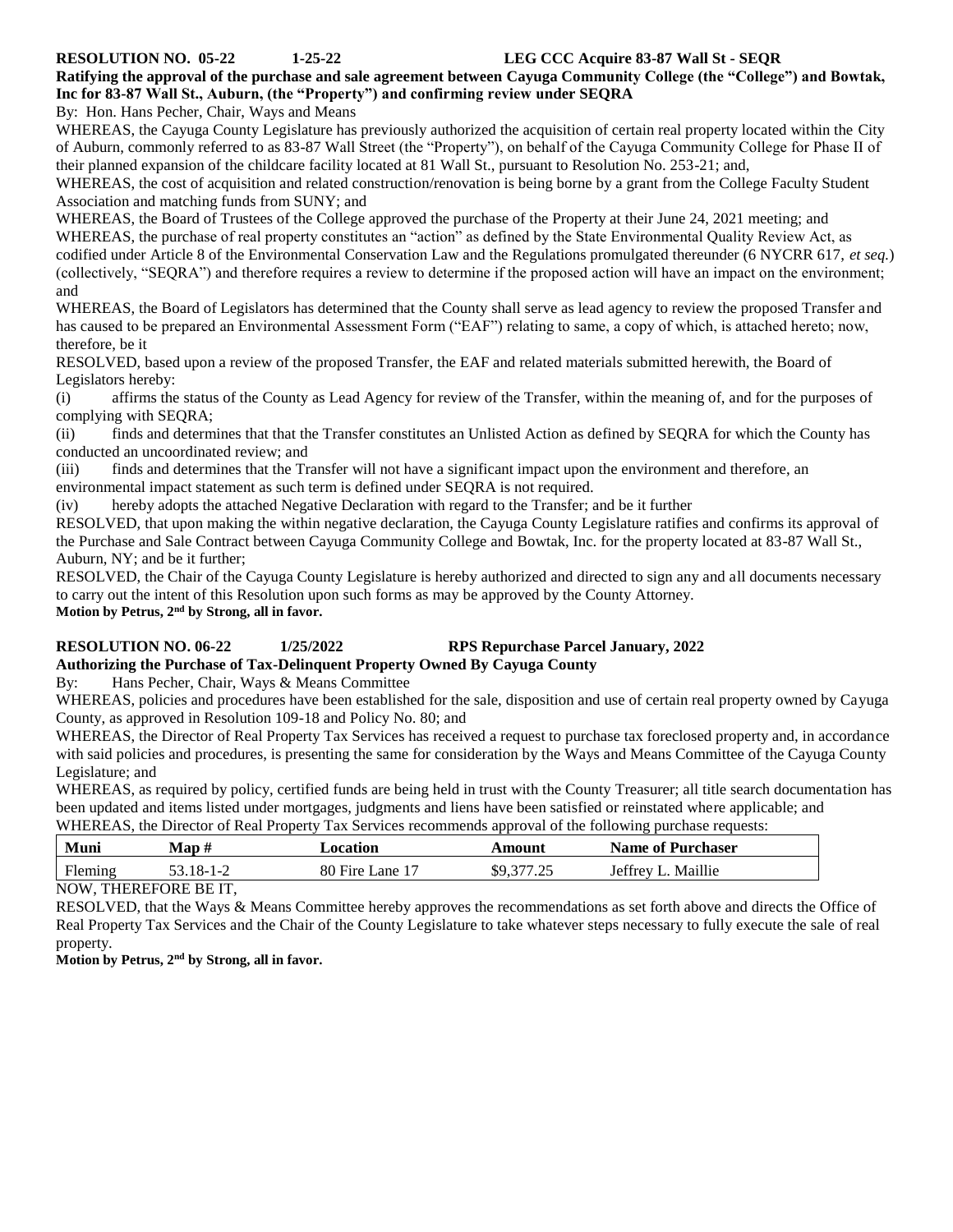### **RESOLUTION NO. 07-22 1/25/2022 TRE DeleteTaxLien**

### **Resolution to delete unenforceable tax lien on Tax Map Number 45.20-1-43.1 in the Town & Village Of Cato**

By: Hans Pecher, Chair, Ways and Means Committee

WHEREAS, the following lien is filed in the Cayuga County Clerk's Office against property located in the Town of Cato, Village of Cato, identified as Tax Map #45.20-1-43.1, assessed to New York State on the 2021 Tax Roll for said Town as follows; and

| $\mathbf{r}$<br>`аx<br>Year | m<br>`ax | Interest | otal           |
|-----------------------------|----------|----------|----------------|
| 2021                        | \$646.94 | 94<br>œ  | 659.88<br>のしララ |

WHEREAS, this parcel was acquired by New York State in September 2019; and

WHEREAS, this parcel was moved to roll section 8 and is wholly exempt on the 2020 assessment roll; and

WHEREAS, tax on the 2021 Town & County bill was due to the relevy of school and village taxes; and

WHEREAS, a correction of error was completed for the relevied school tax, but was not eligible for the relevied village tax; and WHEREAS, the County cannot enforce a tax lien on State owned land; and now be it

RESOLVED, that the lien for tax year 2021 filed in the Cayuga County Clerk's Office under tax map number 45.20-1-43.1 be deleted. **Motion by Petrus, 2nd by Strong, all in favor.**

#### **RESOLUTION NO. 08-22 01/25/2022 FIN Fill Accountant v3**

**Authorize the Director of Finance to fill Accountant Position** By: Hon. Hans Pecher, District #8

WHEREAS, an accountant vacancy in the Cayuga County Finance Department exists due to a promotion (Position Control No. 001805-SYS); and

WHEREAS, the services provided by the Accountant position is critical for smooth and efficient operations of the Finance Department's Office; and

WHEREAS, this position is clearly designated and accepted in the 2022 Cayuga County Finance Department's Salaries Operating Budget Line - Salaries Full Time (A13101 51001); now therefore be it

WHEREAS, Human Resources Department have reviewed and approved the Authorization to Fill required for legislative action on the requested vacancy; and

RESOLVED, that the Director of Finance be hereby authorized and directed to fill the Accountant position and any fill behinds that may occur in accordance with Civil Service Rules and Regulations; and be it further

RESOLVED, the employee hired will be placed at the appropriate salary within Grade 23 where the position is currently classified in the CSEA Contract; and be it further

RESOLVED, that the Authorization to Fill is valid through December 31, 2022

**Motion by Petrus, 2nd by Nightengale, all in favor.** 

### **RESOLUTION NO. 09-22 1/25/22 OFA Acpt Meal Propsl**

**Authorizing the Chair of the Legislature and the Director of the Office for the Aging to extend a contract under the provisions of the Senior Nutrition Program Titles IIIC-1, IIIC-2 and WIN for meal service for January 1, 2022 – December 31, 2022.** 

BY: Elane Daly, Chairman of the Health & Human Service Committee

Hans Pecher, Chairman of the Ways & Means Committee

WHEREAS, Cayuga County is seeking to extend its contract with Advanced Institutional Services to provide meal service for the Senior Nutrition Program for the time period of 01/01/2022 – 12/31/2022; and

WHEREAS, Resolution 318-20 was adopted by the Cayuga County Legislature on October 27, 2020; and

WHEREAS, Resolution 318-20 awarded the 2021 contract for meal service to Advanced Institutional Services, with the option of a mutually agreed extension on the current contract, with all the same terms and conditions as stated in the 2021 contract, for 01/01/2022 – 12/31/2022; and

WHEREAS, Advanced Institutional Services has served notice of request for a one-year extension on the 2021 contract with a cost of \$5.80/meal for the 2022 contract; now therefore be it

RESOLVED, that the Chair of the Legislature and the Director of the Office for the Aging enter into a contract extension with Advanced Institutional Services for meals at a cost of \$5.80/meal under the provisions of the Senior Nutrition Program Titles IIIC-1, IIIC-2 and WIN for meal service for January 1, 2022 – December 31, 2022.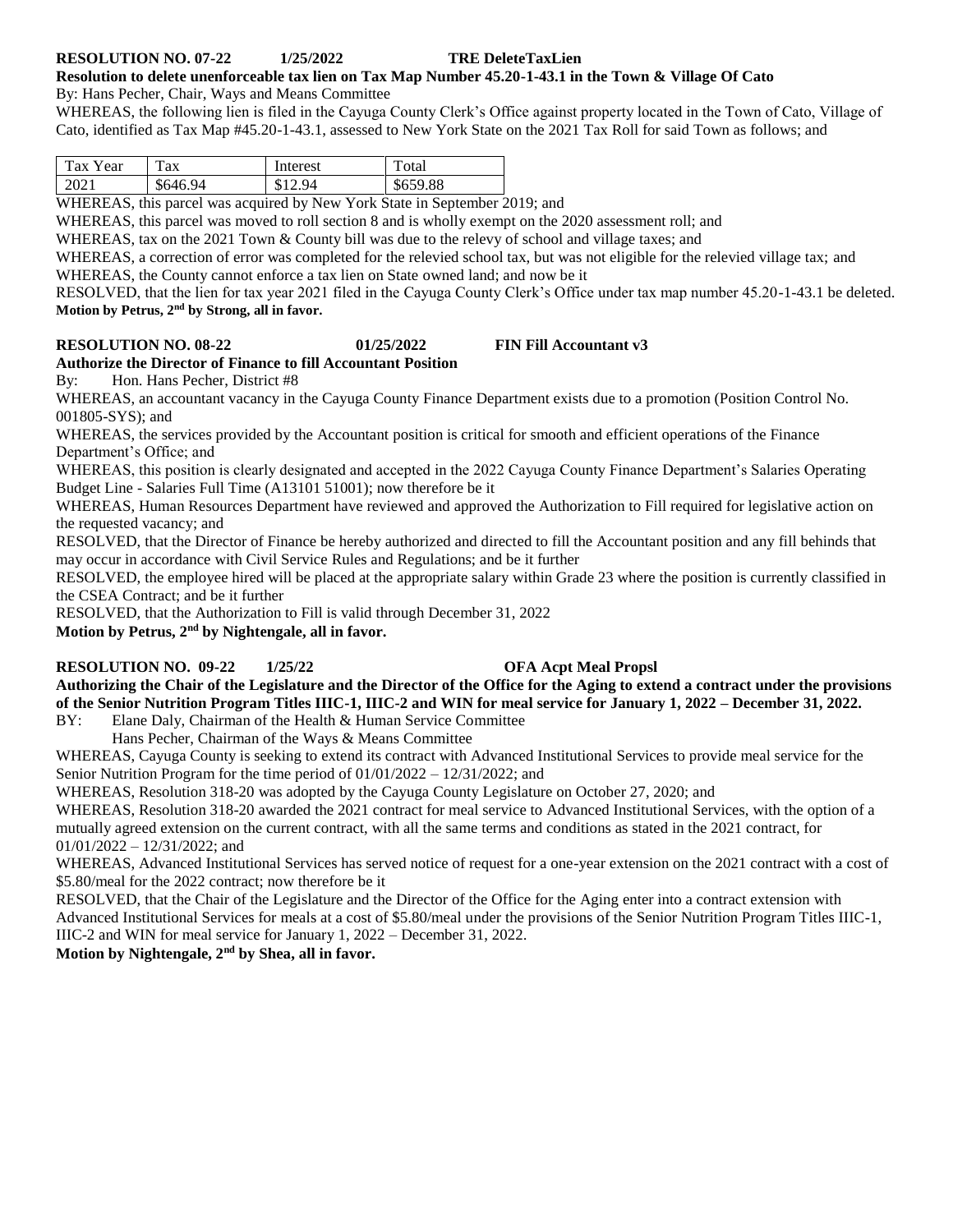#### **RESOLUTION NO. 10-22 1/25/22 OFA UNMET NEED Moms meals**

**Authorizing the Chair of the Legislature and the Director of the Office for the Aging to enter into an agreement for the provision of frozen meals for Senior Citizens using Unmet Need funding.**

BY: Elane Daly, Chairman of the Health & Human Service Committee

Hans Pecher, Chairman of the Ways & Means Committee

WHEREAS, additional funding in the total amount of \$75,000 has been allocated from NYSOFA to Cayuga County through the Cayuga County Office for Aging (CCOFA) for Unmet Needs for the time period  $4/1/21 - 3/31/22$ ; and

WHEREAS, these funds can be used to meet needs of older adults that are currently unfunded through other existing NYSOFA grants; and

WHEREAS, Resolution No. 297-21 amended the Office for the Aging 2021 budget to allocate \$14,000 of these funds for contractual agreements; and

WHEREAS, the CCOFA Senior Nutrition Program sometimes has a waiting list for meals due to program capacity limits, and sometimes must delay stating new individuals on the meal program; and

WHEREAS, being able to provide home delivered frozen meals on a temporary basis to those on the waiting list will ensure adults 60 and over will receive timely support and services that will allow them to remain healthy and well in their own homes; therefore, be it RESOLVED, that the Chair of the Cayuga County Legislature and the Director of the Office for the Aging are hereby authorized to enter into a contract with PurFoods, LLC dba Mom's Meals for the provision of frozen meals for seniors, age 60 and over, in Cayuga County for the time period of January 1, 2022 to March 31,2022, or until all funds designated for the project are exhausted, and upon such form as may be approved by the County Attorney.

**Motion by Nightengale, 2nd by Shea, all in favor.** 

#### **RESOLUTION NO. 11-22 (1/25/2022) HD Create/Fill Public Health Assistant Authorization to create and fill a Public Health Assistant position in the Health Department**

BY: Elane Daly, Chairman of the Health & Human Service Committee

Hans Pecher, Chairman of the Ways & Means Committee

WHEREAS, there is a vacancy in the Health Department due to a resignation in September 2021; and

WHEREAS, the current vacancy is titled as a Principal Typist; and

WHEREAS, after reviewing the job duties with the division directors, the Public Health Director wishes to abolish the position of Principal Typist and create and fill the position of Public Health Assistant to accommodate the reallocation of duties after the retirement of a key support staff positon. This position is critical for maintaining the smooth and effective functioning of the Health Department; and

WHEREAS, there is funding in the Health Department 2022 budget for this position; NOW, THEREFORE, BE IT

RESOLVED, that the Public Health Director is hereby authorized to develop a new job duties statement for position of Public Health Assistant in consultation with the Human Resources Department, and that upon approval of the same by the Civil Service Commission, the position shall be created; and be it further

RESOLVED, that upon approval by the Civil Service Commission of the new position, the Public Health Director be authorized and directed to fill the Public Health Assistant position in the Health Department and abolish the Principal Typist position (position # 004939) in accordance with Civil Service Rules and Regulations and the policies of the County of Cayuga.

**Motion by Nightengale, 2nd by Shea, all in favor.** 

### **RESOLUTION NO. 12-22 1/25/22 HD Fill PT EI Service Coordinator Position**

**Authorization to fill a Part Time Early Intervention Service Coordinator Position** 

BY: Elane Daly, Chairman of the Health & Human Service Committee

Hans Pecher, Chairman of the Ways & Means Committee

WHEREAS, the funding for a part-time Early Intervention Service Coordinator (PC#8774) was included in the Health Department's 2022 budget in account A40451 51002, to help with the transition of new staff within the department; and

WHEREAS, funding of \$14,000 was included in the budget for the part time position; and

WHEREAS, the Early Intervention Service Coordinator provides case management for children and their families eligible for Early Intervention Services as per NYS regulation; and

WHEREAS, the Public Health Director wishes to fill the part-time Early Intervention Service Coordinator as budgeted in the 2022 Health Department budget; NOW, THEREFORE, BE IT

RESOLVED, that the Public Health Director is authorized to fill the PT Early Intervention Service Coordinator position (PC#8774) until the \$14,000 has been expended; and be it further

RESOLVED, that the position be filled in accordance with Civil Service Rules and Regulations and the policies of the County of Cayuga.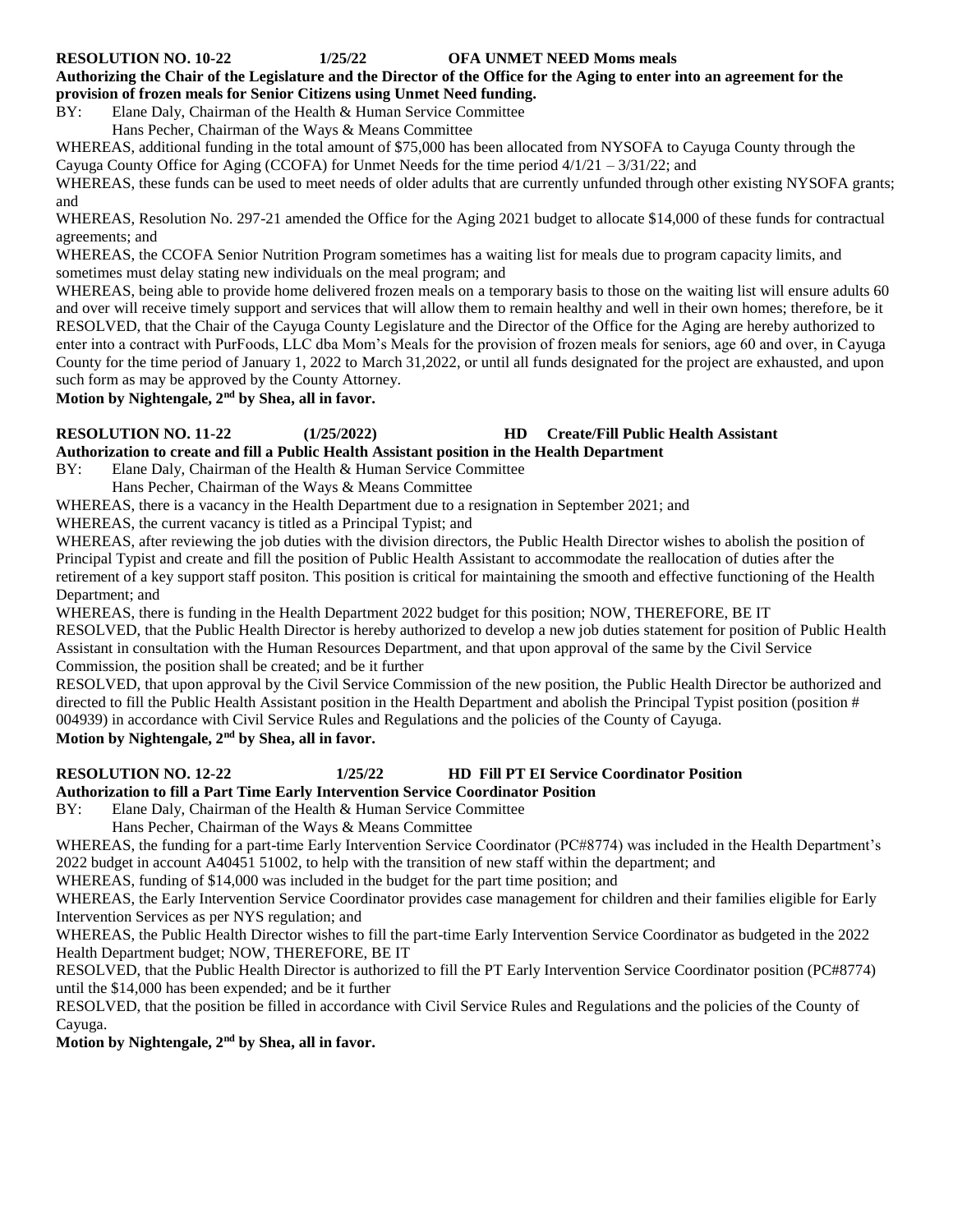#### **RESOLUTION NO. 13-22 1/25/2022 HS Catholic Charities SSI Maximization 2022**

**Authorizing the Chairman of the Legislature and the Commissioner of Social Services to Enter into a Contract with Catholic Charities to Provide SSI Maximization for Safety Net Assistance (SNA) and Temporary Assistance to Needy Families (TANF)**

BY: Elane Daly, Chairman of the Health & Human Service Committee

Hans Pecher, Chairman of the Ways & Means Committee

WHEREAS, counties across NYS have been encouraged to develop strategies to assist Public Assistance individuals (SNA and TANF) who appear eligible to move to SSI approval; and

WHEREAS, these contracts have been successful in helping a number of individuals navigate the application process and move off Public Assistance to SSI benefits; and

WHEREAS, there is a direct reduction in local share benefits paid by the County when SSI is approved; NOW, THEREFORE BE IT RESOLVED, that the Chairman of the Legislature and the Commissioner of Social Services be authorized to enter into a contract with Catholic Charities to provide SSI Maximization for SNA and TANF clients for the period January 1, 2022 through December 31, 2022 in the amount of \$24,819 for SNA and \$12,785 for TANF ; and be it further

RESOLVED, that these services be paid for from TANF Account #A60604 54000 and SNA Account #A60104 54059 of the Department of Social Services' 2022 Budget.

**Motion by Nightengale, 2nd by Shea, all in favor.** 

### **RESOLUTION NO. 14-22 (1/25/2022) HS Catholic Charities Supervised Visitations 2022**

**Authorizing the Chairman of the Legislature and the Commissioner of Social Services to Enter into a Contract with Catholic Charities of the Finger Lakes to Provide Supervised Visitation Services for Clients Referred to them by the Department of Social Services**

BY: Elane Daly, Chairman of the Health & Human Service Committee

Hans Pecher, Chairman of the Ways & Means Committee

WHEREAS, Cayuga County Department of Social Services must provide for supervised visitation services for families who have children in Foster Care; and

WHEREAS, we have seen an increase in young children coming into Foster Care and an increase in the number of court-ordered supervised visits being ordered; and

WHEREAS, the Department desires to contract with Catholic Charities of the Finger Lakes to provide observation of parent and child interactions for scheduled supervised visits as assigned by the Department; and

WHEREAS, Catholic Charities would work cooperatively with the Department to arrange a schedule that is appropriate to the needs of the child, the parent, and other key participants that accommodate the transportation needs of parties involved; and

WHEREAS, as a result of this service, Catholic Charities would provide the Department with a comprehensive, written report detailing observations including the arrival time of participants, the condition of the visitation site, the extent to which the parents interacted and engaged the child, the appropriateness of interaction between the participants and other general observations; NOW, THEREFORE, BE IT

RESOLVED, that the Chairman of the Legislature and the Commissioner of Social Services enter into a contract with Catholic Charities of the Finger Lakes for the period January 1, 2022 to December 31, 2022, for the provision of supervised visitation services at the following rates:

Standard Unit of Service (60 min.)………………….\$44.13

Special Billing Considerations:

- o Sessions that exceed 60 min. will be calculated based on the length of time.
- o Visitations outside of Cayuga County where travel time exceeds 30 minutes: Catholic Charities will add an additional \$25.75/hr. travel time billed in quarter hour increments.
- o When routine conversations with DSS case workers regarding visits extend beyond 15 min., they will be billed as a case conference at \$25.75/hr. billed in quarter hour increments.

and; be it further

RESOLVED, that these services be paid from Account #A60104 54059 of the 2022 Department of Social Services' Budget. **Motion by Nightengale, 2nd by Shea, all in favor.**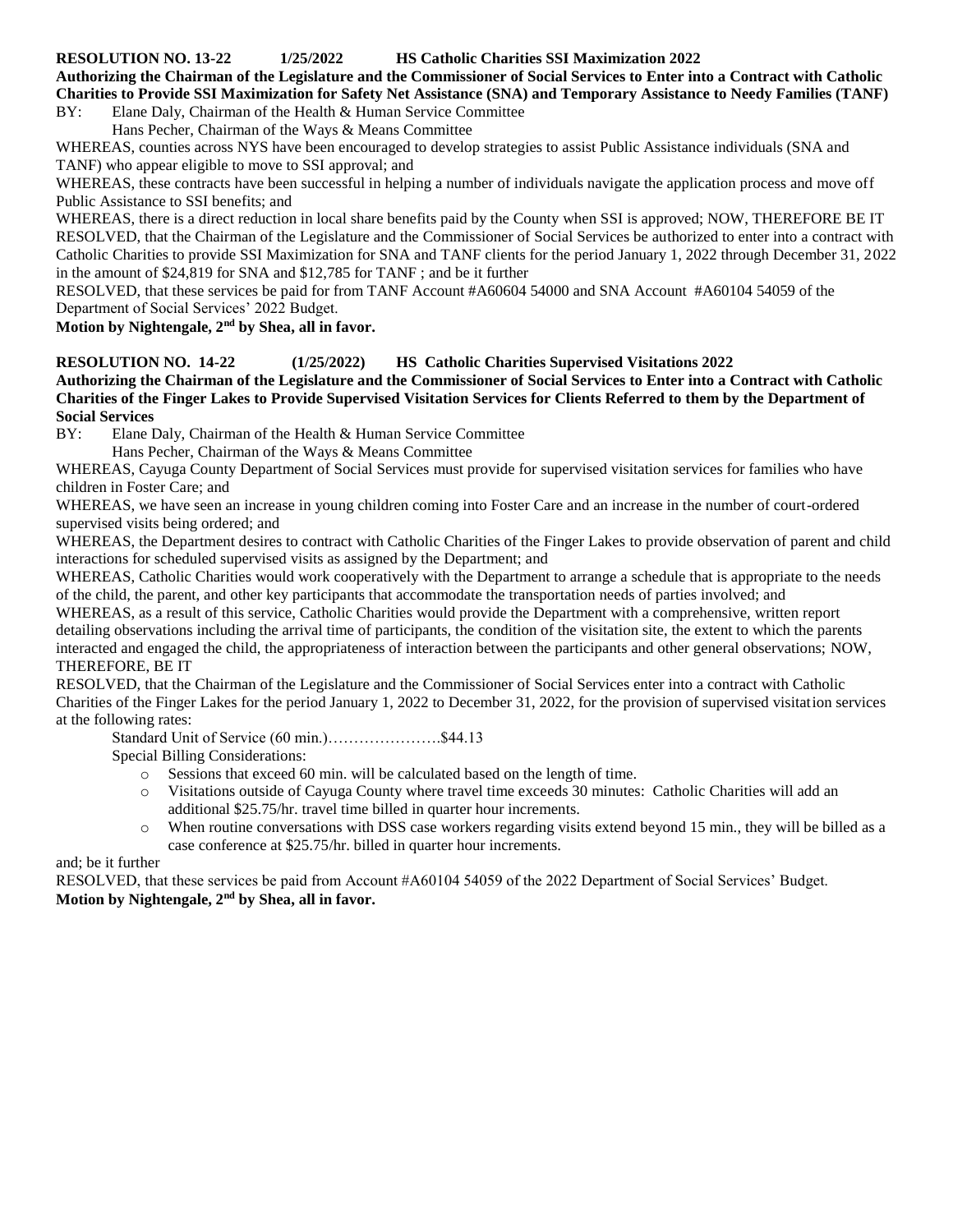**RESOLUTION NO. 15-22 1/25/2022 HS Day Care Centers 2022**

**Authorizing the Chairman of the Legislature and the Commissioner of Social Services to Enter into Contracts for Day Care Services**

BY: Elane Daly, Chairman of the Health & Human Service Committee

Hans Pecher, Chairman of the Ways & Means Committee

WHEREAS, the Department of Social Services is required to provide day care services for eligible county residents; and

WHEREAS, these services are reimbursed by the Federal Day Care Block Grant; NOW, THEREFORE, BE IT

RESOLVED, that the Chairman of the Legislature and the Commissioner of Social Services be authorized to enter into contracts with the following agencies and other day care agencies as needed and upon such forms as may be approved by the County Attorney:

| Red Creek ABCD                                                   | Cayuga Community College School Age (Franklin St.) |  |  |
|------------------------------------------------------------------|----------------------------------------------------|--|--|
| Early Childhood Center                                           | Ithaca Community Childcare Center                  |  |  |
| <b>J-E Country Kids Daycare</b>                                  | <b>Oswego County Opportunities</b>                 |  |  |
| Cayuga Community College Child Care Center (Wall St.) YMCA/YWEIU |                                                    |  |  |
| Cayuga Onondaga BOCES Day Care Center                            | Learn as You Grow Child Care Center                |  |  |
| Little Lukes                                                     | Marcellus Presbyterian Childcare Center            |  |  |
| Spring Street Community Care and Recreation                      | E. John Gavras Center                              |  |  |
| Geneva Lakefront Child Care Center                               | Kinder Care Learning Centers                       |  |  |
| Koala Kare Daycare Center                                        | Our Children's Place                               |  |  |
| Partners in Parenting                                            | World of Wonder Child Care Center                  |  |  |

To be renewed annually beginning January 1, 2022 – December 31, 2022, at a rate up to the fair market rate for Cayuga County as determined periodically by the New York State Office of Children and Family Services; and be it further

RESOLVED, that the charges for these services be paid from account #A60554 – 54000 of the 2022 Department of Social Services Budget.

**Motion by Nightengale, 2nd by Shea, all in favor.** 

#### **RESOLUTION NO. 16-22 1/25/22 HS Fill 4 FT Caseworker Positions (Services Units).**

#### **Authorizing the Commissioner of Social Services to fill 4 FT Caseworker Positions in the Child Welfare Services Units of the Department of Social Services.**

BY: Elane Daly, Chairman of the Health & Human Service Committee

Hans Pecher, Chairman of the Ways & Means Committee

WHEREAS, there are four (4) Caseworker vacancies, in the Child Welfare Units of Social Services (position control #2276, #3291, #2196, #4955) due to resignations; and

WHEREAS, these positions are responsible for managing a caseload of open protective, preventive, and foster care cases in the Child Welfare Units of Social Services and the services provided are mandated services; and

WHEREAS, these positions are reimbursed at a minimum of 62% State and federal funding; and

WHEREAS, they are funded positions in the Social Services Department's 2022 budget; NOW, THEREFORE BE IT

RESOLVED, that the Authorization to Fill is valid through December 31, 2022, per resolution 307-20; and be it further

RESOLVED, that the Commissioner of Social Services is authorized and directed to fill 4 Caseworker positions in the Child Welfare Unit and any fill behinds that may occur in accordance with Civil Services Rules and Regulations and the policies of the County of Cayuga.

**Motion by Nightengale, 2nd by Shea, all in favor.** 

#### **RESOLUTION NO. 17-22 1/25/2022 HS Fill HS Examiner**

**Authorizing the Commissioner of Social Services to Fill Human Services Examiner Position in the Department of Social Services**

BY: Elane Daly, Chairman of the Health & Human Service Committee

Hans Pecher, Chairman of the Ways & Means Committee

WHEREAS, there is a Human Services Examiner vacancy (position control #7541) in the Department of Social Services; and WHEREAS, this position is necessary for the effective and efficient operation of the Department of Social Services; and WHEREAS, this position is at least 62% state and federally funded; and

WHEREAS, sufficient funding exists in the 2022 Social Services' Budget to support this position; NOW, THEREFORE, BE IT RESOLVED, that the Authorization to Fill is valid through December 31, 2022, per resolution No. 307-20; and be it further RESOLVED, that the Commissioner of Social Services be authorized to fill the Human Services Examiner vacancy in the Department of Social Services and any fill behinds that may occur, in a manner consistent with the rules and regulations of the County of Cayuga and the Cayuga County Civil Service Commission.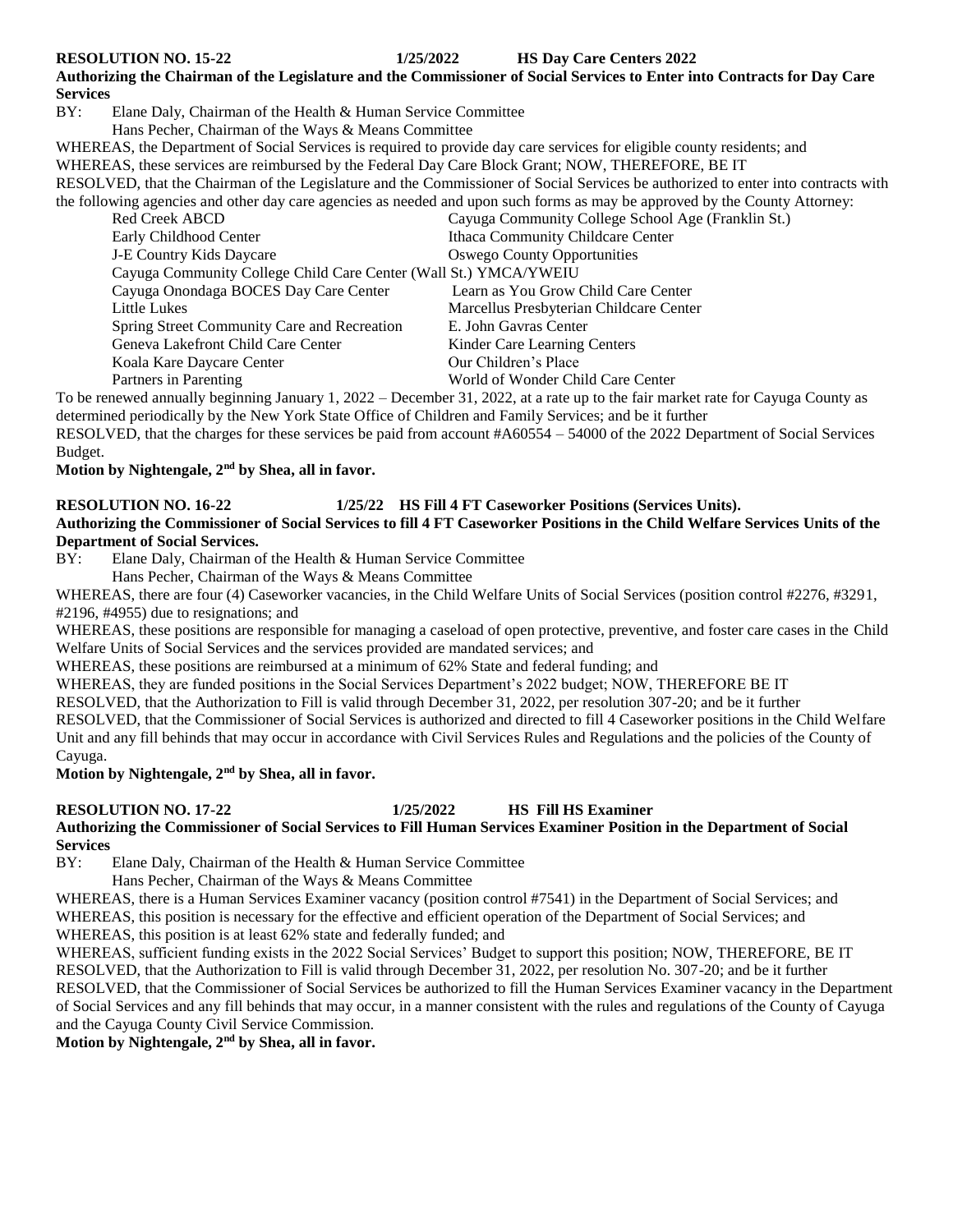#### **RESOLUTION NO. 18-22 1/25/22 HS Foster Parent Incentive Program**

**Authorizing the Chairman of the Legislature and the Director of Community Services or Successor to implement the Foster Care Incentive Program** 

BY: Elane Daly, Chairman of the Health & Human Service Committee

Hans Pecher, Chairman of the Ways & Means Committee

WHEREAS, Cayuga County Department of Social Services wishes to recognize the dedication and hard work of current Cayuga County foster parents who have continued to provide care for foster children in need during for the 22 months of the COVID 19 pandemic; and

WHEREAS, Cayuga County Department of Social Services has developed an ongoing Foster Parent Incentive Program that will have a positive impact on the recruitment and retention of Certified Foster/Adoptive Parents of Cayuga County by providing monetary incentives to foster parents when they meet certain milestones which include, completing training, accepting and maintaining FC placement for 60 days and accepting placements of children over the age of 10; and

WHEREAS, this incentive program is a strategy to increase the use of FC placements and decrease the use of residential placements consistent with Family First Legislation; and

WHEREAS, Cayuga County Department of Social Services submitted the Foster Parent Incentive Program as an American Rescue Plan Act proposal in 2021 with a cost of up to \$150,000.00; and

WHEREAS, Cayuga County Department of Social Services wishes to implement the program beginning in January of 2022; NOW, THEREFORE, be it

RESOLVED, that the Cayuga County Legislature hereby authorizes an appropriation of up to \$150,000 to be made from funds received through the American Rescue Plan to be applied toward the Foster Care Incentive Program; and be it further RESOLVED, that the Cayuga County Finance Director be authorized and directed to make the journal and accounting entries

appropriate and necessary to implement this resolution. **Motion by Nightengale, 2nd by Shea, all in favor.** 

#### **RESOLUTION NO. 19-22 01/25/2022 HS Salary Adj Seasonal HEAP Clerks**

**Authorizing a Salary Adjustment for Non-Bargaining Seasonal HEAP Clerks in the Department of Social Services for the Year 2022.** 

BY: Elane Daly, Chairman of the Health & Human Service Committee

Hans Pecher, Chairman of the Ways & Means Committee

WHEREAS, resolution 372-21 authorized non-bargaining salary adjustments for Part II and Part IV of the Cayuga County Compensation Plan; and

WHEREAS, resolution 372-21 excluded all seasonal employees in all departments from a salary adjustment; and

WHEREAS, the Seasonal HEAP Clerk pay rate in the Department of Social Services has not been adjusted since January 1, 2016; and WHEREAS, the County desires to provide a monetary increase to the Seasonal HEAP Clerks in the Department of Social Services; and

WHEREAS, funding exist is the 2022 Social Services' budget (60101-51001) to support this adjustment, now therefore be it; RESOLVED, the effective January 1, 2022 the hourly rate for the Seasonal HEAP Clerk be set at \$19.79 and placed in Part II of the Cayuga County Compensation Plan; and be it further

RESOLVED, that the Cayuga County Finance Department be hereby authorized to make any journal and accounting entries to carry out the intent of this resolution.

**Motion by Nightengale, 2nd by Shea, all in favor.** 

**RESOLUTION NO. 20-22 1/25/22 MH Regional State Aid**

**Authorizing the Cayuga County Mental Health Department to accept Regional OMH State Aid and to pay various state aid contracts on behalf of the Central New York Director's Planning Group (CNYDPG)**

BY: Elane Daly, Chairman of the Health & Human Service Committee

Hans Pecher, Chairman of the Ways & Means Committee

WHEREAS, NYSOMH makes available regional state aid derived from the closure of adult/children's in-patient beds to fund programs that divert hospitalizations; and

WHEREAS; the CNYDPG holds and manages these contracts and there are no county funds used for such; and

WHEREAS, the regional OMH State Aid passes through Cayuga County Mental Health, therefore, be it

RESOLVED, that the Director of Community Services is hereby authorized to receive and disburse these funds on behalf of the

CNYDPG and shall provide a full accounting of same in accordance with NYSDOH requirements; and be it further

RESOLVED, that the Finance Director be authorized and directed to make such journal entries as may be required to carry out the intention of this resolution.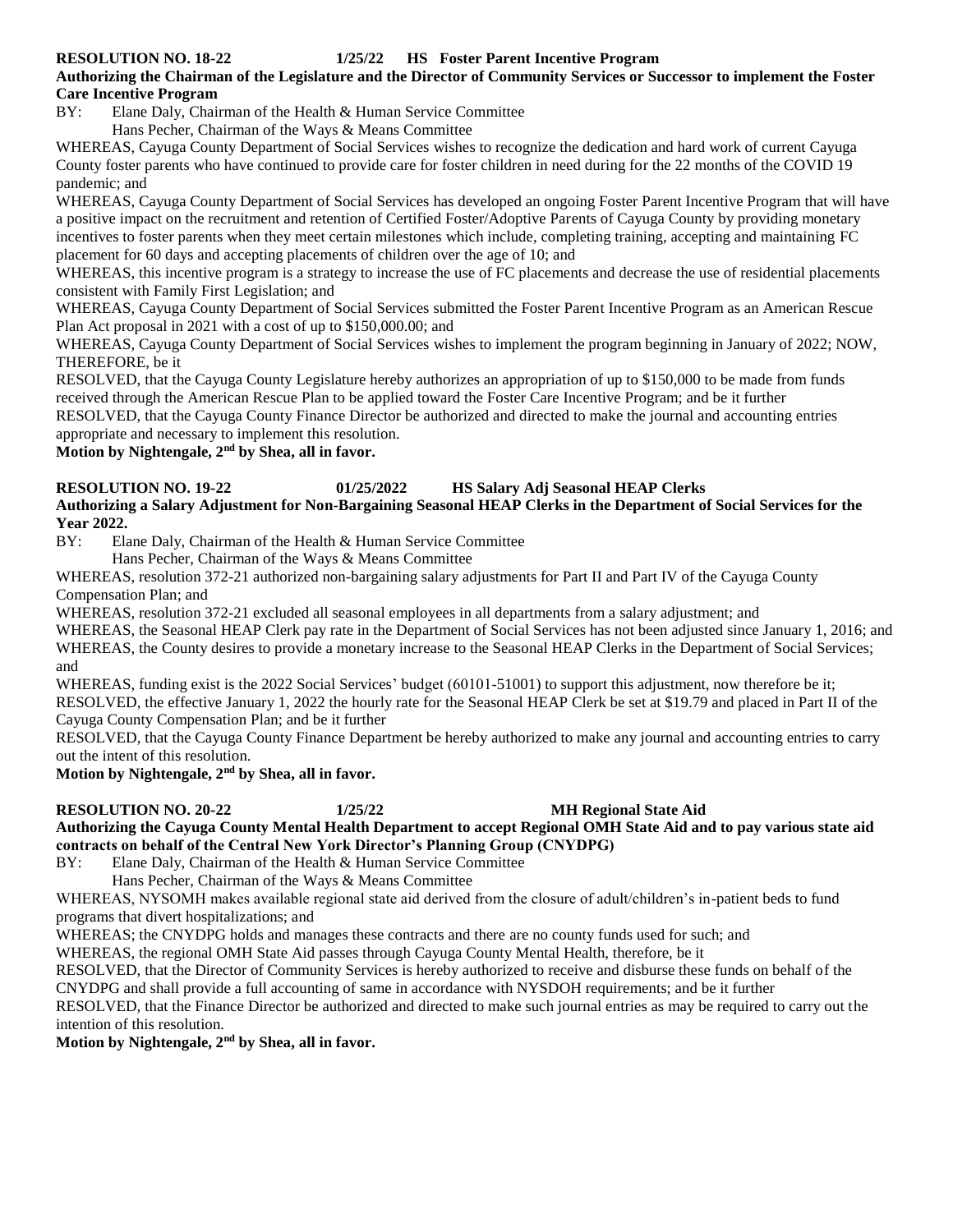**RESOLUTION NO. 21-22 1/25/22 MH 2Therapy Contracts-2022 rev 2**

**Authorize the Chair of the Cayuga County Legislature and the Director of Community Services to enter into contracts for mental health services**

BY: Elane Daly, Chairman of the Health & Human Service Committee

Hans Pecher, Chairman of the Ways & Means Committee

WHEREAS, the Cayuga County Mental Health Center (MHC) needs additional mental health services to meet the needs of Cayuga County residents; and

WHEREAS, the MHC wishes to enter into contracts with two qualified individuals who are licensed in the State of New York to provide such services to the residents of our community; and

WHEREAS, there are sufficient funds available in the 2022 budget line A43104-54059 Professional Services to cover the costs of these two contracts; now therefore, be it

RESOLVED, that the Chair of the Legislature and the Director of Community Services be authorized to enter into contracts with two part-time therapists for the provision of mental health counseling services at a \$65.00 per session rate for a period not to exceed five years.

**Motion by Nightengale, 2nd by Shea, all in favor.** 

**RESOLUTION NO. 22-22 1/25/22 MH Liberty Respite**

**Authorizing the Chair of the Cayuga County Legislature and the Director of Community Services to contract with Liberty Resources, Inc., for the provision of Adult Crisis Respite**

BY: Elane Daly, Chairman of the Health & Human Service Committee

Hans Pecher, Chairman of the Ways & Means Committee

WHEREAS, there is a need for adult crisis respite services in Cayuga County to help individuals avoid hospitalization and homelessness; and

WHEREAS, there is State Aid money in the amount of \$122,692 which can be used to fund adult crisis respite services; and WHEREAS, Liberty Resources, Inc., is willing to provide these services using a peer support model; now, therefore, be it RESOLVED, that the Chair of the Cayuga County Legislature and the Director of Community Services be authorized to enter into a 1 year contract with Liberty Resources, Inc., for the provision of adult crisis respite at a cost not to exceed \$122,692 and upon such form as may be approved by the County Attorney.

**Motion by Nightengale, 2nd by Shea, all in favor.** 

### **RESOLUTION NO. 23-22 1/25/22 MH OMH WORKFORCE GRANT v2**

#### **Authorizing the Chair of the Cayuga County Legislature and the Director of Community Services to accept an OMH Workforce Grant**

BY: Elane Daly, Chairman of the Health & Human Service Committee

Hans Pecher, Chairman of the Ways & Means Committee

WHEREAS, the Cayuga County Community Mental Health Center was awarded a Workforce Grant from OMH in the amount of \$66,000 to be used for workforce recruitment and retention activities under the Coronavirus Response and Relief supplemental Appropriations Act (CRRSAA) of 2021; and

WHEREAS, it is necessary to amend the 2022 Mental Health budget in order to accept this funding; now, therefore be it RESOLVED, that the Director of Finance be authorized and directed to amend the 2022 Mental Health budget in the following manner and make the necessary journal and accounting entries to accept these funds:

Increase Revenue Account A43100 43508 State Aid-MH Grants

Increase Expense Account A43102 52015 Grant Expenditures

and be it further

RESOLVED, that the Chair of the Legislature and the Director of Community Services be authorized to enter into any contracts/activities that are necessary to accept this grant upon such forms as may be approved by the County Attorney; and be it further

RESOLVED, that the allocation and expenditure of such funds shall be subject to further approval by the County Legislature. **Motion by Nightengale, 2nd by Shea, all in favor.** 

### **RESOLUTION NO. 24-22 1/25/22 MHFillSupSW22**

#### **Authorize the filling of a full time Supervising Social Worker (CMH) position at the Community Mental Health Center**  BY: Elane Daly, Chair of the Health & Human Services Committee

Hans Pecher, Chair of Ways & Means Committee

WHEREAS, there is an anticipated vacancy in the Supervising Social Worker (PC#2099) position in the Community Mental Health Center due to a promotion; and

WHEREAS the position of Supervising Staff Social Worker (PC#2099) is critical to providing oversite to the Mental Health Clinic; and

WHEREAS funding exists in the current Mental Health budget in the salary account A43101-5100; now therefore be it RESOLVED, that the Director of Community Services be authorized and directed to fill the position of Supervising Social Worker (PC#2099) and any fill behinds that may occur; and be it further

RESOLVED, that the filling of positions be in accordance with the Cayuga County Civil Service Rules and Regulations and the policies of the County of Cayuga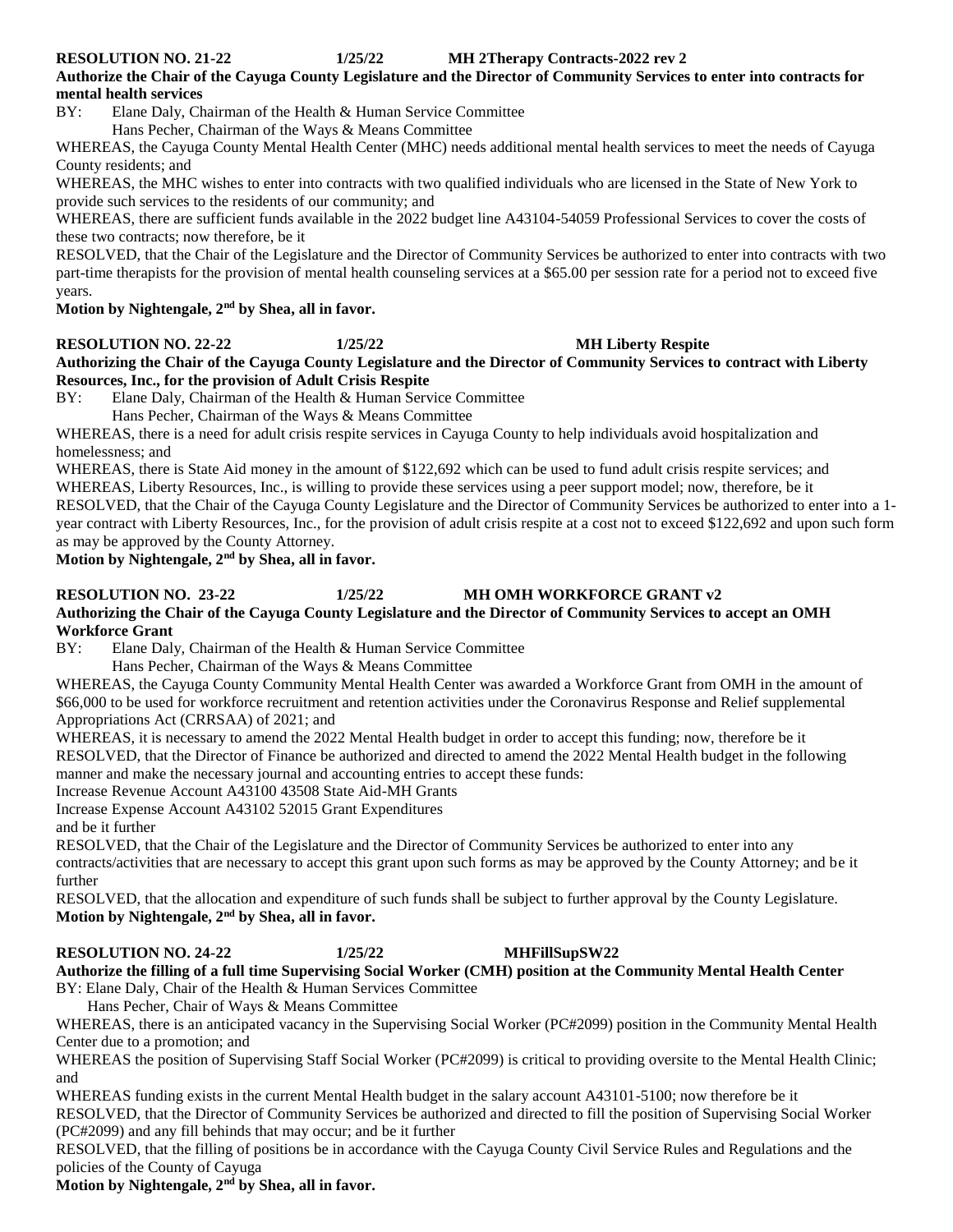**Appoint Director of Community Services, Mental Health Department** 

BY: Hon. Elane Daly, Chair, Health and Human Services

Hon. Hans Pecher, Chair, Ways and Means

WHEREAS, on 12/1/21, the Cayuga County Legislature adopted Local Law No.7 – 2021, repealing Local Law No. 5 of 2014, and establishing the position of Director of Community Services effective January 28, 2022; and

WHEREAS, Local Law No. 7 - 2021 further provided that pursuant to Section 41.09(a) of the Mental Hygiene, the Director of Community Services shall be appointed by the Community Services Board for an indefinite term, shall serve as the chief executive officer of the Community Services Board and shall also serve as the administrative head of Cayuga County Mental Health Department; and

WHEREAS, funding for this position is available in the Mental Health Department 2022 budget; and

WHEREAS, a work group from the County Legislature's HHS committee was organized to recruit, interview and recommend a candidate; and

WHEREAS, the group came to consensus on a candidate, and recommends the appointment of Lauren Walsh to the position of Director of Community Services; and

WHEREAS, the Community Services Board has duly met on January 10, 2022 and has appointed Lauren Walsh to the position of Director of Community Services; and

WHEREAS, the Human Resources Department has reviewed the position and has established the position at Grade 8 of the Compensation Plan for Part IV, Non-Bargaining Management Employees with a recommended starting salary of \$97,000 annually; now therefore; be it

RESOLVED, the Cayuga County Legislature concurs with the appointment of Lauren Walsh to the full-time position of Director of Community Services and appoints her as the administrative head of the Mental Health Department; and be it further

RESOLVED, that the County's Compensation Plan is hereby amended to designate the position of Director of Community Services at Grade 8 of the Compensation Plan for Part IV, Non-Bargaining Employees and the Legislature hereby sets the starting salary for this appointment at \$97,000 annually subject to future adjustments as provided to Part IV Non-bargaining employees; and be it further

RESOLVED, that the foregoing appointment is specifically made subject to approval of the Inter-Office Co-ordinating Council pursuant to 14 NYCRR Part 102.5; and be it further

RESOLVED, that the appointment be made in accordance with Civil Service Rules and Regulations and the policies of Cayuga County. **Motion by Nightengale, 2nd by Shea, all in favor.** 

**RESOLUTION NO. 26-22 1/25/22 HS Appoint Commissioner of Social Services** 

**Appoint Commissioner of Social Services** 

BY: Hon. Elane Daly, Chair, Health and Human Services

Hon. Hans Pecher, Chair, Ways and Means

WHEREAS, the Cayuga County Legislature has adopted Local Law No.7 – 2021, repealing Local Law No. 5 of 2014, and establishing the position of Commissioner of Social Services to provide oversight, administration and supervision of the Cayuga County Department of Social Services effective January 28, 2022; and

WHEREAS, Local Law No. 7 – 2021 further provided that the position of Commissioner shall have a five- year in compliance with Social Services Law Section 116; and

WHEREAS, funding for this position is available in the Department of Social Services 2022 budget; and

WHEREAS, a work group from the County Legislature's HHS committee was organized to recruit, interview and recommend a candidate; and

WHEREAS, the group came to consensus on a candidate, and recommends the appointment of Christine Bianco to the position of Commissioner of Social Services; and

WHEREAS, the Human Resources Department has reviewed the position and recommends a starting salary of \$106,157 annually; now therefore; be it

RESOLVED, the Cayuga County Legislature hereby appoints Christine Bianco to the full-time position of Commissioner of Social Services for a five-year term commencing on January 28, 2022 and continuing through and including January 28, 2027; and be it further

RESOLVED, that the position Commissioner of Social Services be established in Part III, of the Cayuga County Compensation Plan and that the starting salary for this appointment shall be \$106,157 annually with the intention that future adjustments to salary shall be consistent with the adjustments made to the non-bargaining management employees throughout the term; and be it further

RESOLVED, that this appointment is expressly made contingent on the approval of the State Commissioner of Social Services; and be it further

RESOLVED, that the appointment be made in accordance with Civil Service Rules and Regulations and the policies of Cayuga County.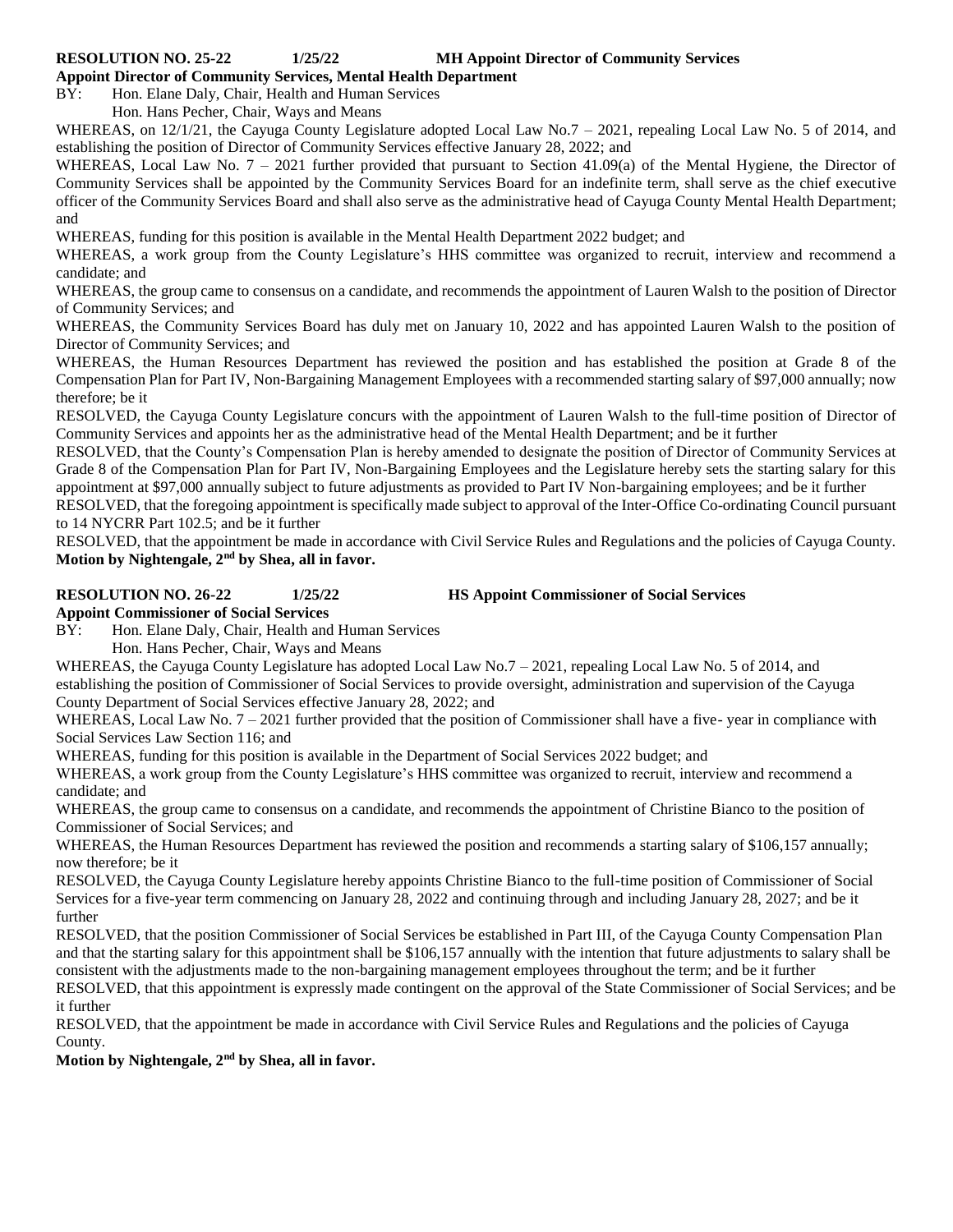#### **RESOLUTION NO. 27-22 (1/25/2022) HD Create/Fill Sr. Public Health Assistant**

**Authorizing the Public Health Director to create and fill a Sr. Public Health Assistant in the Health Department**

BY: Elane Daly, Chairman of the Health & Human Service Committee

Hans Pecher, Chairman of the Ways & Means Committee

WHEREAS, the New York State Department of Health has revised regulations lowering the threshold for Health Department's to provide education and case management to children who have blood lead levels of 5ug/dl or higher; and

WHEREAS, the Director of Public Health desires to create and fill one full-time Senior Public Health Assistant position within the Public Health Department to provide oversight and case management for the Lead poisoning prevention program as well as other Health Department required programs; and

WHEREAS, the Civil Service Commission reviewed and approved the duties/classification of the full-time Senior Public Health Assistant; and

WHEREAS, the funding for this position has been budgeted in the 2022 Health Department budget, NOW, THEREFORE BE IT; RESOLVED, the Public Health Director be authorized and directed to create and fill the Senior Public Health Assistant position and a Public Health Assistant position to be vacated in accordance with Civil Service Rules and Regulations and the policies of the County of Cayuga.

### **Motion by McNabb-Coleman, 2nd by Nightengale, all in favor except Dennison.**

**RESOLUTION NO. 28-22 1/25/22 IT Fill Senior Computer Systems Technician Authorizing the Chief Information Officer to create and fill a Senior Computer Systems Technician position in the Cayuga County Information Technology Department.**

- BY: Chris Petrus, Chair of the Government Operations Committee
	- Hans Pecher, Chair of the Ways & Means Committee

WHEREAS, there is a need for a Senior Computer Systems Technician in the Information Technology Department to provide top-tier support for various IT systems and processes; and

WHEREAS, this position is being created to begin the transition away from contracted IT support services and allow the County to retain local IT talent within the department; and

WHEREAS, funds are currently available in the 2022 budget in the Professional Services account A16104 54059 and can be transferred to cover the costs for this position; NOW THEREFORE BE IT

RESOLVED, that the Cayuga County Legislature creates a Senior Computer Systems Technician position (37.5 hrs) (Grade 30 of the CSEA Bargaining Unit) in the Department of Information Technology with the jurisdictional class allocation being Competitive; and be it further

RESOLVED, that the Chief Information Officer be authorized to fill the Senior Computer Systems Technician position (37.5 hrs), in accordance with the Civil Service Rules and Regulations and the Policies of the County of Cayuga, and this authorization is valid through June 30, 2022 in accordance with policy resolution 307-20, and be it further

RESOLVED, that the Director of Finance makes the following budget transfer:

|                                                | Increase | Decrease |
|------------------------------------------------|----------|----------|
| A16101 51001 Salaries FT                       | \$66,510 |          |
| A16101 58001 Social Security                   | \$5,088  |          |
| A16101 58002 Retirement                        | \$5,819  |          |
| A16101 58003 Health Insurance                  | \$6,754  |          |
| A16101 58004 Dental Insurance                  | \$319    |          |
| A16104 54059 Professional Services             |          | \$84,490 |
| $_{\text{atmno}}$ and he Donnigon all in force |          |          |

**Motion by Petrus, 2nd by Dennison, all in favor.**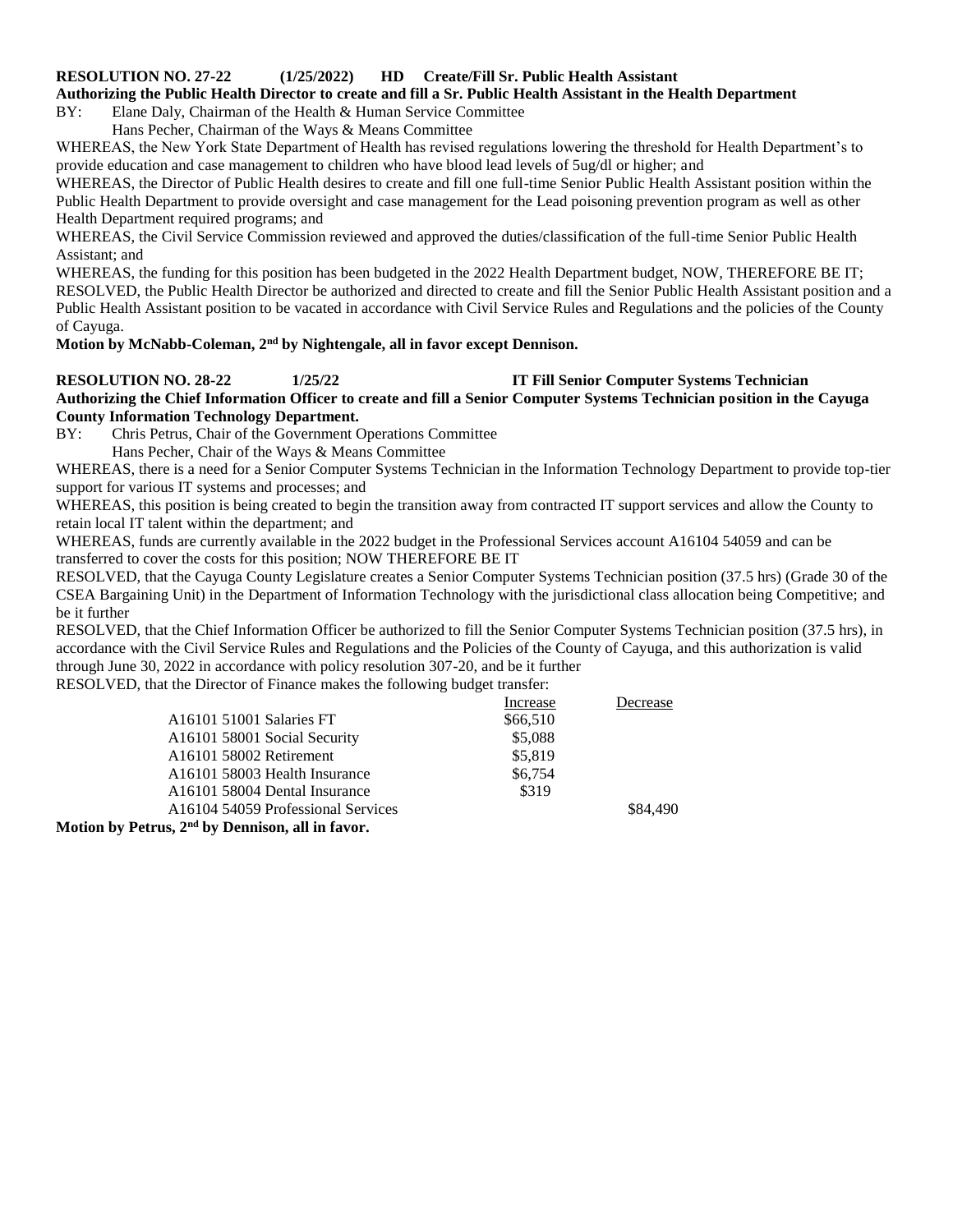#### **RESOLUTION NO. 29-22 1-25-22 PB HHWGRANT-RFP 2021-2022 rev**

#### **Authorizing the filing of applications for state assistance from the Household Hazardous Waste (HHW) State Assistance Program, signing of the associated state contracts and authorizing circulation of bids for HHW/Electronics Recycling Vendor Services**

By: Hon. Aileen McNabb-Coleman, Chair, Planning and Economic Development Committee Hon. Hans Pecher, Chair, Ways and Means Committee

WHEREAS, the State of New York provides financial aid for household hazardous waste and electronics recycling programs and the application window for 2021 reimbursements is January to February, 2022; and

WHEREAS, the County of Cayuga, herein called the MUNICIPALITY, has examined and duly considered the applicable laws of the State of New York and the MUNICIPALITY deems it to be in the public interest and benefit to file applications for these funds; and WHEREAS, it is necessary that Contracts by and between THE PEOPLE OF THE STATE OF NEW YORK, herein called the STATE, and the MUNICIPALITY be executed for such STATE Aid; and

WHEREAS, the County will circulate a Request for Bids for professional services to select a qualified vendor for current and future HHW Recycling Events;

NOW, THEREFORE, BE IT RESOLVED by the Legislature of the County of Cayuga:

- 1. That the filing of such applications in the form required by the State of New York in conformity with the applicable laws of the State of New York including all understanding and assurances contained in said applications is hereby authorized; and
- 2. That the Chair of the Legislature, or the Chair's designee, is directed and authorized as the official representative of the MUNICIPALITY to act in connection with these applications and to provide such additional information as may be required and the Chair is hereby authorized to sign the resulting contracts if said applications are approved by the STATE, upon review and approval as to form by the County Attorney's Office; and
- 3. That the Chair of the Legislature, or the Chair's designee, is hereby authorized and directed to sign such documents as may be necessary to receive reimbursement for the 2021 HHW programs, upon review and approval as to form by the County Attorney's Office, and to implement the HHW projects in 2022 so long as costs do not exceed the available budget in Planning Department line item A80204 54164 (Special Programs); and
- 4. That the Department of Planning and Economic Development is authorized to circulate a Request for Bids for professional services to select a qualified vendor for current and future HHW Recycling Events in 2022; and
- 5. That the Cayuga County Finance Director is hereby authorized to make the journal and accounting entries necessary to accomplish the same; and
- 6. That this resolution shall take effect immediately.

**Motion by Petrus, 2nd by Dennison, all in favor.**

#### **RESOLUTION NO. 30-22 1/25/22 BLD Environmental Health&Safety Compliance Support Services 1 22 Authorizing the Chair of the Cayuga County Legislature to sign a three-year renewal agreement for Professional Services to provide Environmental Health and Safety Compliance Support Services**

#### BY: Andy Dennison, Chair, Public Works Committee

Hans Pecher, Chair, Ways & Means Committee

WHEREAS, Cayuga County is frequently in need of Professional Services to provide Environmental Health and Safety Compliance Support Services, and

WHEREAS, the Cayuga County Buildings and Grounds Department worked with the Purchasing Department to issue RFP 2017-08 to seek bids for these services; and

WHEREAS, as a result of that RFP a three-year agreement was signed with Churchill Environmental Inc. to provide these services; and

WHEREAS, the agreement allows for an additional three-year renewal of the agreement, and

WHEREAS, Churchill Environmental Inc. has agreed to renew the agreement with a 10 percent increase in the rates, and

WHEREAS, even with the 10 percent increase Churchill Environmental Inc. is still significantly lower than the other bidders, and

WHEREAS, Churchill Environmental Inc. has provided these services to the Buildings and Grounds Department in a timely manner, and

WHEREAS, the Budget for Buildings and Grounds Account Number A16204-54059, Professional Services, contains funds to cover these and other necessary services; now there for let it be

RESOLVED, that the County Attorney is hereby authorized and directed to create a three-year renewal agreement; and be further RESOLVED, that the Chair of the Cayuga County Legislature is authorized and directed to enter into a 3-year renewal agreement with Churchill Environmental Inc. upon review and approval as to form by the County Attorney's Office.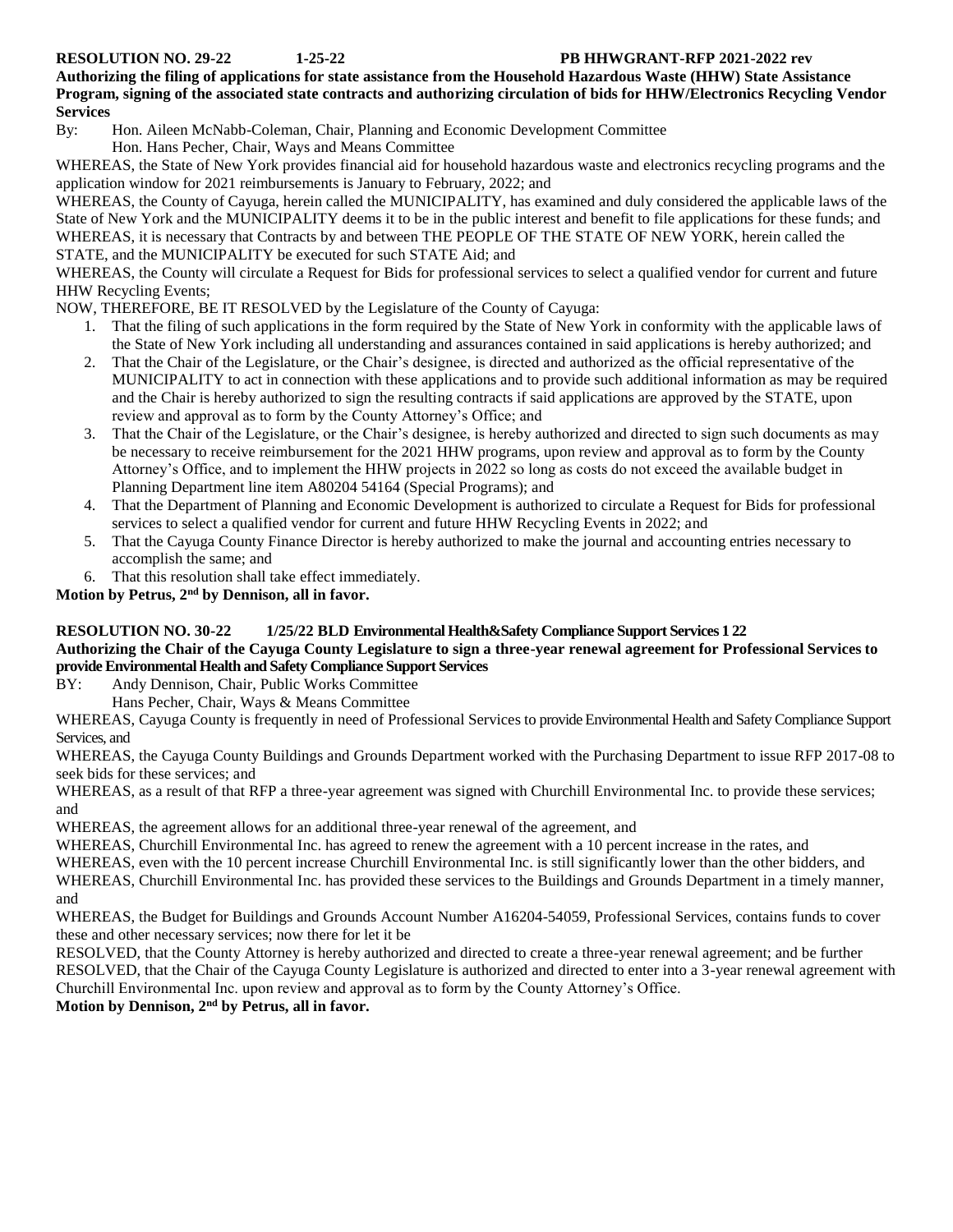#### **RESOLUTION NO. 31-22 1/25/22 HWY Co Rd 31B Supp1 & Award rev**

**Authorizing the signing of Supplemental #1 with NYSDOT, increase of Capital "H" Project 15-03 ("Cr 31b-East Brutus St. Road Preservation"), authorizing the transfer of funds, and authorizing the Chair of the Legislature and the Highway Superintendent to execute any and all agreements.**

BY: Andy Dennison, Chair, Public Works Committee

Hans Pecher, Chair, Ways & Means Committee

WHEREAS, a project for the CR 31B-East Brutus St. Road Preservation, P.I.N. 375597, (the "Project") is eligible for funding under Title 23 U.S. Code, as amended, that calls for the apportionment of the costs of such program to be borne at the ratio of 80% Federal funds and 20% non-federal funds; and

WHEREAS, resolution #134-15 authorized the creation of Capital "H" Project No, 15-03 ("CR 31B-East Brutus St. Road Preservation"), in an amount not to exceed \$2,000,000, and

WHEREAS, resolution # 65-21 authorized signing of Supplemental Agreement No.1 from the NYSDOT which authorized Construction Funding and increased the amount not to exceed to \$ \$3,880,000.00, and increased Capital "H" Project No, 15-03 to not to exceed \$3,880,000.00 and

WHEREAS, The project was let and the consultant overseeing the project; C&S Engineers, Inc., and the Highway Superintendent suggest awarding the project to Hanson Aggregates New York LLC based on their low bid of \$3,667,055.93; and

WHEREAS, Supplemental Consultant Agreement No. 1 has been received from the Consultant overseeing the construction C&S Engineers, Inc. increasing the amount payable from \$215,165.00 to \$615,165.00 for construction inspection, and

WHEREAS, Amended Supplemental Agreement No.1 has been received from the NYSDOT which increased the amount not to exceed to \$4,330,000.00; now therefore be it

RESOLVED, to sign Amended Supplemental Agreement No.1 with NYSDOT to increase the amount not to exceed to \$4,330,000.00; and be it, further;

RESOLVED, to sign Supplemental Consultant Agreement No.1 with C&S Engineers to increase the amount payable to \$615,165.00; and be it, further;

RESOLVED, to award the project CR31B East Brutus Street Road to Hanson Aggregates New York LLC in the amount not to exceed to \$3,667,055.93; and be it, further;

RESOLVED to pay in the first instance 100% of the federal and non-federal share of the cost of Design, and Construction phases of work for the Project or portions thereof, with the understanding that qualified costs will be eligible for federal-aid, state-aid funds; and it is further RESOLVED, that the Cayuga County Finance Director is authorized and directed to increase Capital "H" Project No. 15-03 ("CR 31B-East Brutus St. Road Preservation"), in an amount not to exceed \$4,330,000.00 with the source of additional funding for the project (\$450,000) to be

STP Federal Funds  $$360,000$ 

Paving (D51134 54099) \$90,000

RESOLVED, that the Cayuga County Legislature hereby agrees that the County of Cayuga shall be responsible for all costs of the Project which exceed the amount of federal-aid, or state-aid awarded to the County of Cayuga; and it is further

RESOLVED, that the Cayuga County Legislature hereby agrees that construction of the Project shall begin no later than twenty-four (24) months after award and the construction phase of the Project shall be completed within thirty (30) months; and be it further

RESOLVED, that the Chair of the Legislature of the County of Cayuga is hereby authorized to execute on behalf of the County of Cayuga all necessary agreements, certifications or reimbursement requests for federal aid and/or state-aid with the New York State Department of Transportation, upon review and approval as to form by the County Attorney's Office, in connection with the advancement or approval of the Project and providing for the administration of the Project and the County of Cayuga's funding of Project costs and permanent funding of the local share of federal-aid and state-aid eligible Project costs and all Project costs within appropriations therefore that are not so eligible; and it is further

RESOLVED, that a certified copy of this resolution be filed with the New York State Commissioner of Transportation by attaching any necessary Agreement in connection with the Project; and it is further

RESOLVED, that the Cayuga County Finance Director is authorized to accept 80% Federal STP Fund and 15% NYSDOT Construction Funds for County Road 31B East Brutus Street Road Preservation.

**Motion by Dennison, 2nd by Petrus, all in favor.** 

### **RESOLUTION NO. 32-22 1/25/22 HWY Fill Heavy & Medium**

#### **Authorization to fill two (2) Motor Equipment Operator Medium position and two (2) Motor Equipment Operator Heavy in the County Highway Department**

BY: Andy Dennison, Chairman of the Public Works Committee

Hans Pecher, Chairman of the Ways & Means Committee

WHEREAS, there is a need to fill two (2) Motor Equipment Operator Medium positions and two (2) Motor Equipment Operator Heavy in the Highway Department; and

WHEREAS, these positions are responsible for various tasks in the construction, repair and maintenance of roads, in addition to other tasks as assigned; and

WHEREAS, the Motor Equipment Operator Medium; position control numbers 2378 & 8000, and Motor Equipment Operator Heavy position control number 2439 & 2410 has been budgeted for the entire 2022 budget year; now therefore be it

RESOLVED, that the Highway Superintendent is hereby authorized to fill the Motor Equipment Operator Medium positions; position control numbers 2378 & 8000 and Motor Equipment Operator Heavy position control number 2439 & 2410 along with any backfills, in accordance with the Civil Service Rules and Regulations and the Policies of the County of Cayuga.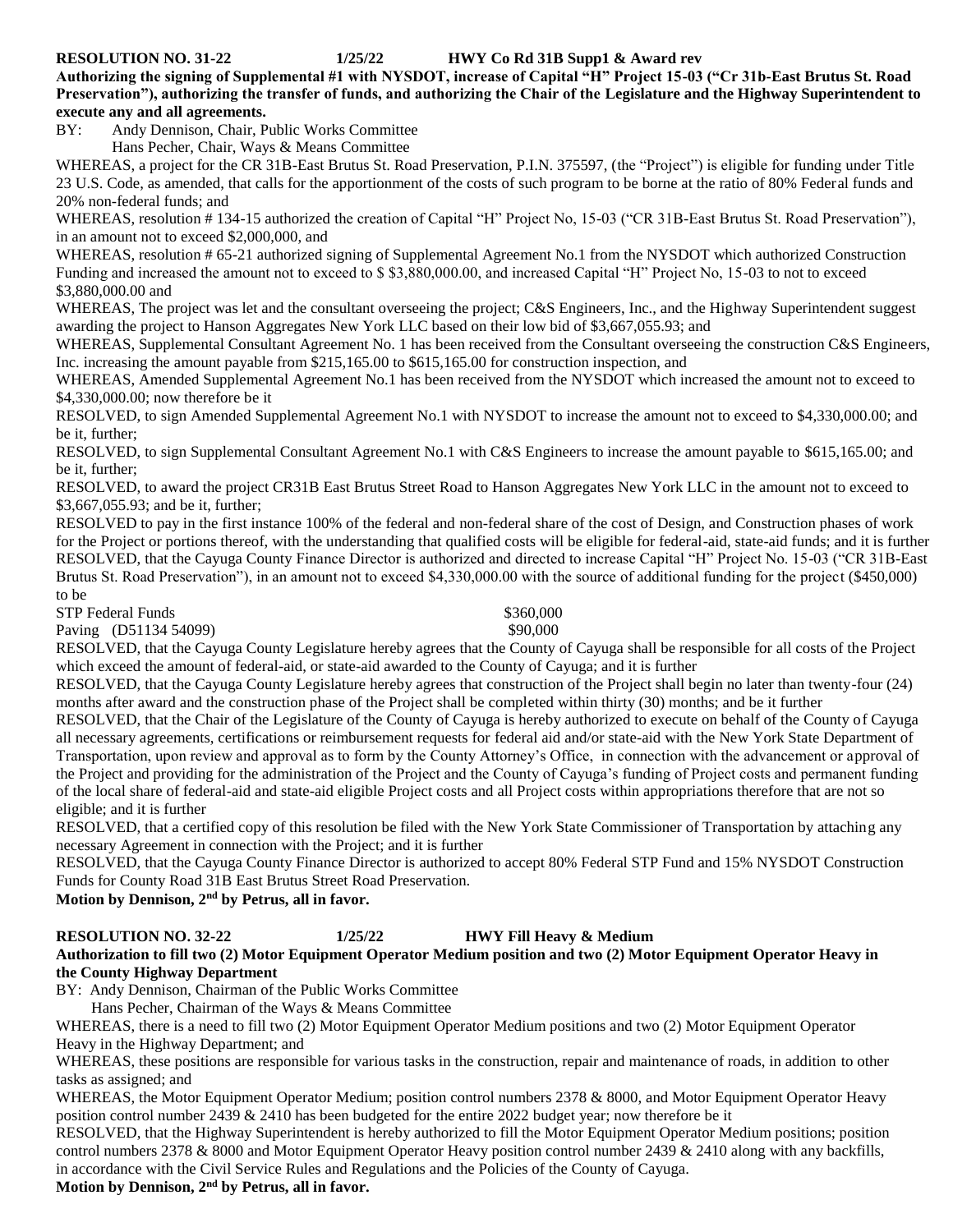#### **RESOLUTION NO. 33-22 1/25/22 HWY Purchase Equipment rev**

#### **Authorization to purchase Highway Equipment**

BY: Andy Dennison, Chair, Public Works Committee

Hans Pecher, Chair, Ways & Means Committee

WHEREAS, in the 2022 Highway Department budget funds were budgeted in the amount of \$1,270,000 in account DM51302 52002 for the purchase of equipment; and

WHEREAS, the County wishes to purchase three (3) 2023 International HX520 SFA Ten-Wheel trucks with Viking plow packages and sanders per Onondaga County Contract # 8996 in the amount not to exceed \$663,400.00; and

WHEREAS, the County wishes to purchase a 2023 International HX620 SBA Tractor with Dual wet line kit package per Onondaga County Contract #8996 in the amount not to exceed \$145,000; and

WHEREAS, the County wishes to purchase a 2023 John Deere 5065E Utility Tractor per Sourcewell Ag Tractors Contract #110719- JDC (PF 1P CG 70) in the amount not to exceed \$35,000; and

WHEREAS, the County wishes to purchase a 2023 Allied MB 8' HTP 32"x96" poly wire combo front mounted broom per Sourcewell Ag Tractors Contract #110719-JDC (PF 1P CG 70) in the amount not to exceed \$20,000; now therefore be it

RESOLVED, the Highway Superintendent is authorized to purchase the above equipment from appropriated and budgeted funds in DM51302 52002, be it further;

RESOLVED, that the purchases comply with all County purchasing policies, and be it further;

RESOLVED, that the Cayuga County Director of Finance is hereby authorized and directed to make the journal and accounting entries necessary to carry out the intent of this resolution.

**Motion by Dennison, 2nd by Petrus, all in favor.** 

**RESOLUTION NO. 34-22 1/25/2022 PT Fix Public Hearing Pavilion Roof Repair Fixing day and notice of public hearing pursuant to NY Gen. Mun. Law § 6-d to authorize expenditure of finds from Reserve Account No. A-18838 Pavilion Building and Equipment for repairs to the Emerson Park Pavilion Roof**

BY: Andy Dennison, Chair, Public Works Committee

Hans Pecher, Chair, Ways & Means Committee

WHEREAS, N.Y. General Municipal Law § 6-d requires that the governing board provide notice and a public hearing; and WHEREAS, Reserve Account No. A18838 was created for Emerson Park Pavilion improvement, equipment replacement, new equipment and small wares replacement funded by proceeds from the catering contract for the Pavilion, and WHEREAS, the following improvement is necessary at the Emerson Park Pavilion:

Repair of pavilion roof and substructure; and

WHEREAS, the proposed repairs are consistent with the intent of the Reserve Account; and

WHEREAS, the Parks & Trails Department has received 3 quotes to complete the required repairs per county Purchasing Policy; and WHEREAS, based on the county purchasing policies the Parks & Trails Department would award the winning bid from VIP Structures totaling \$12,908 for repairs to the Emerson Park Pavilion roof; and

WHEREAS, the Parks & Trails Department would need the Cayuga County Finance Director to transfer the necessary funds to complete the repairs of the pavilion as determined by County Purchasing Policy by transferring \$12,908 from Reserve account No. A-18838 Pavilion Building and Equipment to A71104-54147, Park Improvements; and therefore, be it

RESOLVED, that a public hearing shall be held concerning the proposed resolution before the Cayuga County Legislature on Tuesday, February 22, 2022, at 6:00 P.M., at 160 Genesee St., Auburn, NY, 6th Floor and broadcast live via YouTube at the following address:<https://youtu.be/72BiOTZRkow> with members of the public unable to attend in person directed to call in at 315-294-8051 to comment; and be it further

RESOLVED, that the Clerk of the Cayuga County Legislature is directed to issue notice of the same as prescribed by, and in accordance with law.

**Motion by Dennison to amend the YouTube link, 2nd by Nightengale, all in favor. Motion by McNabb-Coleman on resolution as amended, 2nd by Petrus, all in favor.**

#### **RESOLUTION NO. 35-22 1/25/22 AC Appointment**

**Appointing Administrator Indigent Defendants (PT) and setting the rate of compensation**

BY: Hon. Mark Strong, Chair, Judicial & Public Safety Committee

Hon. Hans Pecher, Chair, Ways and Means Committee

WHEREAS, the position of Administrator Indigent Defendants PT is a one (1) year fixed term appointment; and

WHEREAS, Lloyd E. Hoskins has held the position as Administrator since January 1, 1994; and

WHEREAS, it is the intent of this Legislature to provide continuity of leadership of this mandated service; now therefore be it RESOLVED, that Lloyd E. Hoskins is hereby appointed as Administrator Indigent Defendants, PT to serve for a one (1) year term commencing January 26, 2022 and ending January 25, 2023, and be it further

RESOLVED, that compensation rate be set at \$45 per hour, and placed in Part III of the Cayuga County Compensation Plan, and be it further

RESOLVED, that the appointment be made in accordance with Civil Service Rules and Regulations, and the Policies of the County of Cayuga.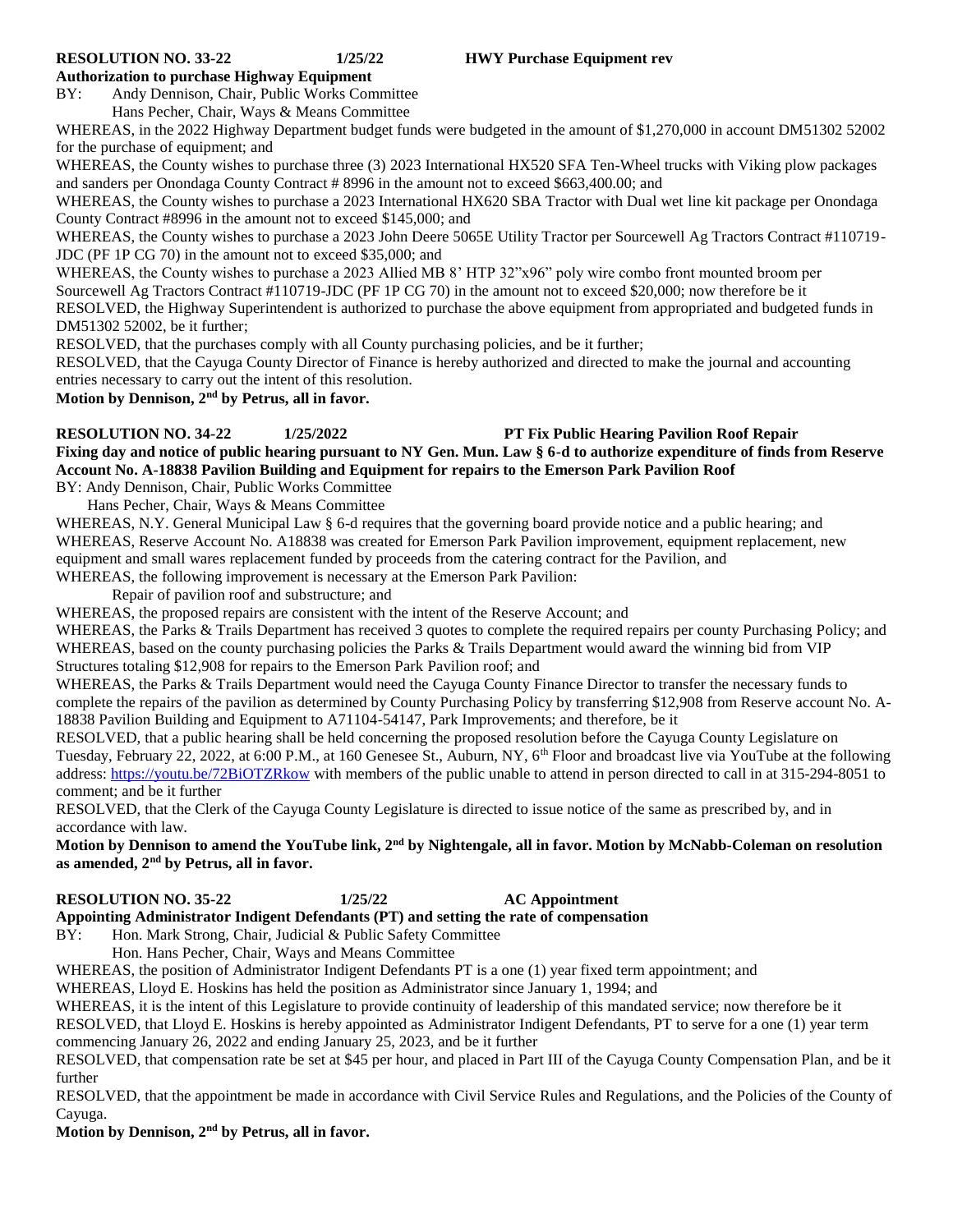#### **RESOLUTION NO. 36-22 (1/25/22) DA.VACANCY ADA**

#### **Authorizing the District Attorney to fill FT Assistant District Attorney vacancy in the District Attorney's Office**

BY: Hon. Mark Strong, Chair, Judicial & Public Safety Committee

Hon. Hans Pecher, Chair, Ways and Means Committee

WHEREAS, the District Attorney's Office will have a vacancy (12/31/21) in the full-time Assistant District Attorney Position Control No. 007716 within the District Attorney's office as a result of the resignation of a full-time Assistant District Attorney; and

WHEREAS, the full-time Assistant District Attorney position is a critical position in the District Attorney's office; and

WHEREAS, the Legislature is desirous about continuing this important prosecutorial position in the District Attorney's Office; and WHEREAS, this position has been budgeted for the entire year; now therefore be it

RESOLVED, that the District Attorney is authorized to fill this vacancy immediately; and be it further

RESOLVED, that the foregoing be accomplished in accordance with Cayuga County Civil Service Rules and Regulations and the policies of the County of Cayuga.

**Motion by Dennison, 2nd by Petrus, all in favor.**

### **RESOLUTION NO. 37-22 1/25/22 SHR Abolish Patrol Corporal & Create Deputy Sheriff**

**Authorizing the Sheriff to abolish one vacant Deputy Sheriff Corporal Position in the Patrol Division and fill a Deputy Sheriff Position in the Patrol Division**

By: Chair, Judicial & Public Safety Committee

Chair, Ways & Means Committee

WHEREAS, a vacancy in the Cayuga County Sheriff's Office Patrol Division occurred due to a promotion of the Deputy Sheriff Patrol Corporal (Position Control No. 007425-SYS) on December 26, 2021;

WHEREAS, the services provided by the position of the Deputy Sheriff Corporal as they relate to responding to calls for law enforcement services are critical for maintaining the safe, smooth, and efficient operation of the Sheriff's Office Patrol Division; however, the supervisory duties of this position are no longer needed; and

WHEREAS, converting the Deputy Sheriff Corporal position to a Deputy Sheriff position would create a salary cost savings; and WHEREAS, the current Deputy Sheriff Corporal position is clearly designated and accepted in the 2022 Cayuga County Sheriff's Sheriff Budget Line- Salaries Full Time (A31101-51001); and

WHEREAS, an unfunded Deputy Sheriff position (Control No. 003924-SYS) currently exists within the Cayuga County Sheriff's Patrol Division; now therefore be it

RESOLVED, that the Sheriff be hereby authorized and directed to abolish one Patrol Corporal position (Control No. 007425-SYS) and utilize the budgeted funding for said position to fund and fill Patrol Deputy Sheriff position (Control No. 003924-SYS) resulting in a net salary savings upon approval of this resolution; and be it further

RESOLVED, the employees hired will be placed at the appropriate step within the Cayuga County Deputy Sheriff's Police Association Compensation Plan for 2020-2022; and be it further

RESOLVED, that this position be filled in accordance with the Civil Service Rules and Regulations and the Policies of the County of Cayuga.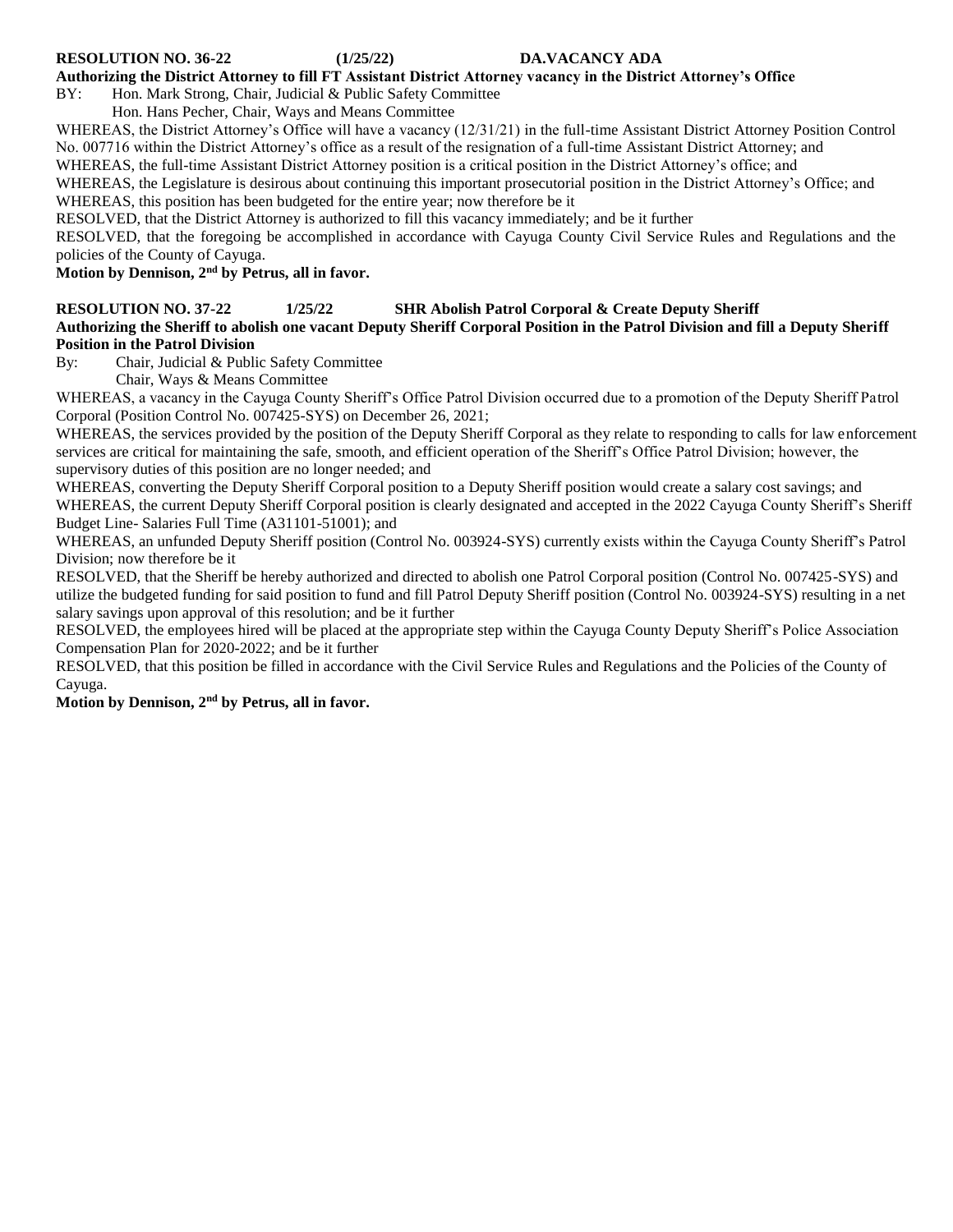**RESOLUTION NO. 38-22 01/25/22 SHR Contract Ext. Jail Nursing East Hill**

**Resolution authorizing the Chair of the Cayuga County Legislature and the Cayuga County Sheriff to extend a contract with East Hill Family Medical to provide nursing staff referrals for the Jail Medical Division.**

By: Chair, Judicial & Public Safety Committee

Chair, Ways & Means Committee

WHEREAS, the Cayuga County Jail is mandated by the New York State Commission of Corrections to provide medical care for inmates at the Cayuga County Jail; and

WHEREAS, this medical care is provided by three (3) full time registered nursing staff employed by the Cayuga County Sheriff's Office and assigned to the jail under the supervision of the jail physician; and

WHEREAS, a shortage of qualified and trained Registered Nursing applicants has created challenges in maintaining full time nursing coverage leaving the jail without adequate nursing staff to maintain 24-hour medical care for inmate population 7 days per week; and WHEREAS, East Hill Family Medical is a local not-for-profit health care provider that has the ability to refer Licensed Practical Nurses (LPN's) employed by East Hill Medical to the Sheriff's Office for temporary hire; and

WHEREAS, East Hill Family Medical has provided qualified nursing staff to supplement nursing coverage at the Cayuga County Jail since July 19<sup>th</sup> of 2021 per a written agreement that expired December 18<sup>th</sup> of 2021 by providing referrals for Licensed Practical Nurses to be considered for temporary employment at the Cayuga County Jail for a referral fee of \$100.00 per week to provide critical nursing care; and WHEREAS, the Sheriff's Office has an immediate need to extend the contract to maintain the temporary use of part time LPN's to provide said mandated care; now therefore, be it

RESOLVED, that the Chair of the Cayuga County Legislature and the Cayuga County Sheriff be authorized to take the necessary steps to extend the contract with East Hill Family Medical to provide nursing referrals from East Hill staff at a cost of \$100.00 per week for an additional contract term of six (6) months; and be it further

RESOLVED, that the Sheriff's budget be amended to pay for said contract services by transferring the necessary funding from the part-time Jail Salaries line (A31501-51002) to the Jail Contractual Agreement line (A31504-54118); be it further

RESOLVED, that the Treasurer make any and all journal and accounting entries necessary to accomplish the forgoing; and be it further RESOLVED, that this resolution shall take effect immediately.

**Motion by Dennison, 2nd by Petrus, all in favor.**

#### **RESOLUTION NO. 39-22 01/25/22 SHR CREATE & FILL IDO POSITION**

#### **Authorize the Sheriff to create and fill an Identification Officer Position within the Road Patrol Division of the Cayuga County Sheriff's Office**

By: Chair, Judicial & Public Safety and

Chair, Ways & Means

WHEREAS, the current Identification Officer within the Patrol Division, is responsible for collecting and maintaining evidence, assisting with processing of crime scenes, completing background investigations related to pistol permit applications, aiding in criminal investigations, and conducting employment background investigations for new hires; and

WHEREAS, the services provided by the current Identification Officer are critical for smooth and efficient operations of the Sheriff's Office; and

WHEREAS, the workload for the current Identification Officer has increased significantly in recent years, primarily due to an increase in pistol permit applications and amendments, as well as an increase in the number of required employment background investigations, thereby establishing the need for a second Identification Officer; and

WHEREAS, this position has been designated and accepted in the 2022 Cayuga County Sheriff's Salaries Operating Budget Line - Salaries Full Time (A31101-51001); and

WHEREAS, the new position of Identification Officer would fall within the Deputy Sheriff's Police Association of Cayuga County (DSPA) union; now, therefore be it

RESOLVED, that one additional Identification Officer position within the Sheriff's Office Road Patrol Division be created and filled; and be it further

RESOLVED, that any resulting vacancy created by filling the Identification Officer position be backfilled; and be it further

RESOLVED, that the position of Identification Officer be placed within the DSPA bargaining unit; and be it further

RESOLVED, that salary for the Identification Officer be set at the existing salary for the current Identification Officer position as designated in the current DSPA contract; and be it further

RESOLVED, that the Sheriff be authorized to fill the position upon approval of this resolution; and be it further

RESOLVED, that this position be filled in accordance with the Civil Service Rules and Regulations and the Policies of Cayuga County. **Motion by Dennison, 2nd by Petrus, all in favor.**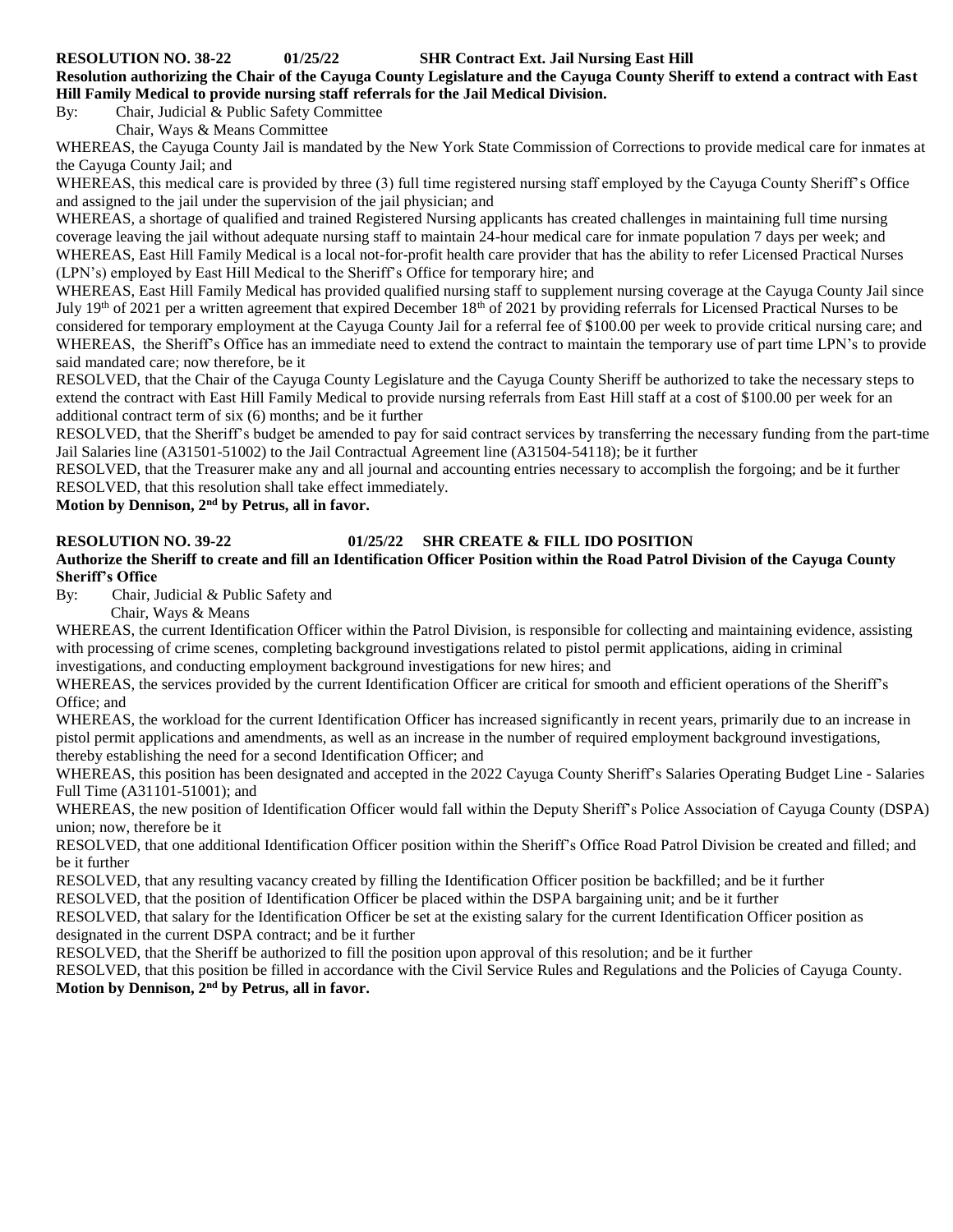**RESOLUTION NO. 40-22 1/25/22 SHR Fill Custody Corporal & Backfill** 

**Authorizing the Sheriff to fill one vacant Custody Corporal Position in the Custody Division of the Cayuga County Sheriff's Office and any resulting backfill positions**

By: Chair, Judicial & Public Safety Committee

Chair, Ways & Means Committee

WHEREAS**,** a vacancy in the Cayuga County Sheriff's Office Custody Division did occur due to the resignation of a Custody Corporal (Position Control No. 006947-SYS) on December 7, 2021; and

WHEREAS, the services provided by the position of the Custody Corporal are critical for maintaining the safe, smooth, and efficient operation of the Cayuga County Jail; and

WHEREAS, this position is clearly designated and accepted in the 2022 Cayuga County Sheriff's Jail Budget Line- Salaries Full Time (A31501-51001); now therefore be it

RESOLVED, that the Sheriff be hereby authorized and directed to fill one Custody Corporal position and if applicable, any resulting backfills upon the approval of this resolution; and be it further

RESOLVED, the employees hired will be placed at the appropriate step within the Sheriff's Employees Association of Cayuga County (SEACC) Compensation Plan for 2019-2022; and be it further

RESOLVED, that this position be filled in accordance with the Civil Service Rules and Regulations and the Policies of the County of Cayuga.

RESOLVED, that the Authorization to Fill is valid through July 25, 2022; and be it further

RESOLVED. That this resolution shall take effect immediately.

**Motion by Dennison, 2nd by Petrus, all in favor.**

#### **RESOLUTION NO. 41-22 01/25/22 SHR Nav Emp 2022 rev**

#### **Authorize the Sheriff of Cayuga County to fill seasonal personnel positions for the Marine Patrol Unit**

By: Chair, Judicial & Public Safety Committee

Chair, Ways & Means Committee

WHEREAS, the Cayuga County Legislative has authorized the Sheriff to employ seasonal personnel to assist in implementation of the Sheriff's Marine Patrol Unit; and

WHEREAS, the State of New York through Parks and Recreation reimburses the County of Cayuga upon application and certification of the Sheriff which is anticipated at the rate of fifty percent; and

WHEREAS, these positions were previously approved and as such have been accounted for in the 2022 Sheriff's Navigation Unit Budget Line (Salaries – Part Time) A31111 51002; now there be it

RESOLVED, that the Sheriff is authorized to hire and pay up to ten (10) seasonal Marine Patrol Unit personnel at the following rates: Navigational Assistant – Seasonal at the rate of \$18.00 per hour; and be it further

RESOLVED, that the Sheriff is authorized to fill these positions in accordance with Civil Service Rules and Regulations and within the policies of the County of Cayuga.

**Motion by Dennison, 2nd by Petrus, all in favor.**

### **RESOLUTION NO. 42-22 01/25/22 SHR Purchase Patrol Cars**

#### **Authorizing the Sheriff's Office to purchase and equip one (1) new marked patrol vehicle to replace existing patrol car that was destroyed due to being struck by another vehicle while said patrol vehicle was parked**

By: Chair, Judicial & Public Safety Committee

Chair, Chairman Ways & Means Committee

WHEREAS, the Cayuga County Sheriff's Law Enforcement Division had one (1) marked patrol vehicle that was struck by another vehicle and destroyed while said patrol vehicle was parked; and

WHEREAS, funds in the amount of \$35,519.27 were paid by our insurance carrier for the (1) marked patrol car from the settlement that was paid as a result of said crash; and

WHEREAS, the insurance funds were deposited into the county's Casualty and Liability account; and

WHEREAS, the following vehicle that was destroyed was turned over to the insurance company for disposal:

1. 2017 Ford Explorer VIN 1FM5K8AR1HGD13696 (97,013 miles); and now therefore it be

RESOLVED, that the Cayuga County Sheriff be hereby authorized to purchase one replacement (1) new marked patrol vehicle not to exceed \$45,000; and it is further

RESOLVED, that the funds for said purchase will be transferred from the County General Fund to the Sheriff Marked Cars Budget line (No. A31102-52005); and

RESOLVED, that the purchase of the one (1) new patrol vehicle will be made in accordance with the existing purchasing policies of Cayuga County.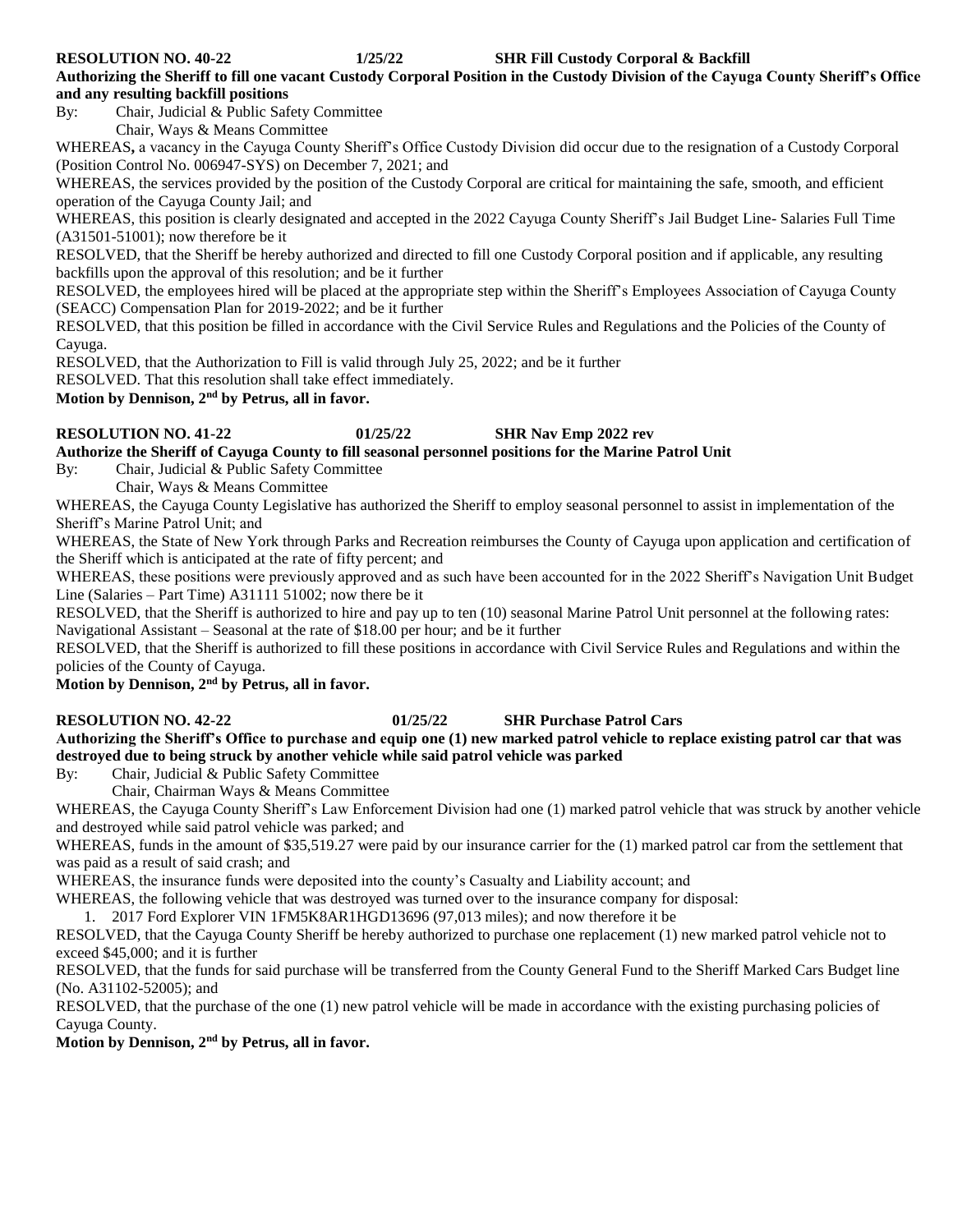### **Authorizing and approving a settlement agreement to an action relating to the opioid crisis**

#### BY: Mr. David Gould, Chairperson, Cayuga County Legislature

WHEREAS, there is pending a matter on behalf of the County of Cayuga, regarding the opioid addiction crisis, in which the County of Cayuga is a named plaintiff in the action (the "Action"); and

WHEREAS, the Action is against several defendants, including manufacturers of opioids, distributors of opioids and chain pharmacies; and WHEREAS, the Action alleges several causes of action against defendants Allergan and its subsidiaries, as defined in the Allergan New York Statewide Opioid Settlement Agreement (herein "Allergan") based on claims that Allergan contributed to the opioid epidemic by failing to comply with their obligations under the federal Controlled Substances Act and the New York Controlled Substances Act to implement adequate measures to prevent diversion of the prescription opioids they distributed to pharmacies and others in Suffolk County, all of which contributed to a public health crisis in Cayuga County; and

WHEREAS, Allergan has offered to settle the claims of Cayuga County against them by a one-time payment of \$180,732.90 and agreeing to implement injunctive relief under a controlled substance monitoring program, and the Settlement Agreement and such other and related agreements have been reviewed and approved by the County Attorney as to form; and

WHEREAS, in light of the many lawsuits that are currently pending in multiple courts against numerous defendants and the likelihood of similar settlement offers being made and with limited timeframes to approve and sign such agreements, the County Legislature wishes to authorize the Chair to execute and deliver such settlement agreements in consultation with the County Attorney, as they arise without further approval from this Legislature; and

WHEREAS, it is in the best interest of Cayuga County to resolve this matter with respect to Allergan without further litigation and enter into the proposed Agreement as it shall settle all allegations against Allergan and avoid protracted litigation; now, therefore be it RESOLVED, that the execution and delivery on behalf of and in the name of the County of Cayuga by David S. Gould, Chair of the Cayuga County Legislature of the proposed Agreement attached hereto as Exhibit "A" is hereby authorized, and the Chair is hereby authorized and directed to execute the proposed Agreement in a form substantially similar thereto and execute such other documents as may be necessary and appropriate to effectuate the settlement with Allergan; and it is further

RESOLVED, that the Chair of the Legislature is further authorized to execute and deliver such other and further settlement agreements that may arise out of the Opioid Litigation at such times and in such amounts as the Chair may deem in the best interest of Cayuga County in consultation with the County Attorney and outside counsel (if any), and to execute such other documents as may be necessary and appropriate to effectuate such settlements.

#### **Motion by Petrus, 2nd by Nightengale, all in favor.**

#### **RESOLUTION NO. 44-22 1/25/2022 LEG Appoint Civil Service Commissioner.v2**

**Appointing Civil Service Commissioner**

BY: Hon. David S. Gould, Chair, Cayuga County Legislature

WHEREAS, the Cayuga County Civil Service Commission consists of three commissioners who are responsible for the administration of the provisions of the Civil Service Law for Cayuga County and the municipalities and school districts therein; and

WHEREAS, a vacancy has existed on the Commission due to a retirement; and

WHEREAS, pursuant to Civil Service Law § 15(1)(a), if the office of any such commissioner shall become vacant by death, resignation or otherwise, his successor shall be appointed for the unexpired term.

WHEREAS, the Cayuga County Legislature wishes to appoint Timothy Lattimore as a Civil Service Commissioner to fill the balance of the term of Ronald Oughterson, to wit: January 25, 2022 through May 31, 2024; and

WHEREAS, the position of Commissioner is within Part III of the Cayuga County Compensation plan with an annual salary of \$10,300; now, therefore be it

RESOLVED, that the Cayuga County Legislature hereby appoints Mr. Timothy Lattimore to the position of Civil Service Commissioner effective immediately and to continue through and including May 31, 2024, and be it further

RESOLVED, that this appointment shall be made in accordance with the Civil Service Rules and Regulations of Cayuga County. **Motion by Basile, 2nd by Shea, passed by majority vote; Ayes – Basile, Dennison, Patti Ruffini, Petrus, Shea, Pecher, Strong, Didio, and Gould; Noes – McNabb-Coleman, Nightengale, Daly, Kerr, Calarco, and Muldrow; 550/333.** 

#### **RESOLUTION NO. 45-22 January 25, 2022 LEG Covid Mask REQUEST THE BOARD OF HEALTH AND THE DIRECTOR OF PUBLIC HEALTH TO NOT ENFORCE 10 NYCRR 2.60 (MASK MANDATE)**

BY: Hon. Andrew Dennison, Legislator, District 2

WHEREAS**,** 10 NYCRR 2.6 sets for the Mask Mandate enacted by the N.Y. Dept. of Health; and

WHEREAS, the Cayuga County Legislature is of the opinion that a mask mandate is an affront to personal freedom; and

WHEREAS, the resources of the Health Department have been strained to the point that contact tracing has become difficult and left to the individual;

WHEREAS, a significant portion of Cayuga County's population has been vaccinated, and yet is still subject to a fine of up to \$1,000 for failing to wear a mask; now, therefore be it

RESOLVED, that the Cayuga County Legislature is of the opinion that the county Health Department should refrain from enforcing the State's mandate at county taxpayer expense and at the expense of necessary resources, rather leaving the choice to wear a mask to the individual; and be it further

RESOLVED, a certified copy of this resolution be transmitted to the Cayuga County Board of Health and to the Public Health Director. **Motion by Basile to table, 2nd by Shea, all in favor except Dennison.**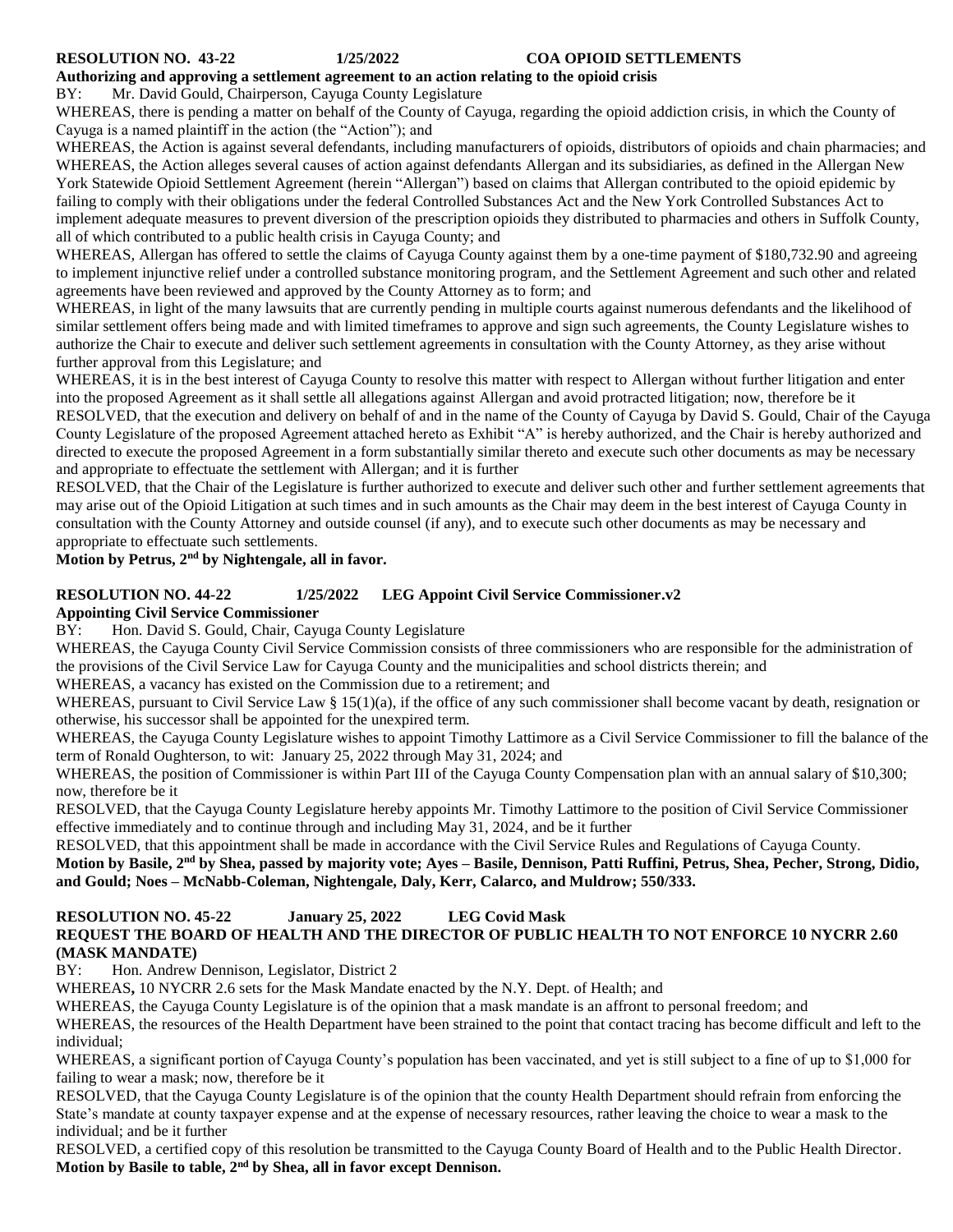#### **RESOLUTION NO. 46-22 1/25/2022 PT - Emerson Park retaining wall repair**

**Authorizing the repair of the retaining wall on Deauville Island at Emerson Park**

By: Hon. Andrew Dennison, Public Works Chairperson

Hon. Hans Pecher, Ways and Means Chairperson

WHEREAS, the west retaining seawall on Deauville Island has partially collapsed and is therefore in need of replacement; and WHEREAS, the Parks & Trails Department will utilize a replacement plan designed by the Cayuga County Soil & Water Conservation District and approved for permit submittal by the New York State DEC at a total cost of \$50,000, and

WHEREAS, this repair was not budgeted for in the 2022 budget, and

WHEREAS, the funding source identified for the project will be the General Fund; and

WHEREAS, time is of the essence to replace the structure to prevent erosion and safety

of the site by completing the project during winter minimum lake elevation; now therefore be it

RESOLVED, that the Parks & Trails Department is authorized to enter into a contract with the Soil & Water Conservation District to complete the project and the Chair of Legislature is authorized to sign any permits and agreements necessary to carry out the intent of this resolution, upon the review and approval of the County Attorney's Office; and be it further

RESOLVED, that the Director of Finance is hereby authorized and directed to make the necessary budget transfers to account A71102- 52100 to carry out the intent of this resolution.

**Motion by Dennison, 2nd by McNabb-Coleman, all in favor.** 

**Motion by Dennison to adjourn at 7:28PM, 2nd by Kerr, all in favor.**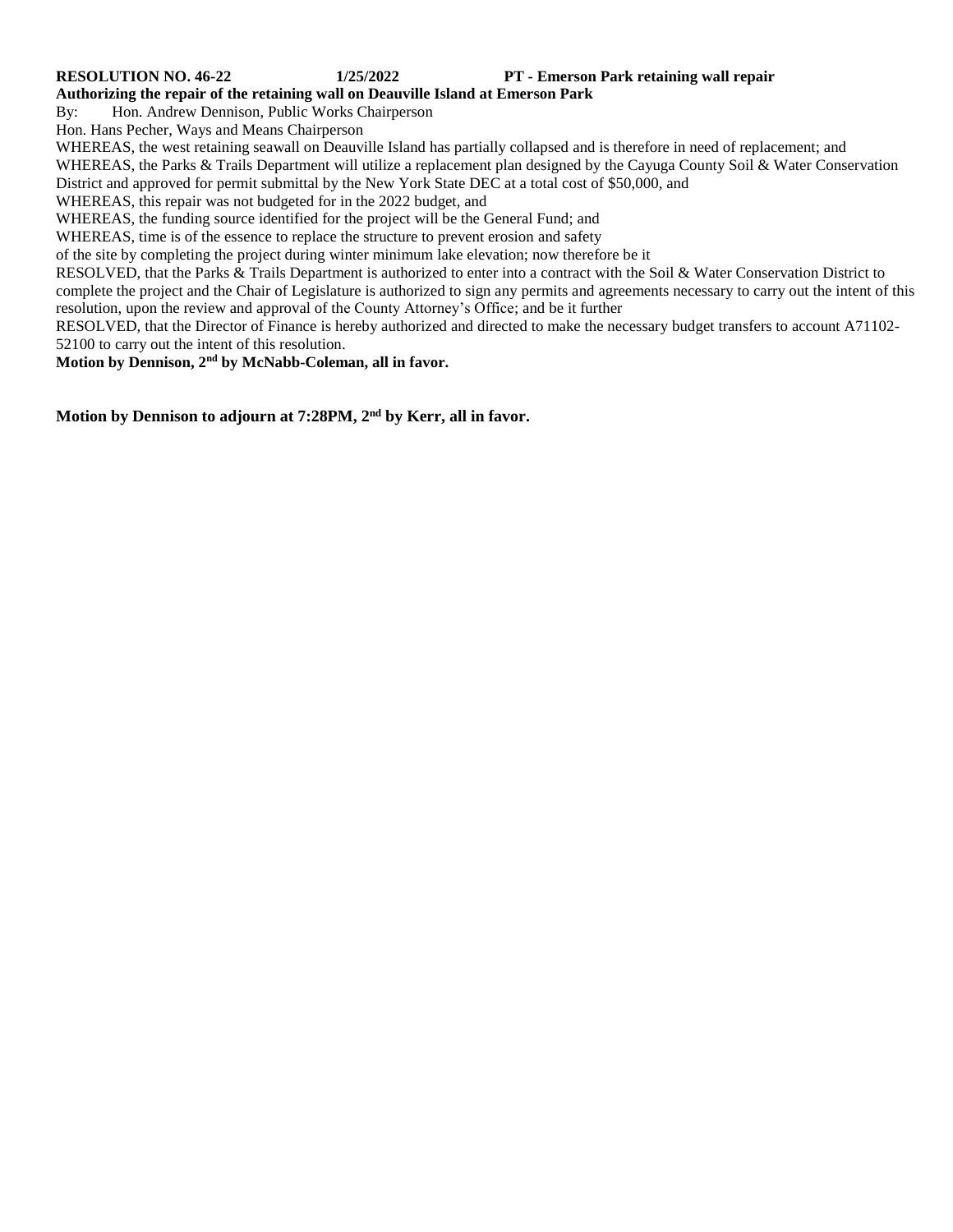## OPIOID SETTLEMENT CAYUGA COUNTY

Settlements as of 1/25/2022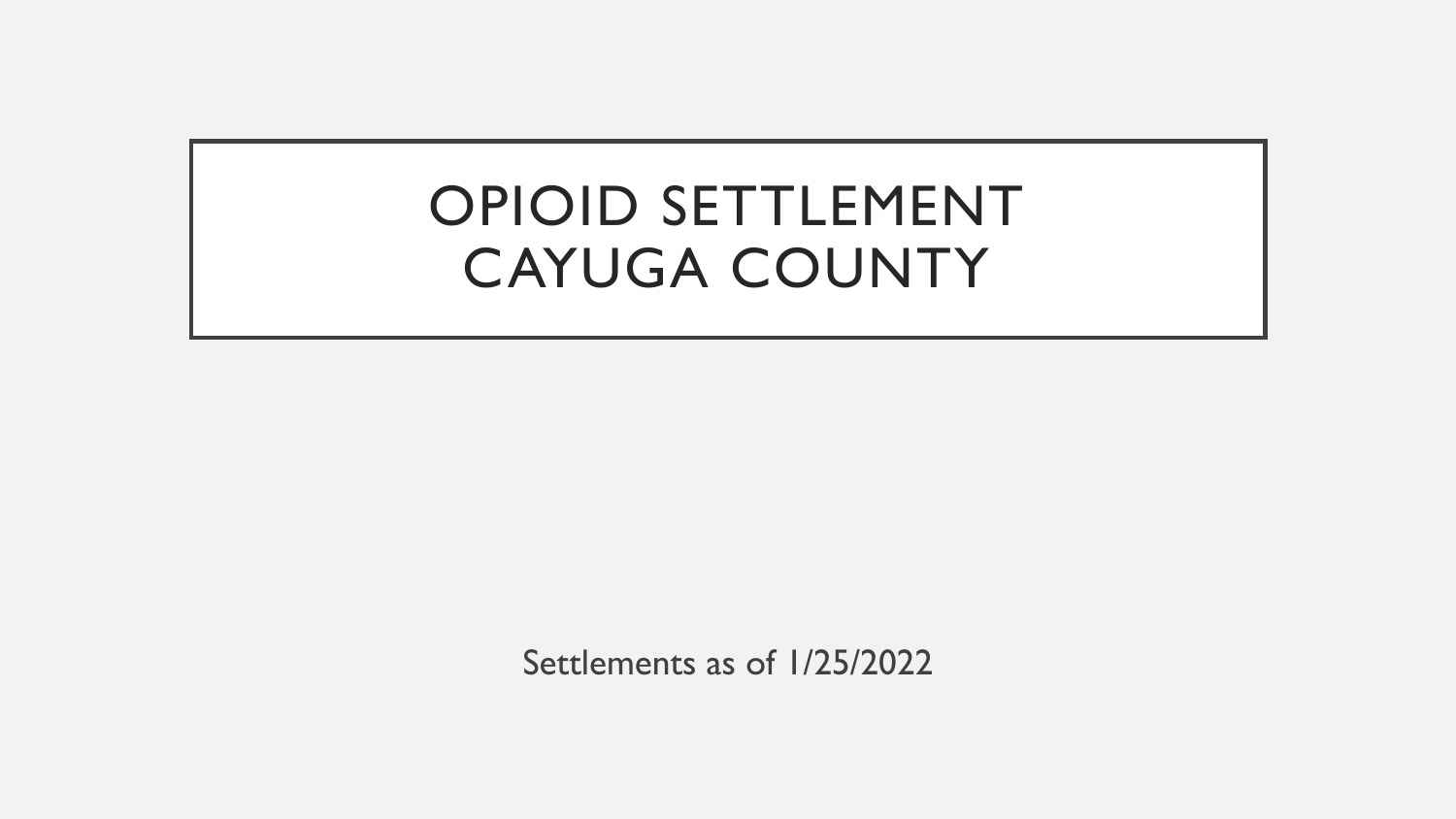## THE "DISTRIBUTORS"

- The "Distributors" Payments will be received over an 18 year period
- Unrestricted Total award \$487,967
- Direct Spend on

Abatement Total - \$487,967 Total \$975,934

Regional Spending Total award - \$1,310,282

County will have to apply to State to spend these funds.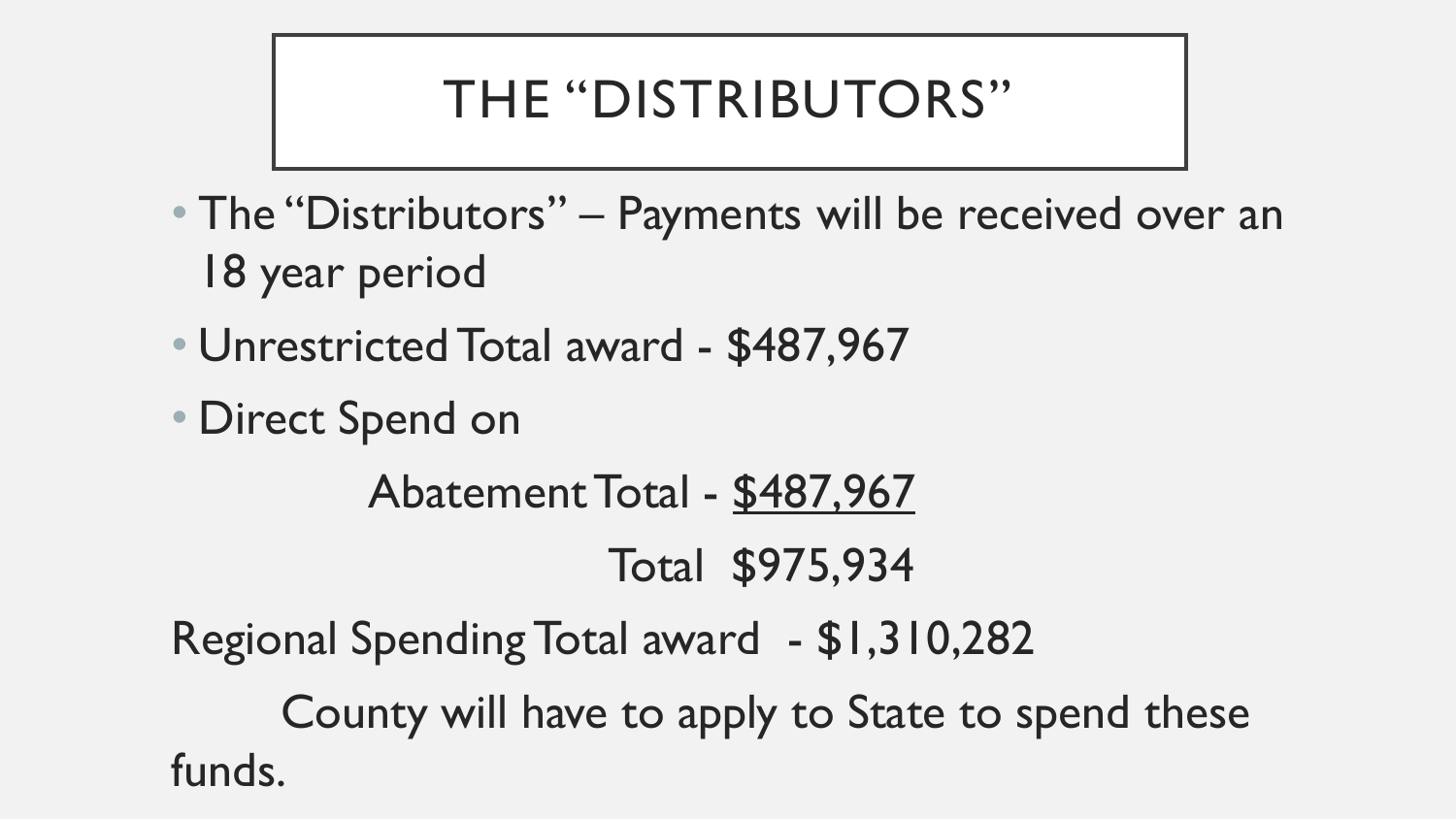# JOHNSON & JOHNSON

- Johnson & Johnson– Payments will be received over a 10 year period
- Unrestricted Total award \$112,150
- Direct Spend on

Abatement Total - \$112,150 Total \$224,300

Regional Spending Total award - \$301,145

County will have to apply to State to spend these funds.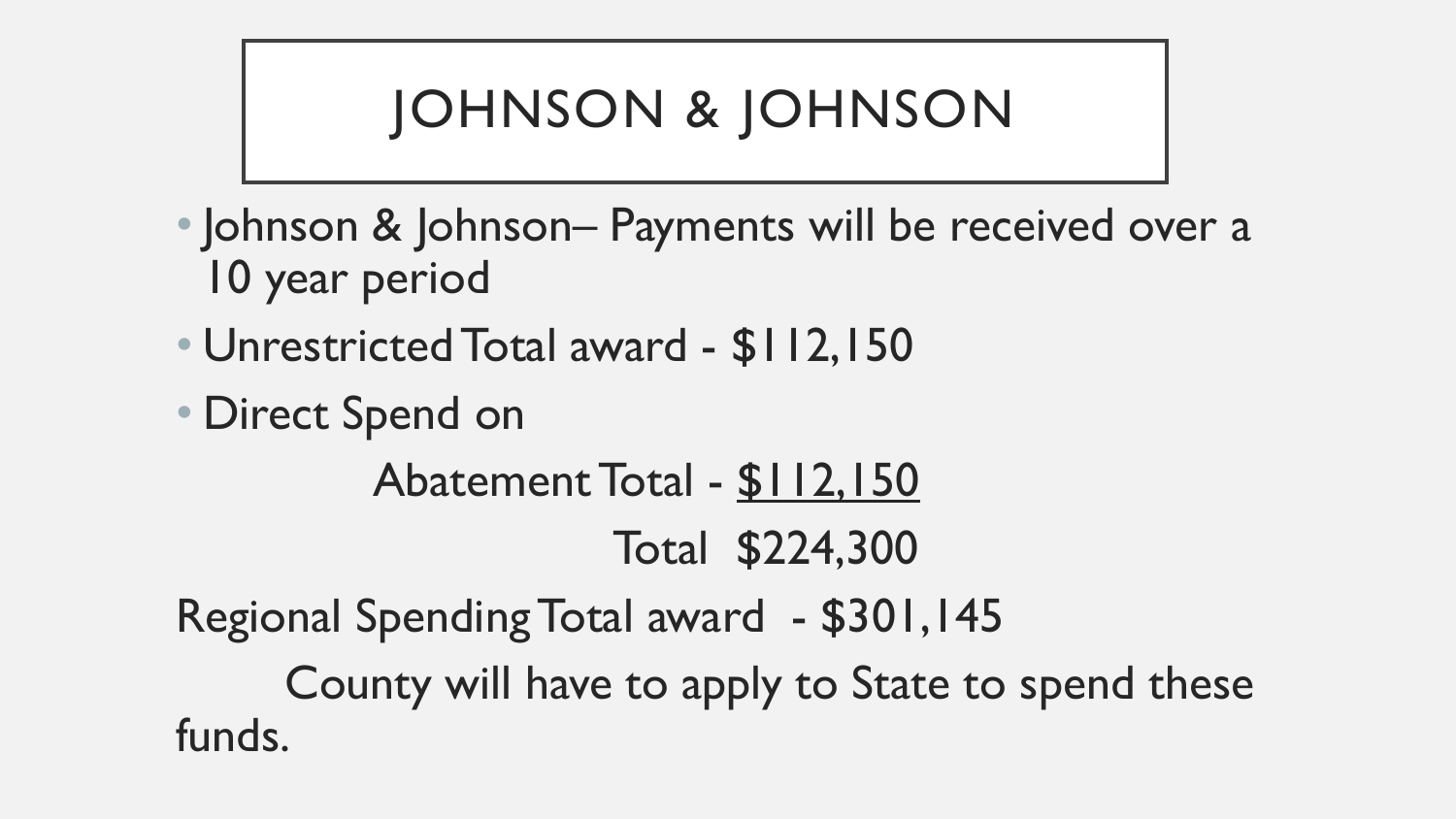## ALLERGAN

- Johnson & Johnson One Time Payment
- Unrestricted Total award \$90,366
- Direct Spend on

Abatement Total - \$90,366 Total \$180,732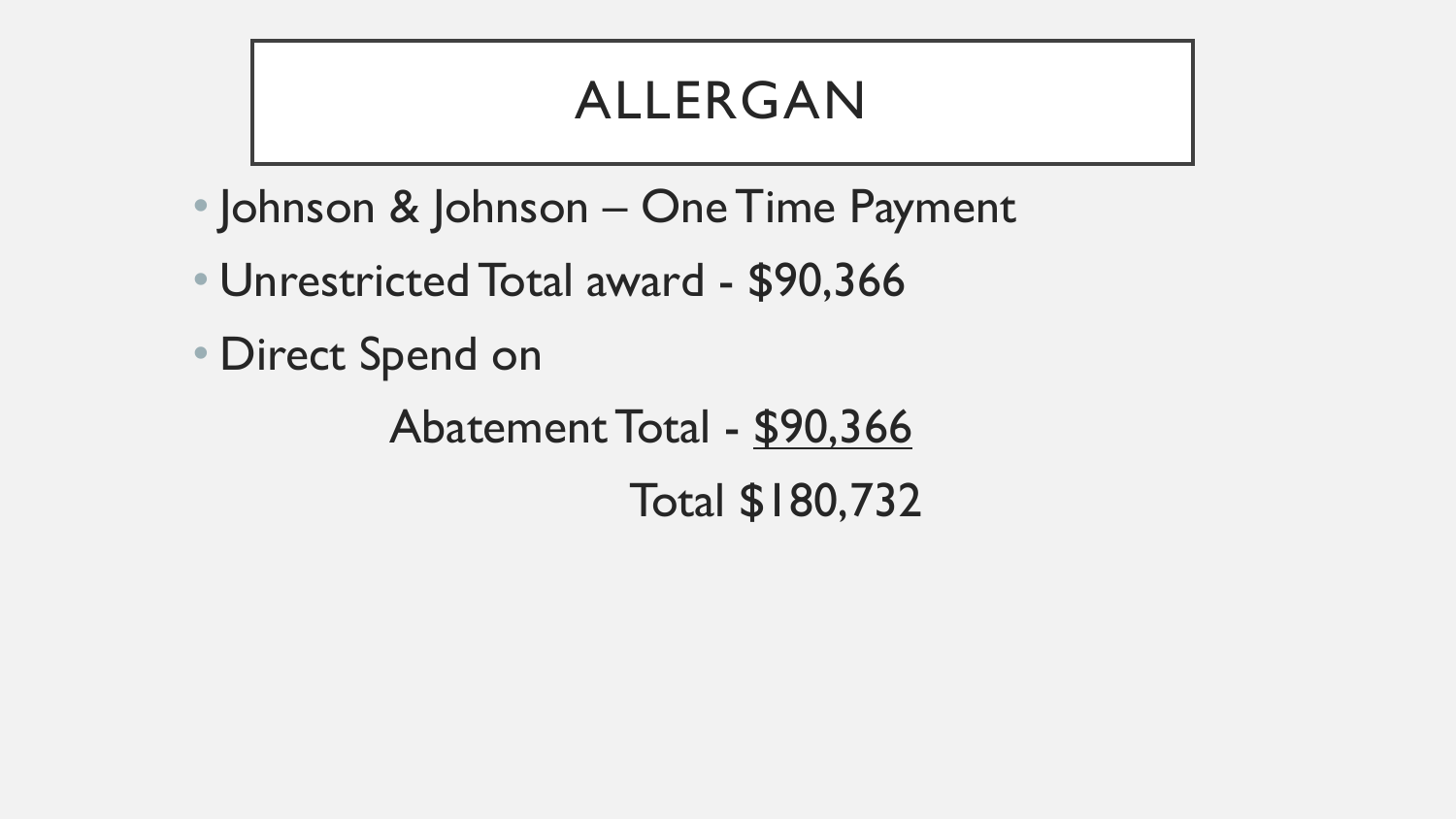### ANNUAL AWARDS - 3 YRS

• **Guaranteed Funds**

|                             | 2022      | 2023     | 2024     |
|-----------------------------|-----------|----------|----------|
| The "Distributors"          | \$41,691  | \$43,815 | \$43,815 |
| Johnson & Johnson \$119,083 |           | \$0      | \$0      |
| Allergan                    | \$180,732 | \$0      | \$0      |
|                             | \$341,506 | \$43,815 | \$43,815 |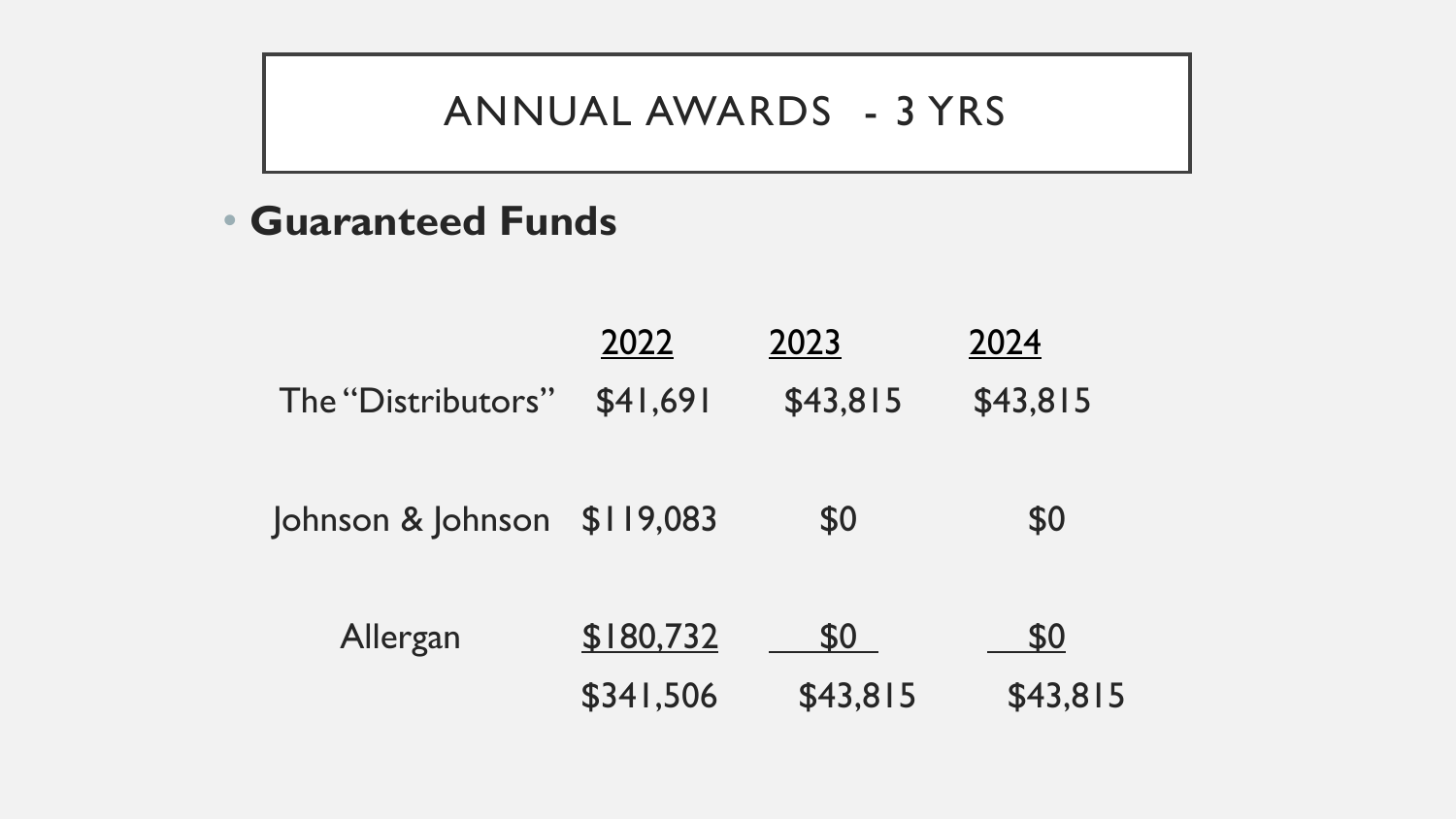### ANNUAL AWARDS - 3 YRS

### • **Regional Spending Funds**

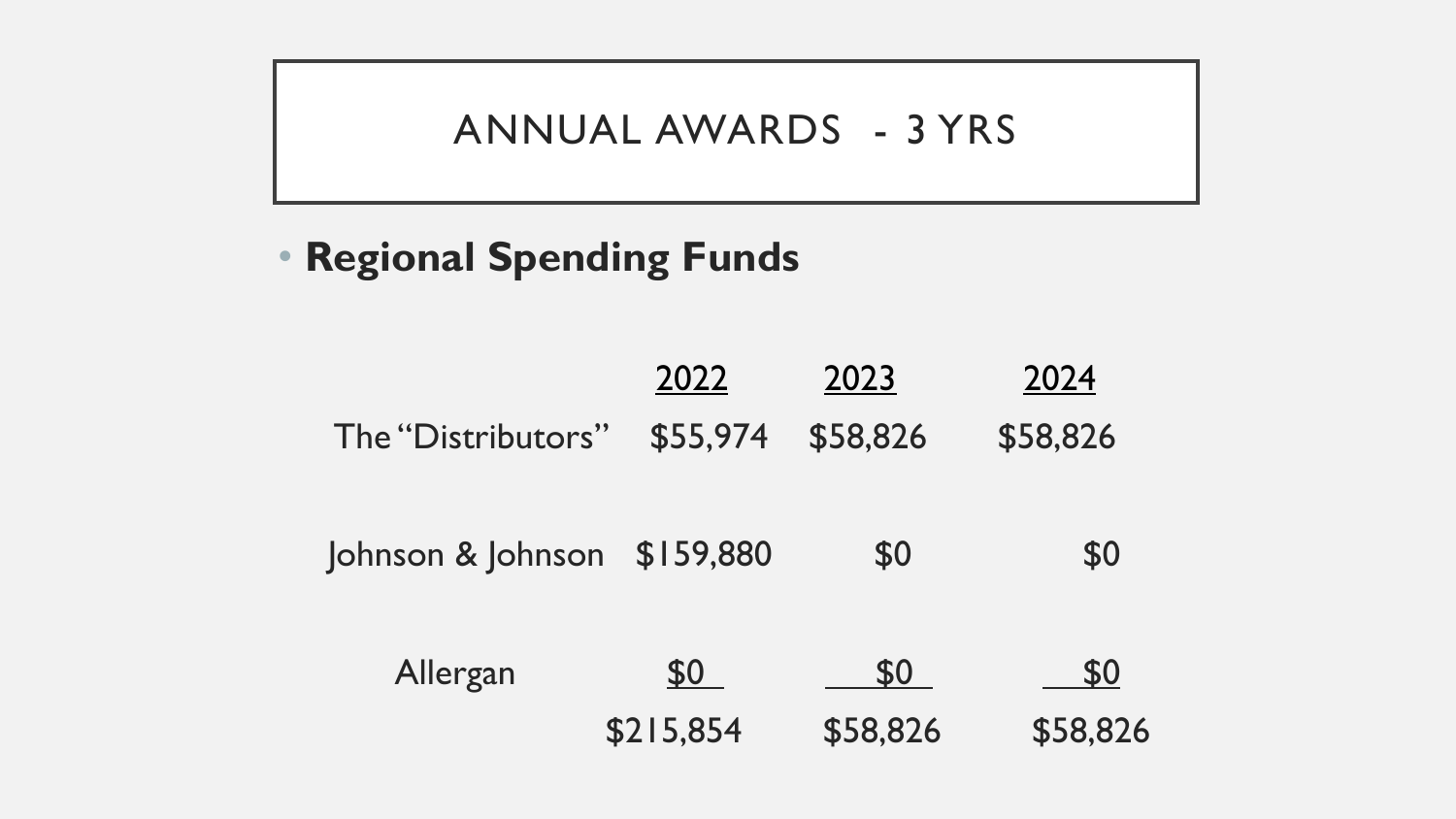# **American Rescue Plan Act**

# **Final Rules**

Cayuga County

1/25/2022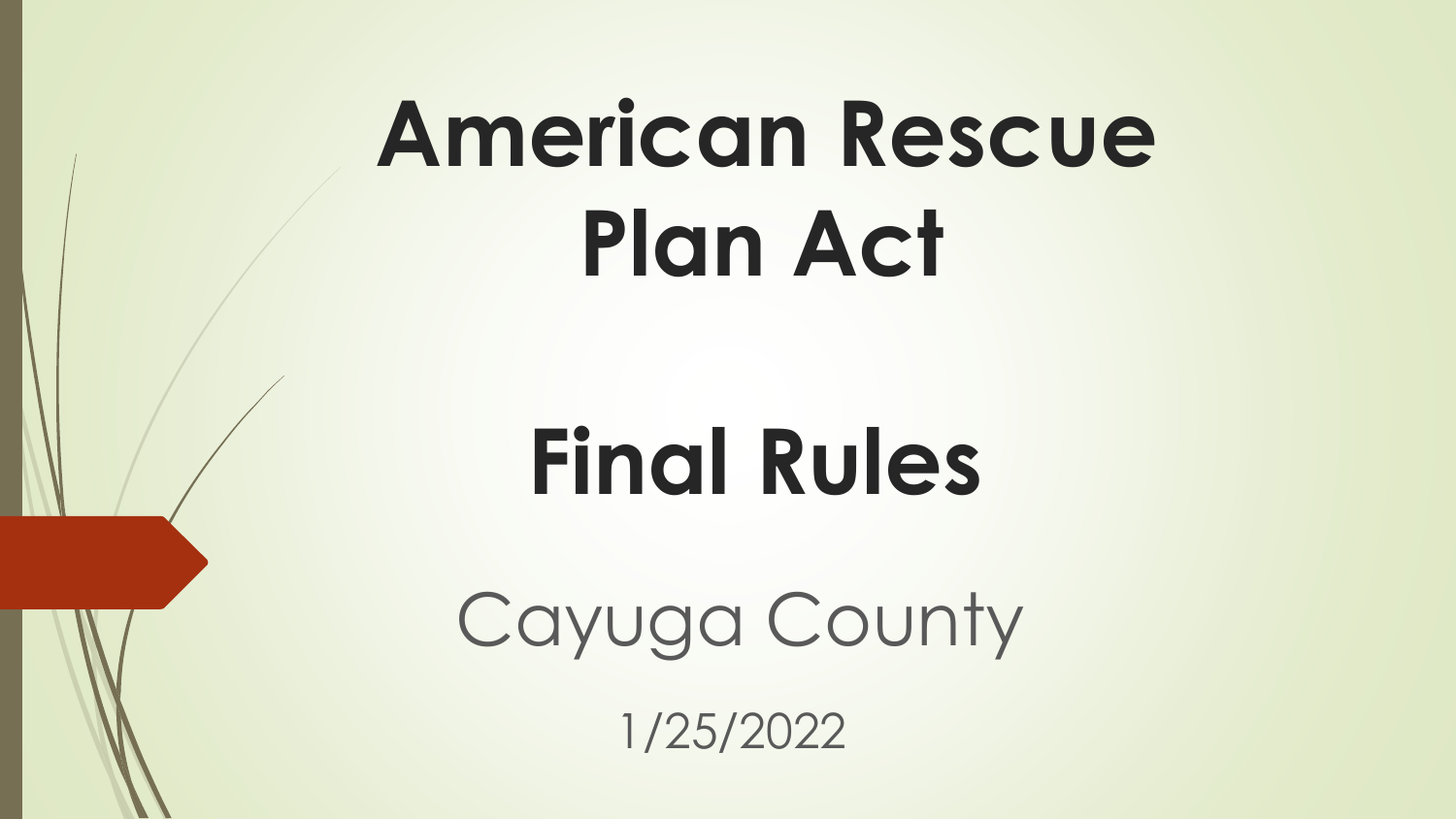# **American Rescue Funds Eligible Spending Categories**

**•1) Support Public Health Response** 

- **2) Address Negative Economic** Impacts
- ■3) Replace Public Sector Revenue Loss
- 4) Water, Sewer and Broadband **Infrastructure**
- ■5) Premium Pay for Essential Workers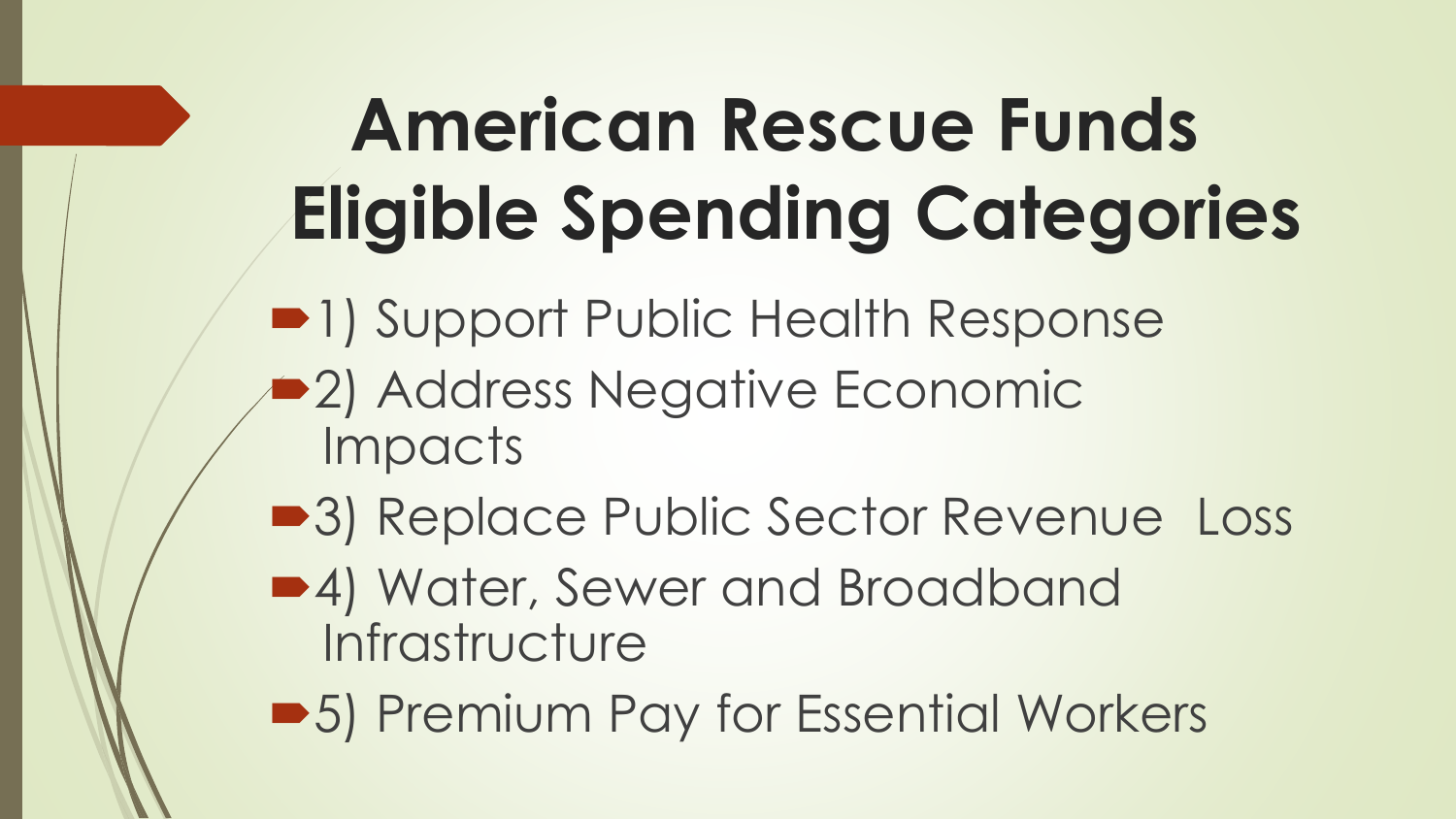# *Support Public Health Response*

- *Fund a broad range of services for the prevention and response to Covid-19*
- *- Vaccination programs, testing, monitoring, contract tracing.*
- *- Purchase PPE and disinfection of public areas. - Prevention and mitigation in congregate living facilities . Jails, nursing homes, etc. -Behavioral health services – preventive, outpatient,*
- *crisis, opioid use prevention,etc*
- *- Address disparities in public health outcomes*

INCLUDES HOUSING INSECURITY, IMPACTS OF COVID-19 ON EDUCATION, CHILDHOOD HEALTH AND WELFARE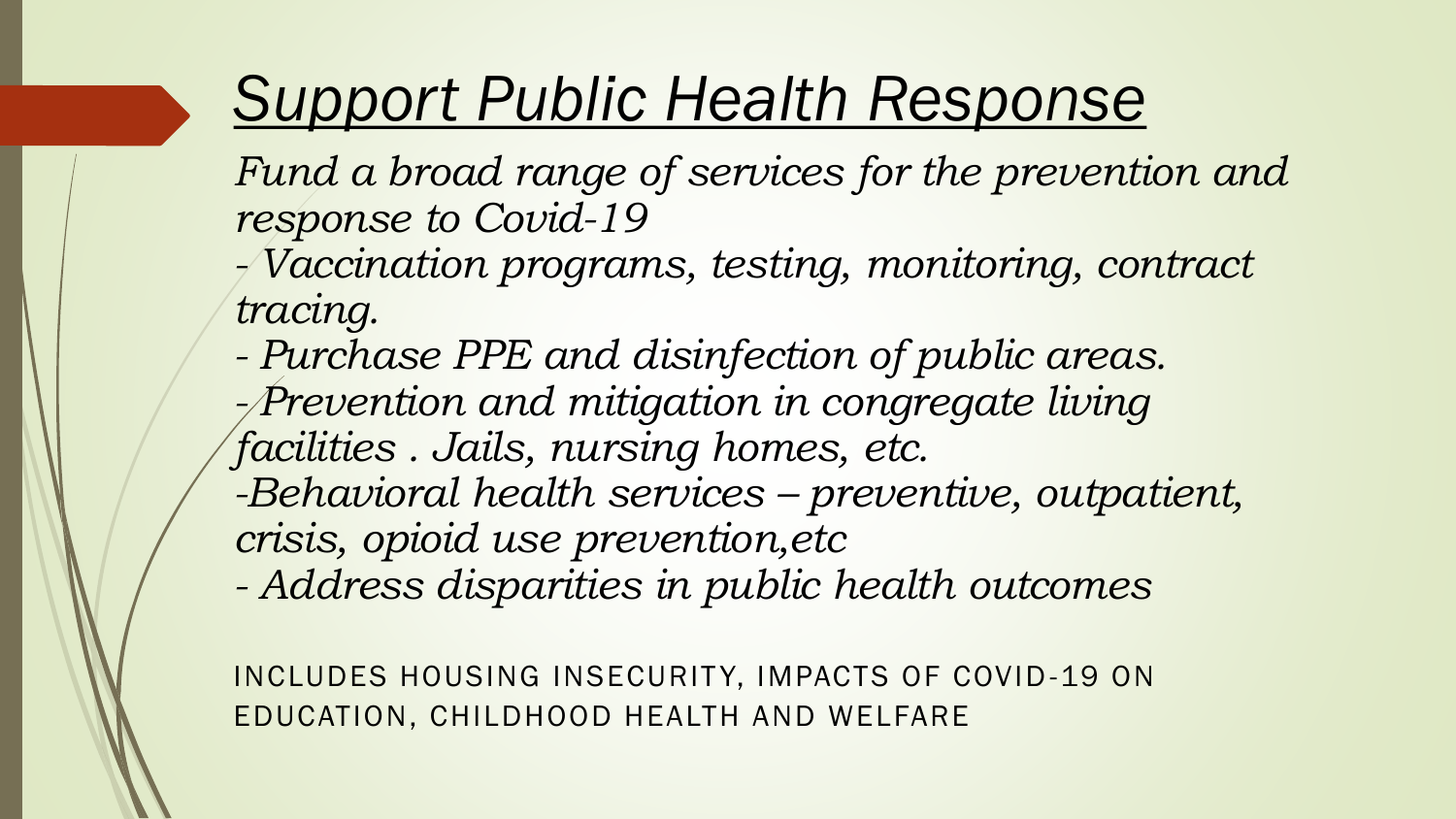## *Address Negative Economic Impacts*

*-Certain populations are assumed to be impacted or disproportionately impacted. Includes low income households, those that experienced unemployment, those that qualify for certain federal benefits, and those that lost in-person education.*

*- Assistance to households, including food assistance, emergency housing, job training, investments to neighborhoods, etc.*

*- Small business and non-profit support – including loans or grants to mitigate financial hardships*

*- Aid to impacted industries - tourism, travel, hospitality, and other impacted industries*

*-Restore and bolster public sector capacity – Public Safety, Public Health and Human Services.*

INCLUDES SERVICES TO ADDRESS HOMELESSNESS AND DEVELOP AFFORDABLE HOUSING.

PROMOTE HEALTHY CHILDHOOD ENVIRONMENTS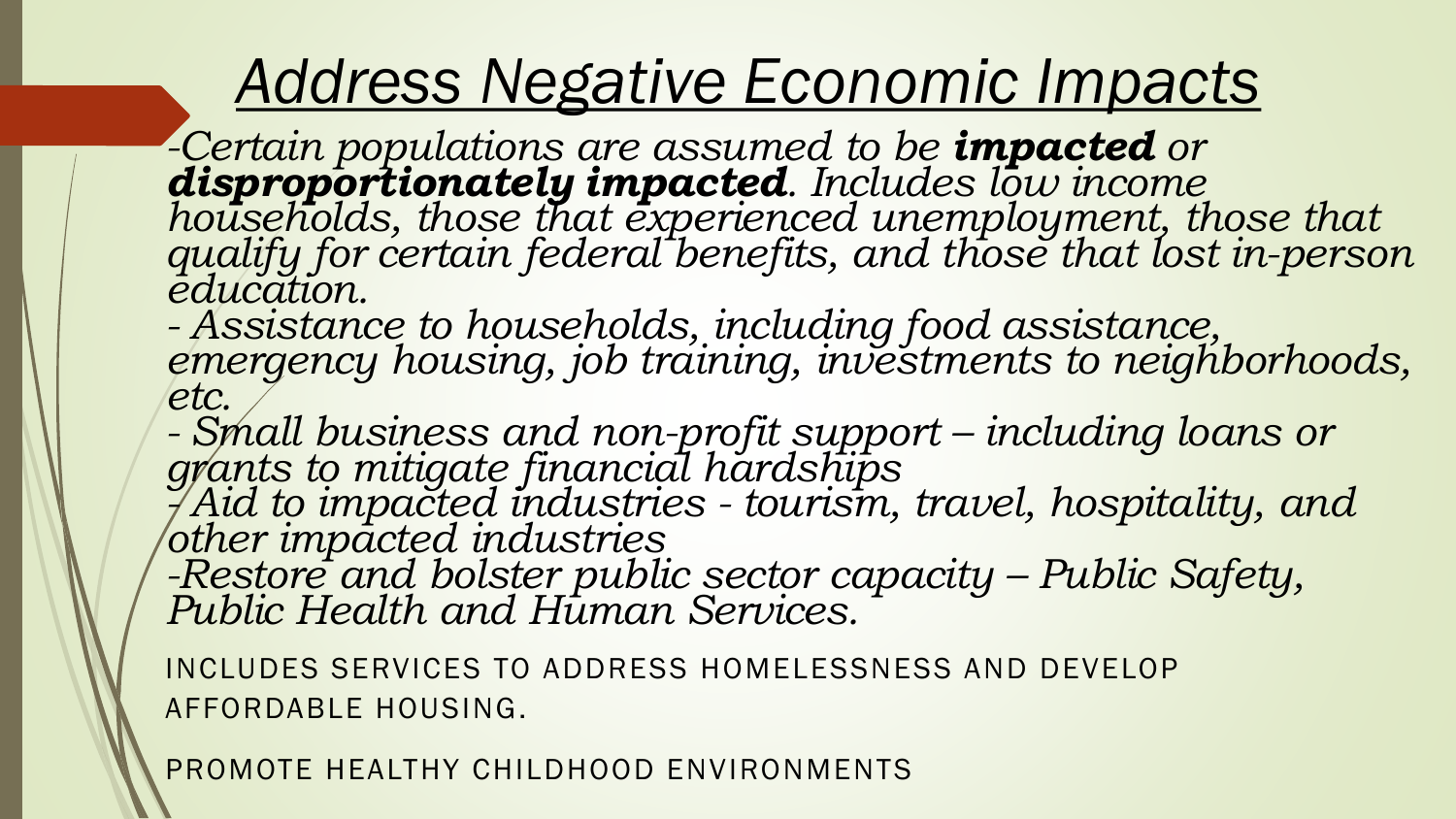## *Replace Public Sector Revenue Loss*

*- Lost revenue may be used for the provision of "government services". Includes: road building,*  maintenance and other infrastructure, general government *administration, etc*

*- Can either calculate revenue loss or choose \$10 Million standard allowance. This allowance provides simplified reporting.*

*- Cayuga County's calculated revenue allowance is approximately \$8.3 M so we will be choosing the \$10 M allowance.*

THIS IS THE MOST FLEXIBLE USE OF RECOVERY FUNDS. CAN BE USED FOR A BROAD RANGE OF SERVICES OR PROJECTS TYPICALLY OUTSIDE THE USE OF RECOVERY FUNDS."REVENUE LOSS" CATEGORY MAY BE USED AS THE NON-FEDERAL MATCH OR COST SHARING REQUIREMENT.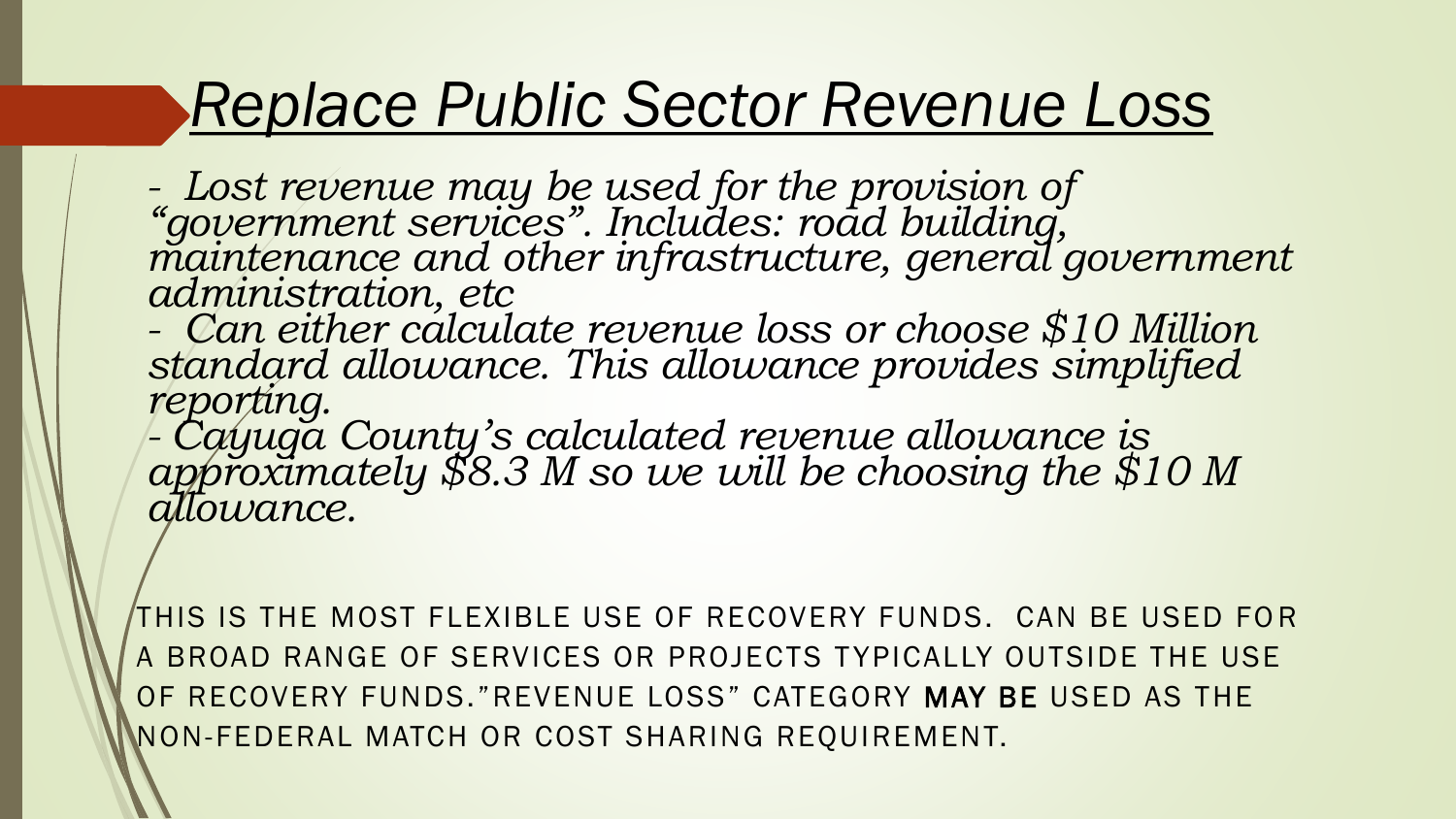## *Water & Sewer Infrastructure*

*- Investments and improvements to existing infrastructure in water and sewer.*

*- Projects that would be eligible for financial assistance through the EPA Clean Water State Revolving Fund or Drinking Water State Revolving Fund.*

*– improve water quality and address water pollution. Construct, improve and repair waste water treatment plants.*

*– water infrastructure capital improvements.*

*Installation and replacement of failing treatment and distribution systems*

*-Final Rules include a broader set of lead remediation, culverts, residential wells, and certain dams and reservoirs.*

INCLUDES STORM WATER RUNOFF, WATER POLLUTION, FLOOD CONTROL, GREEN INFRASTRUCTURE THAT SUPPORTS STORM WATER RESILIENCY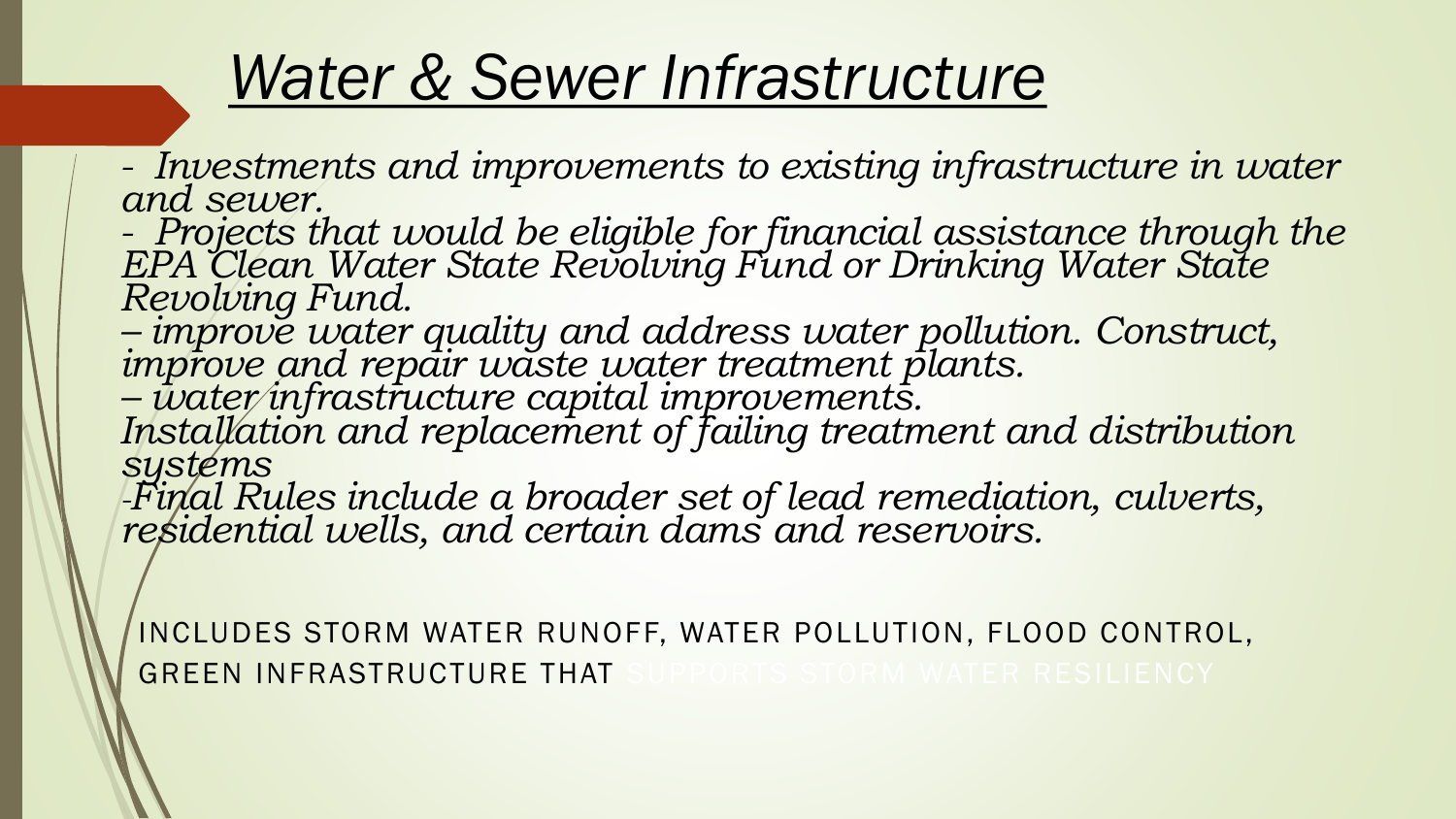## *Broadband Infrastructure*

*Investment in broadband services with a priority on unserved and underserved households.*

*- Covid-19 underscored the importance of reliable high speed connectivity for schools,healthcare and work.*

*- Focus on lack of access to reliable high speed broadband connection*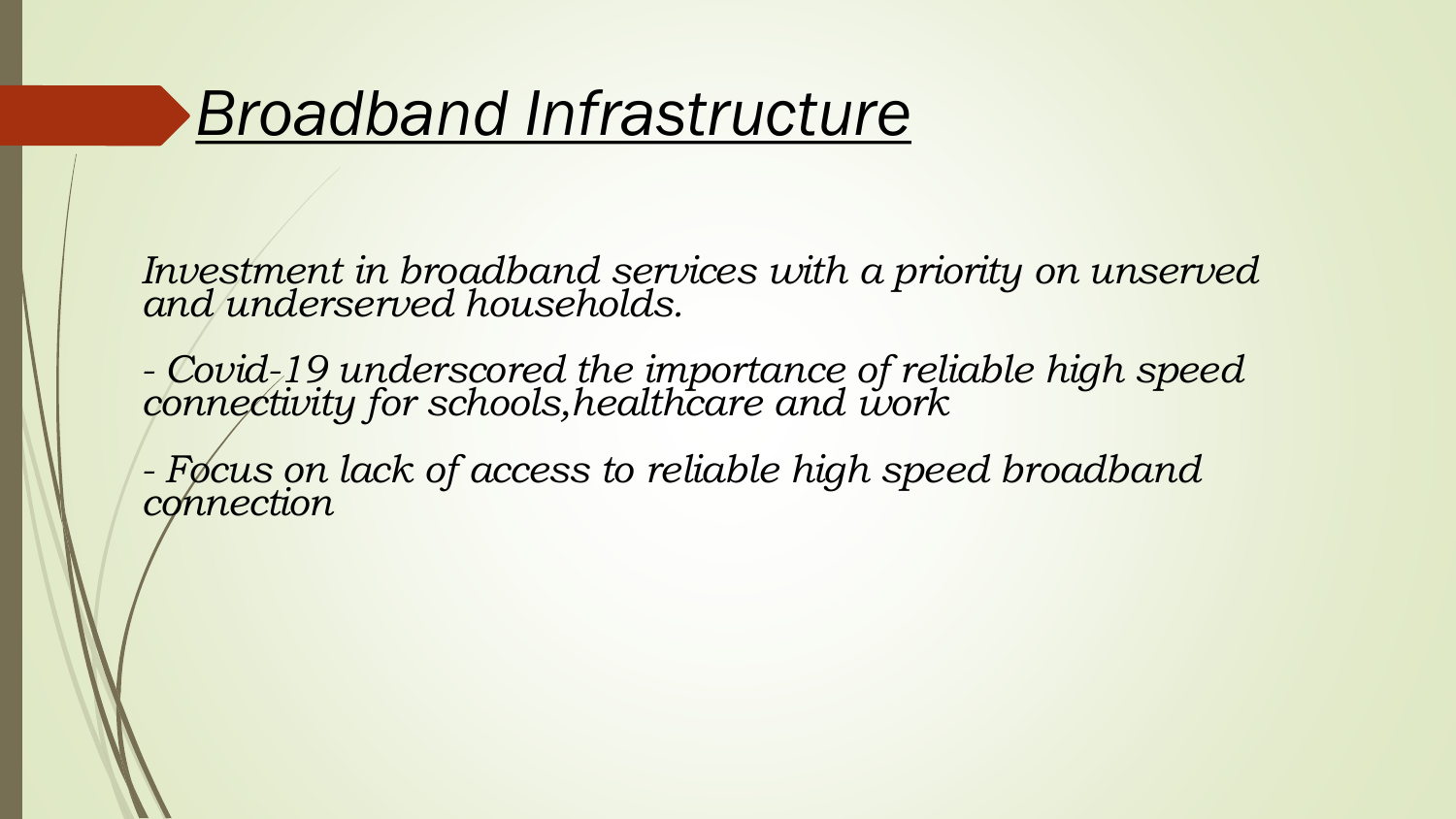## *Premium Pay for Essential Workers*

*-Allows for premium pay for essential workers, those employees with work involving regular in-person interactions.*

*- Could cover County employees or workers in the community that are determined to be essential workers.*

*- Priority should be given to low and moderate income employees.*

STAFF AT NURSING HOMES, HOSPITALS, GROCERY STORES, TRUCK DRIVERS, ETC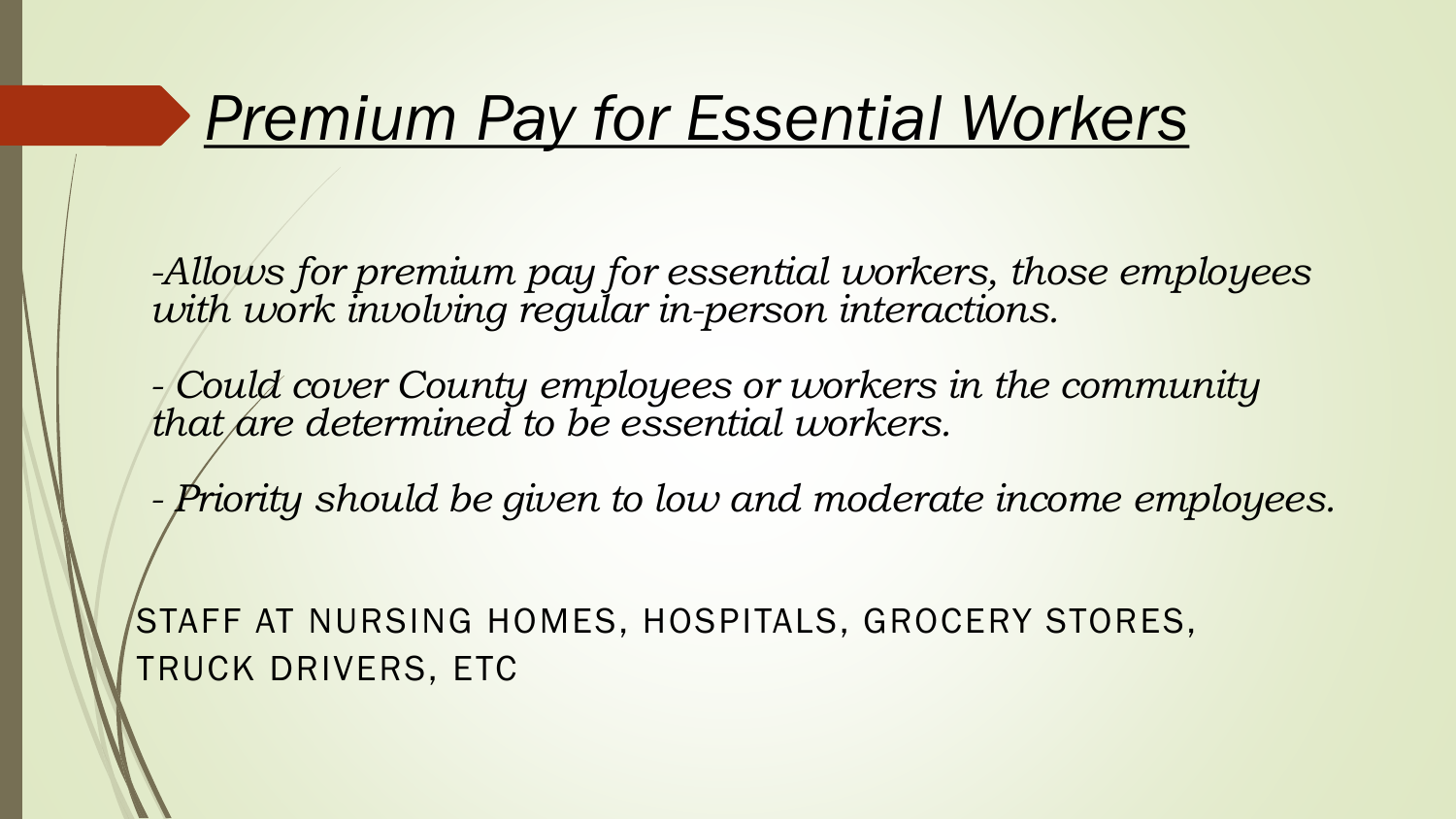# Project Requests

■ County Departments and component agencies submitted projects in summer of 2021 to be funded with ARPA funds

The requests were grouped by the eligible Spending Categories

ARPA Funds Award: \$14,873,990

Funds must be obligated by 12/31/2024 and spent by 12/31/2026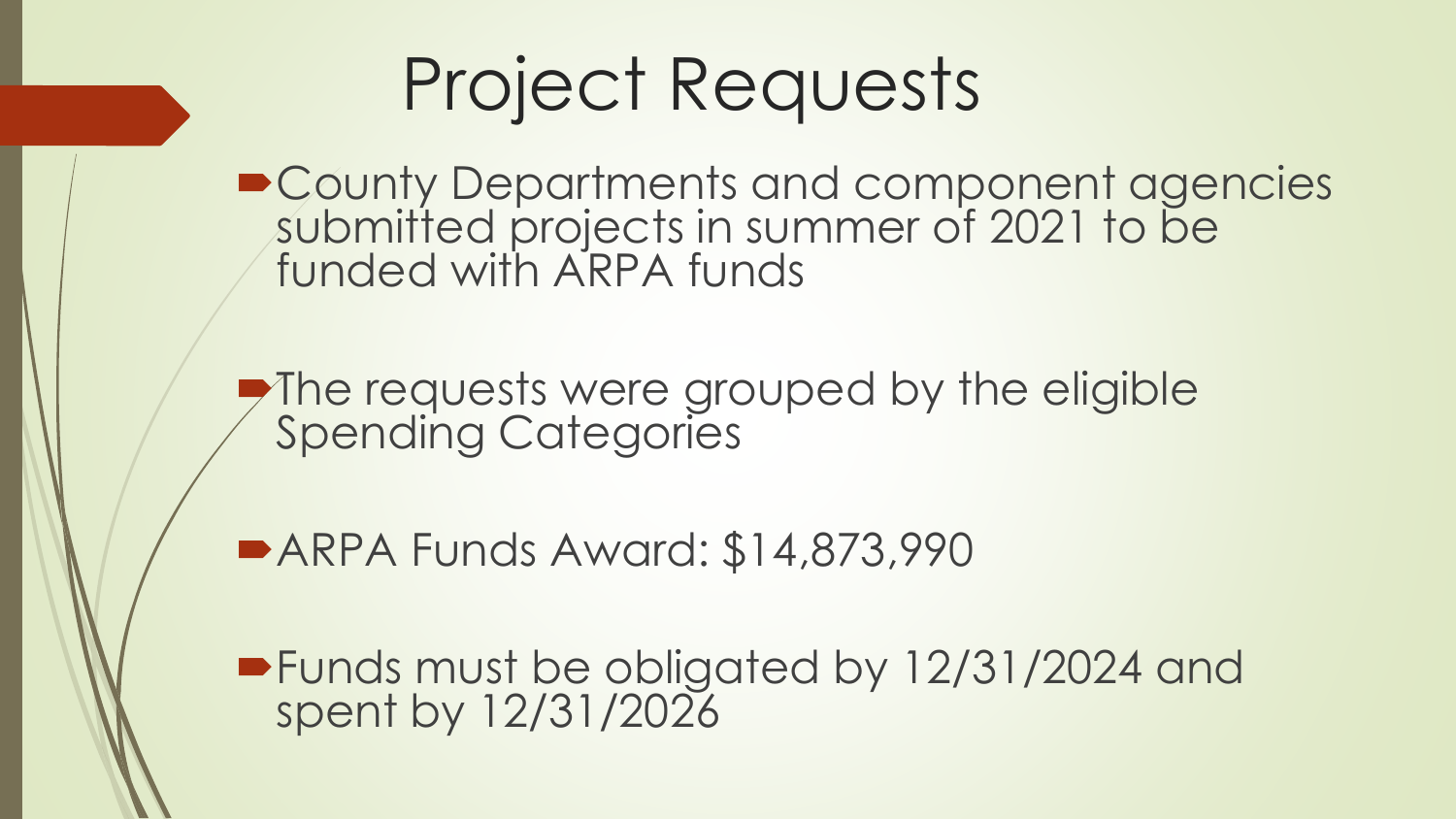# Public Health Response

## **Obligated Funds**

■ Health Dept Response – vaccination and testing clinics, contact tracing, etc. \$200,000 already obligated.

■ Health department Administrative staff - \$108,000. This will free up funding by claiming ARPA funds and converting to General Fund revenue.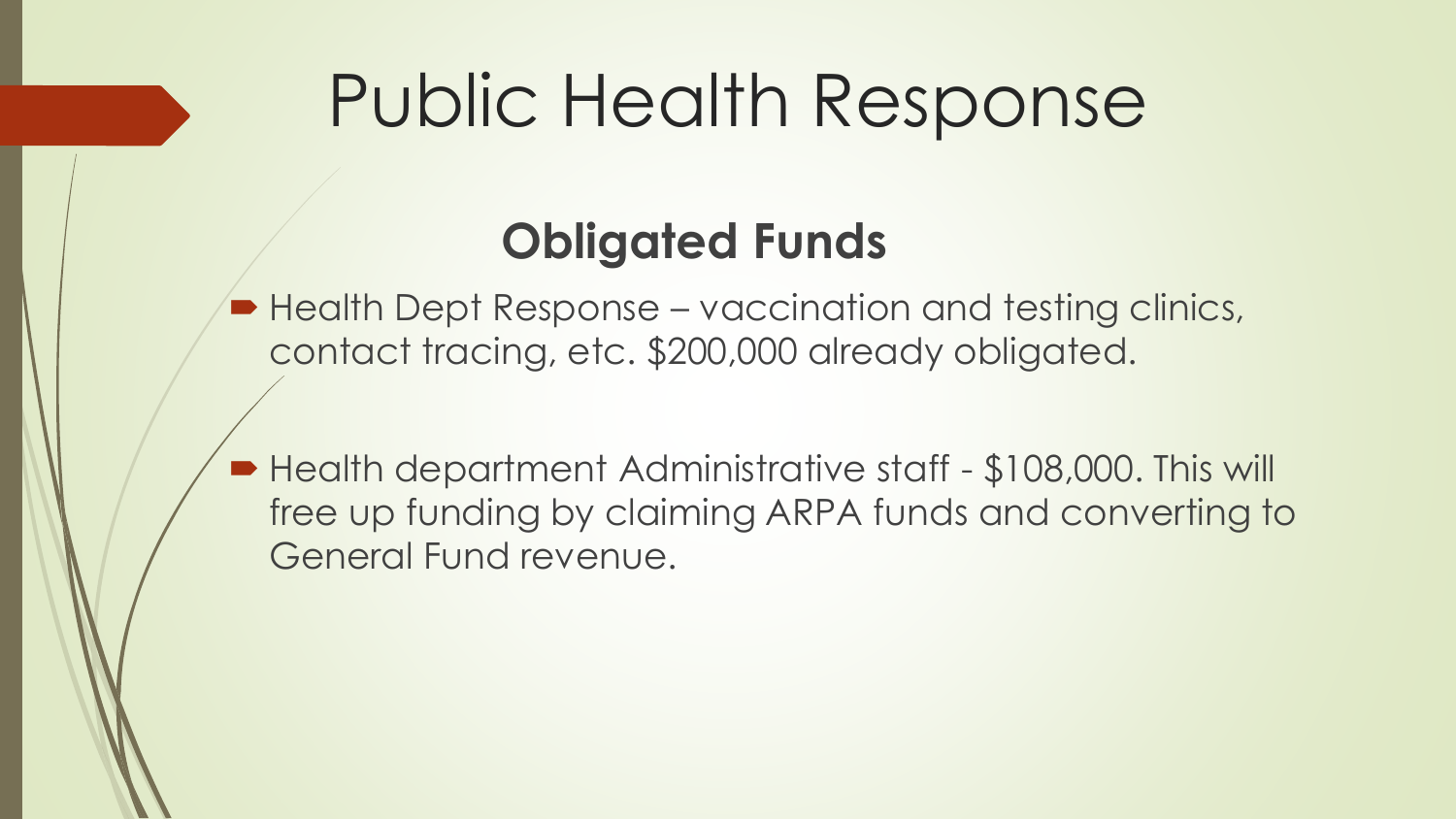# Public Health Response

- Office for the Aging expansion of office space for social distancing. \$100,000
- Foster Care parent payments for additional duties during school closures from Covid - \$40,000
- Foster parent recruitment and retention project \$100,000
- Mobile Crisis Team Expansion \$108,000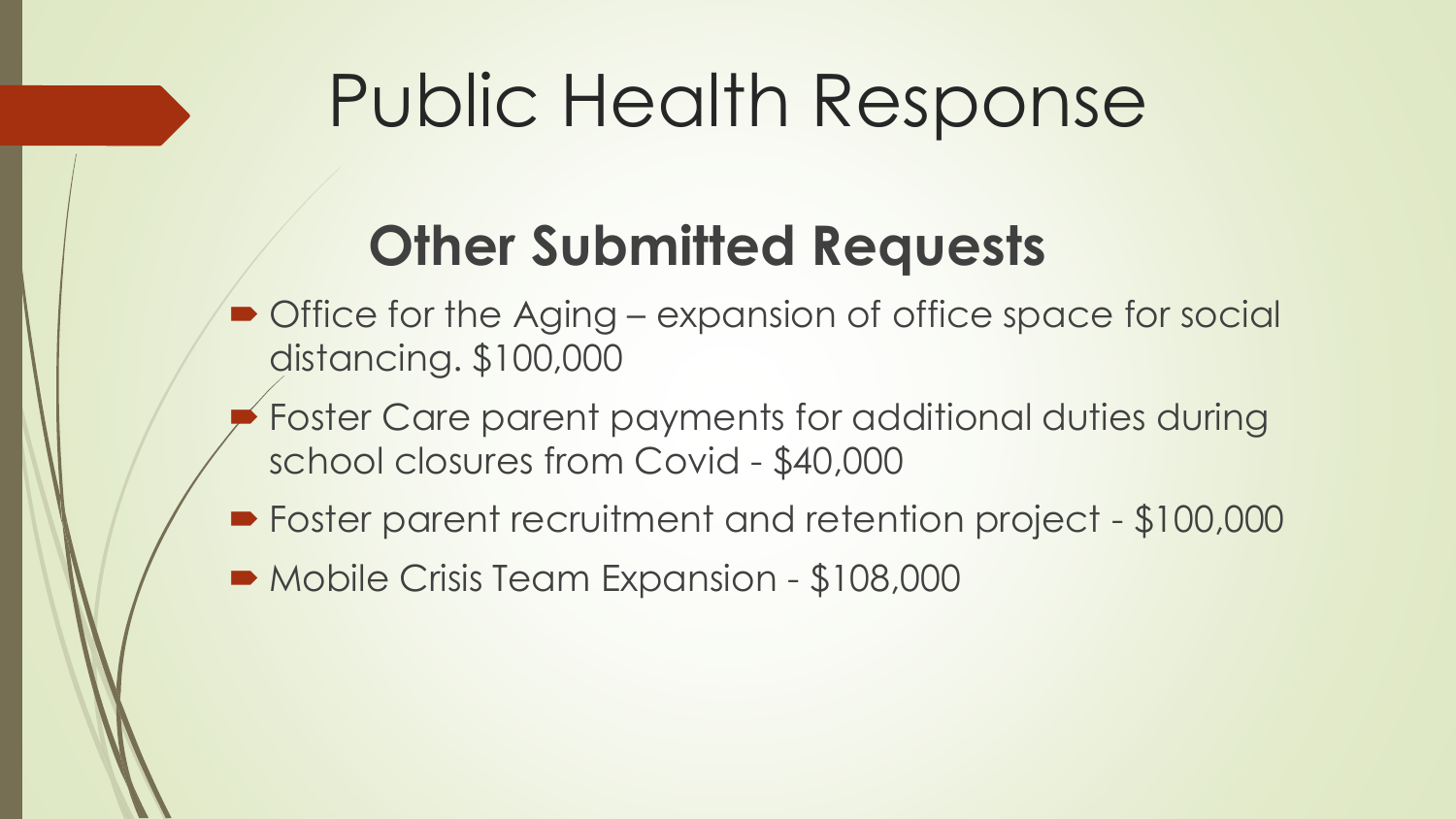# Address Negative Economic Impacts **Obligated Funds**

- Restaurant Voucher Program \$100,000 already obligated. Spent \$36,750 YTD.
- Homeless Shelter Emergency Housing \$250,000

- Cayuga County Water and Sewer Authority replace lost revenue from unpaid water fees - \$35,000
- E&T-Laptops for job seekers at the One Stop Location -\$15,000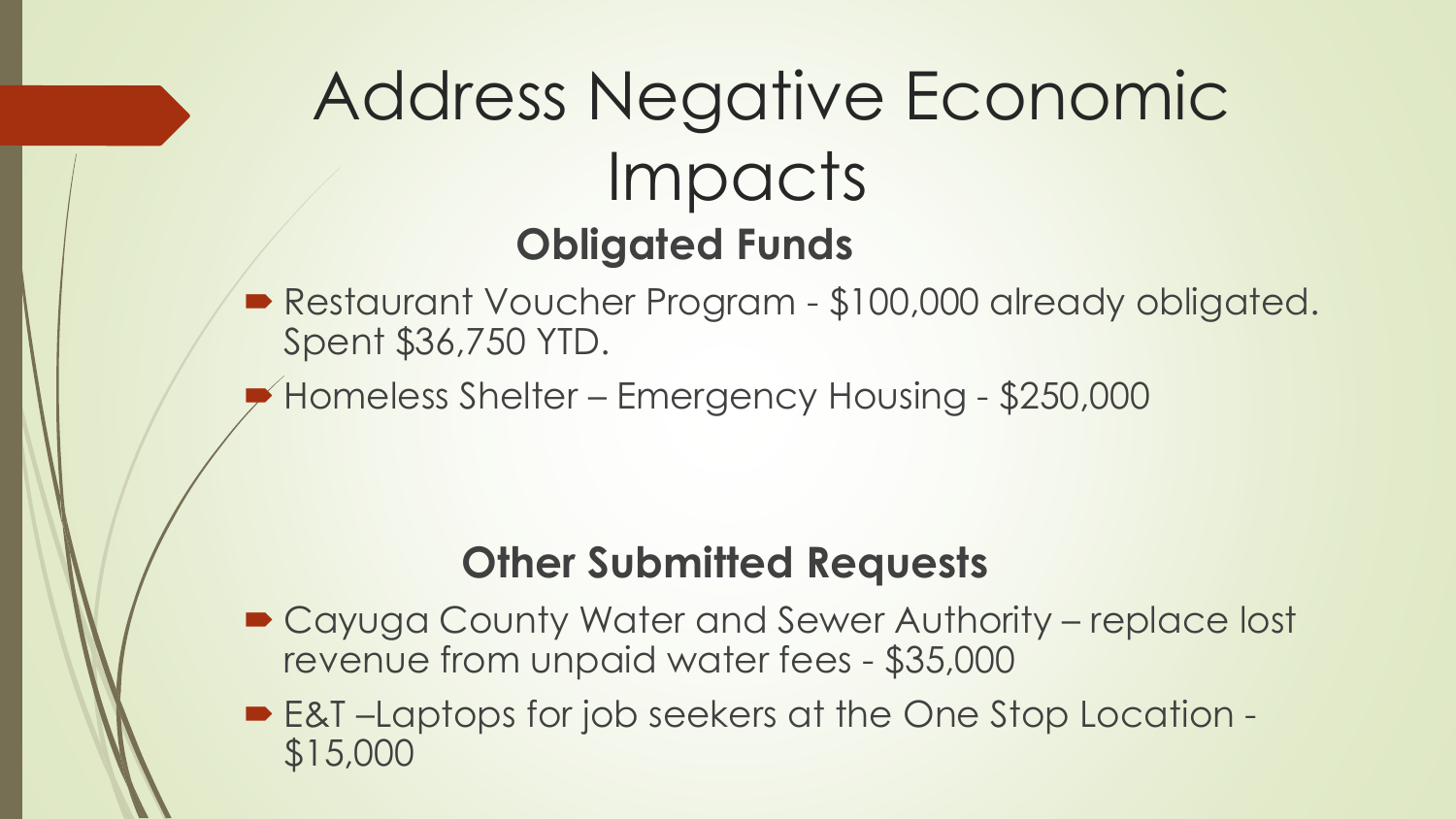# Replace Public Sector Revenue Loss **Obligated Funds**

 Emerson Park Revitalization – Obligated \$1,000,000 Sterling Nature Center – Obligated \$861,807

- Regional Agricultural Coop. Extension Team \$65,000 annually
- Digital Records Retention System \$1,500,000
- E&T and CCE new cubicles in new building \$50,000
- Fuel System Upgrades \$400,000
- Replace salt storage shed with larger shed \$600,000
- Replace portable radios in jail \$240,000
- Replace bullet proof vests \$32,000
- Body Cameras for Sheriff's office \$228,000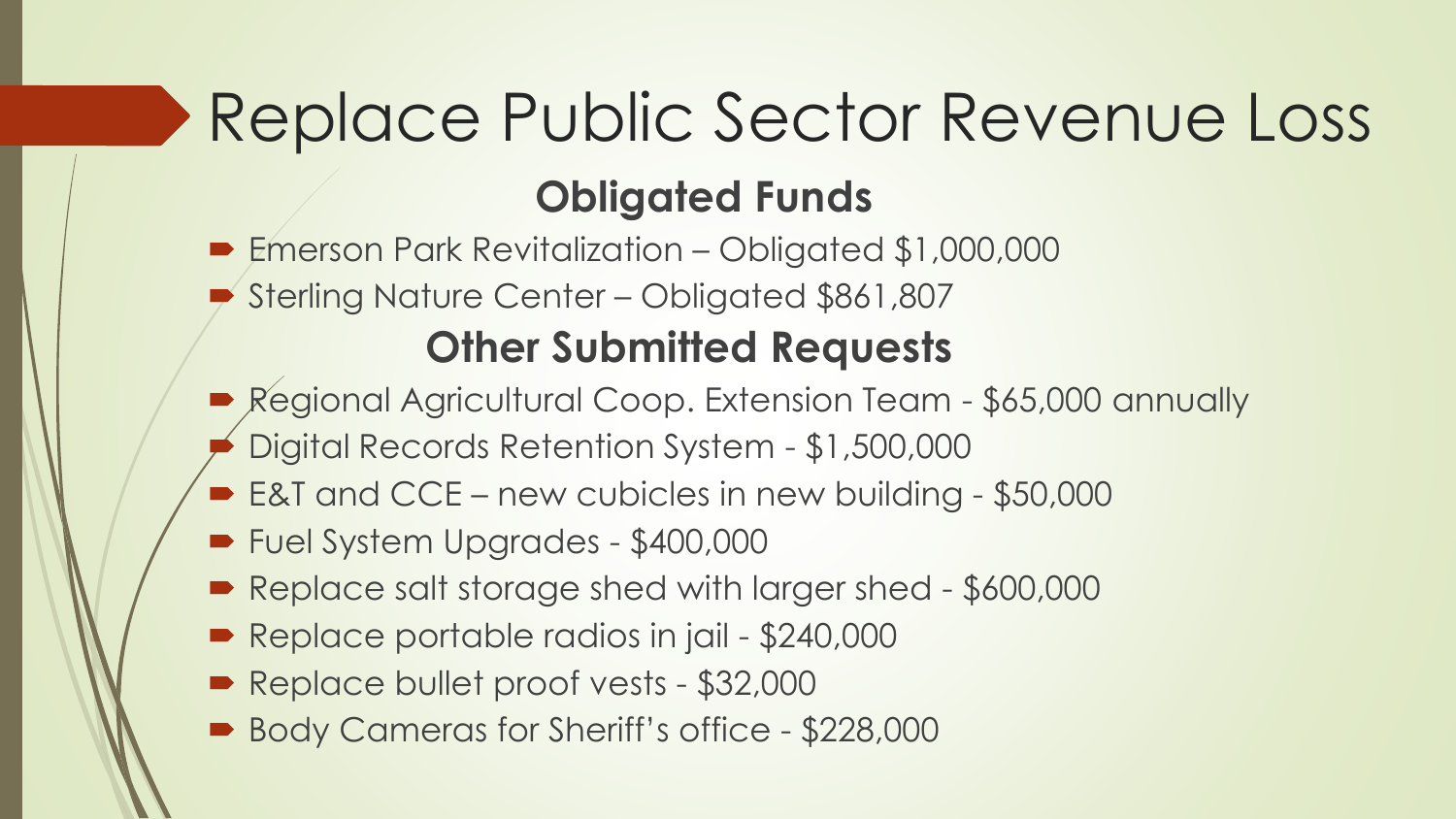## Replace Public Sector Revenue Loss **Other Submitted Request (Continued)**

- Tasers for Custody Division \$69,000
- Capital Improvements to County buildings, including roofs, paving, elevators, HVAC upgrades – Total \$2,560,000
- IT requests Infrastructure for Radio towers, replace unsupported network equipment, replace unsupported mobile devices for Sheriff – Total \$1,268,000
- Soil & Water Survey equipment \$50,000
- Public Safety & Fire Training Facility \$700,000
- 911 Tower UPS replacements \$316,000
- Fixed Assets Software \$40,000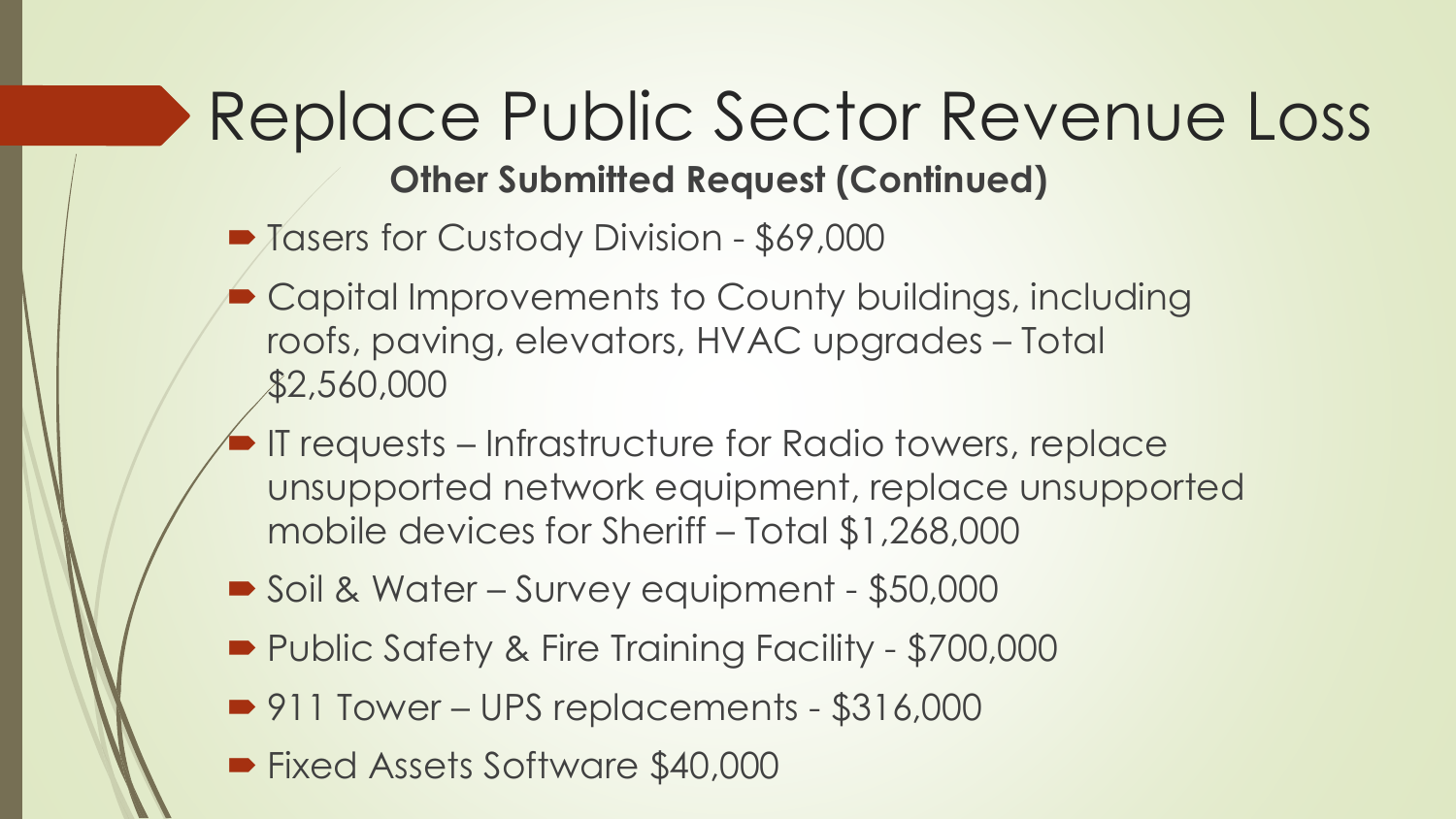# Water, Sewer & Broadband

### **Obligated Funds**

■ Cayuga County Water and Sewer Authority – New water and sewer districts -\$200,000

- CCWSA -provide alternate connection to water supply from Auburn, Transfer County sewer line at County house Rd, expand sewer equipment maintenance – Total \$836,000
- Soil & Water Conservation District Green infrastructure project, culvert assessment, evaluation, and replacement, Aquatic vegetation harvester, cover crop program, storm water management program – Total \$1,900,000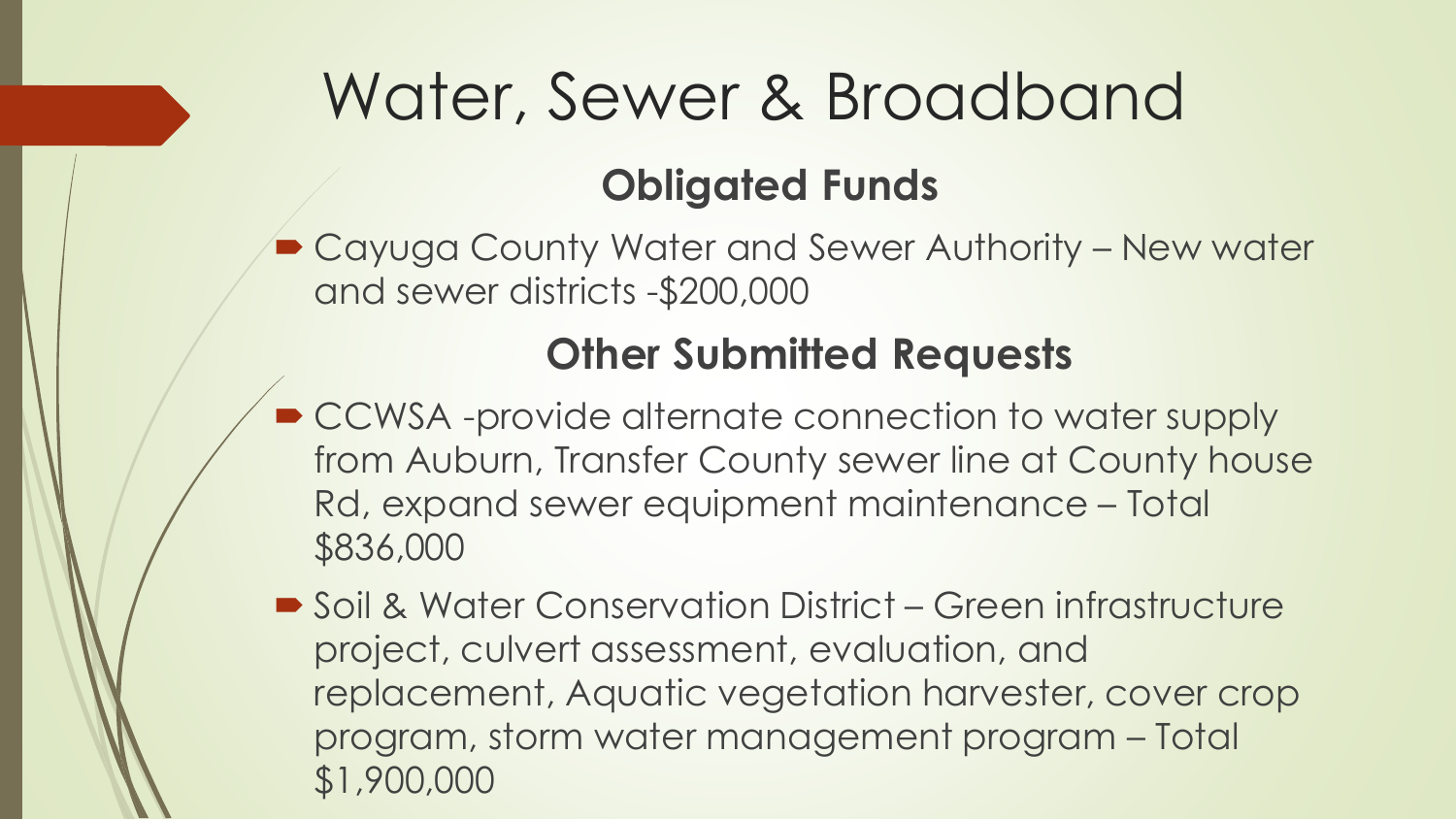## Water, Sewer & Broadband

**Other Submitted Requests (Continued)** 

■ Aurora water treatment plant – intake pipe \$325,000

**Broadband expansion Project - Cost unknown**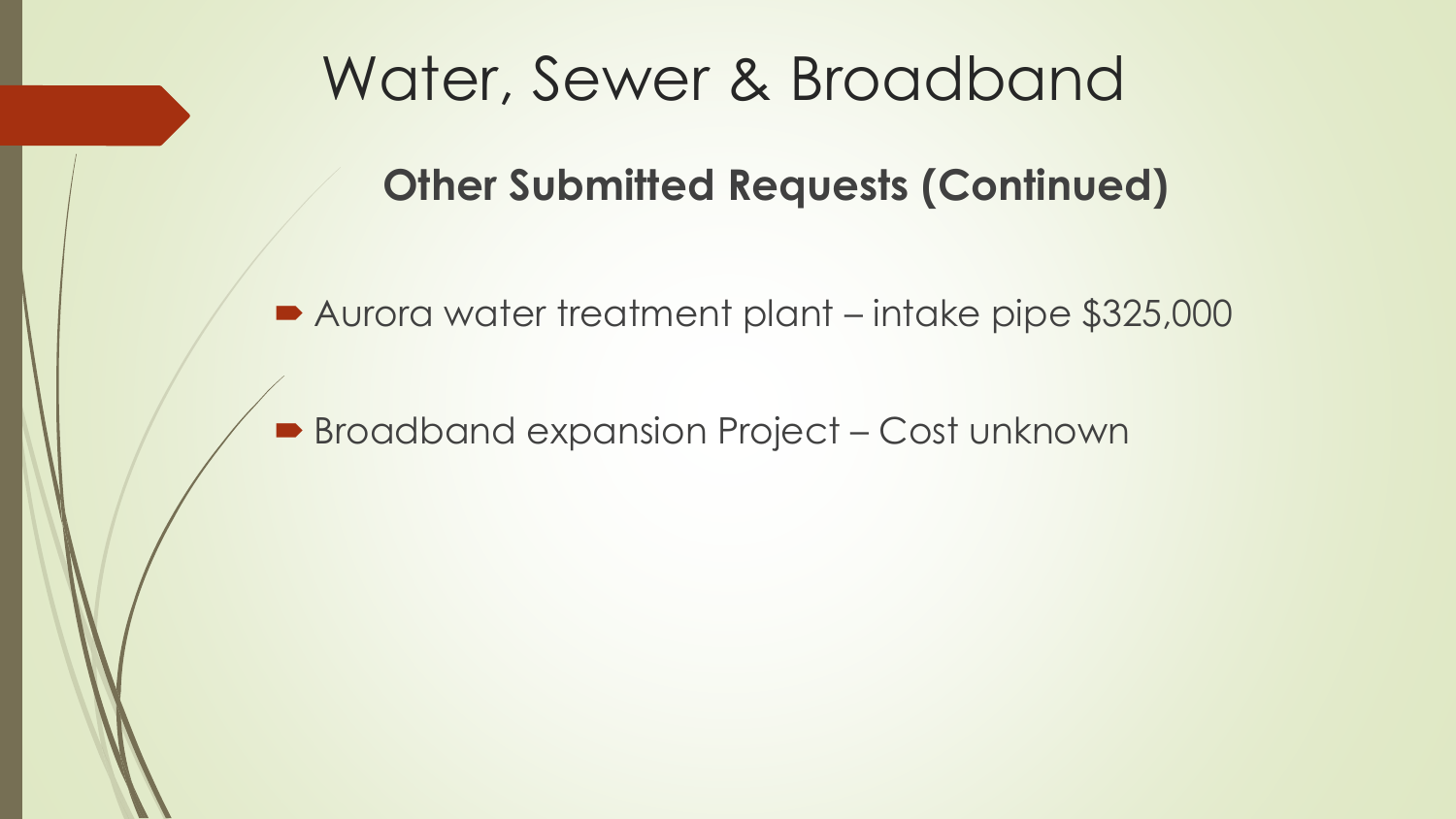# Other Ideas for ARPA Funds

Regional Water Project - 2<sup>nd</sup> Source **Renovate County Office Building Historic Post Office Courtroom renovation** ■ BOE new office location

■ Waiving of interest and penalties on delinquent property taxes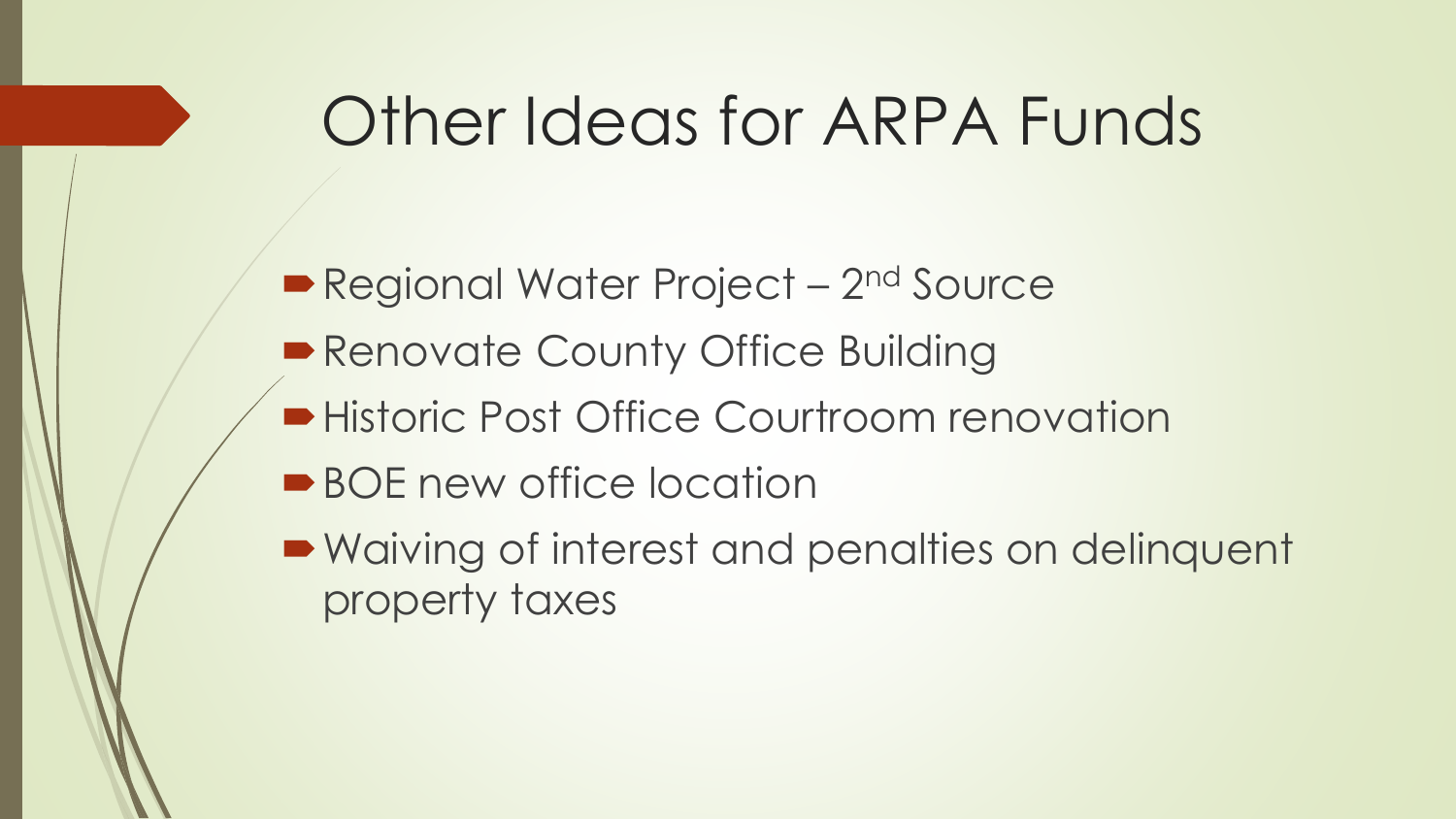## Summary of Categories **Obligated Funds**

## ■ Public Health Response \$200,000 ■ Public Health Admin \$108,000 Regative Economic Impacts \$350,000 • Water & Sewer \$200,000 Revenue Loss \$1,861,807 ■ Total Obligated- \$2,719,807

### **Other Submitted Requests**

■ Public Health Response \$348,000 • Negative Economic Impacts \$50,000 • Water & Sewer \$3,061,000 • Revenue Loss \$8,118,000 ■ Total Requests \$11,577,000